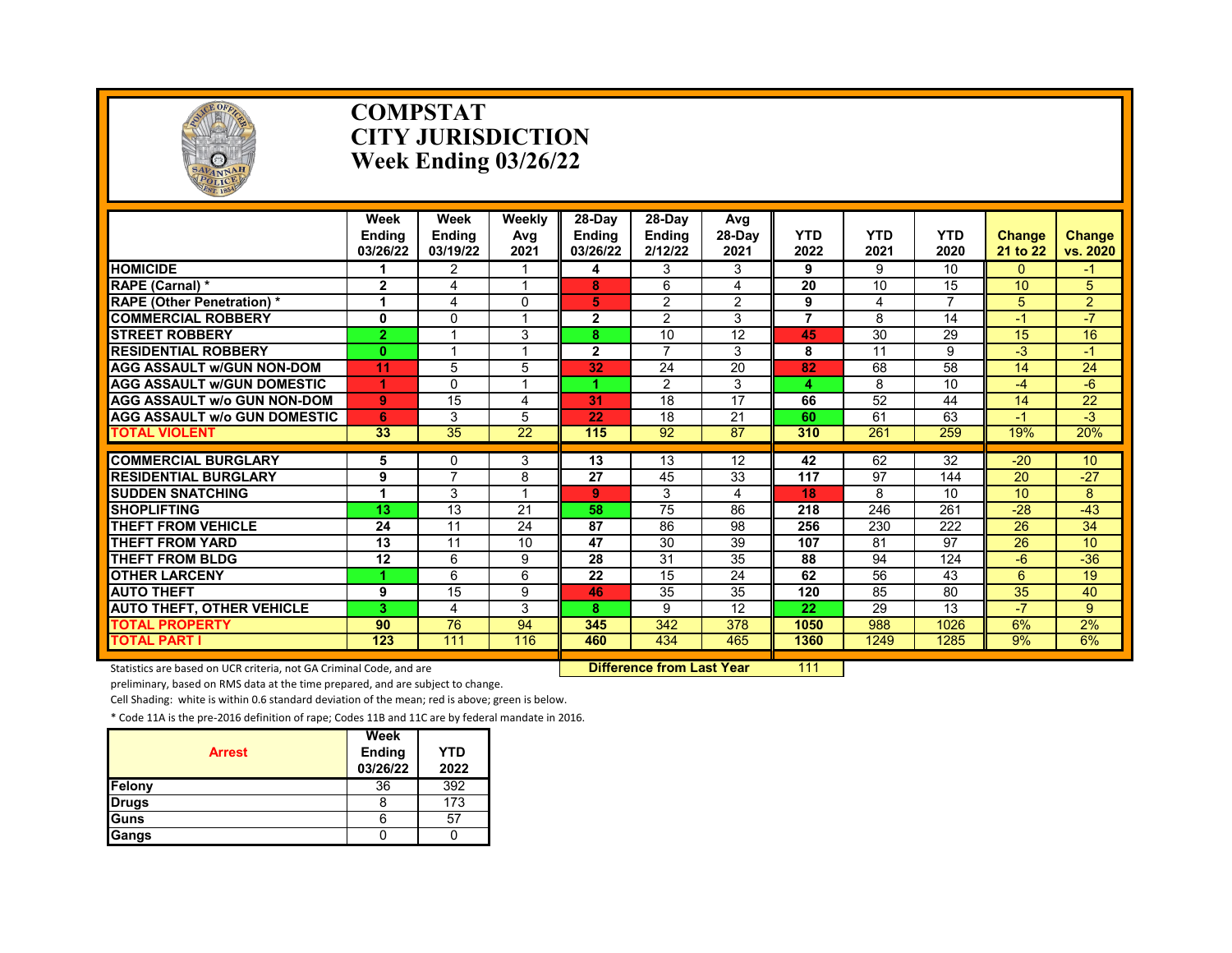

#### **COMPSTAT PRECINCT COMMANDER: NORTH PRECINCT CAPT. SHAMONICA BADIE Week Ending 03/26/22**



|                                     | Week<br><b>Endina</b><br>03/26/22 | Week<br><b>Endina</b><br>03/19/22 | Weekly<br>Avg<br>2021 | 28-Day<br><b>Ending</b><br>03/26/22 | 28-Dav<br><b>Ending</b><br>2/12/22 | Avg<br>28-Day<br>2021 | <b>YTD</b><br>2022 | <b>YTD</b><br>2021   | <b>YTD</b><br>2021 | <b>Change</b><br>21 to 22        | <b>Change</b><br>vs. 2020 |
|-------------------------------------|-----------------------------------|-----------------------------------|-----------------------|-------------------------------------|------------------------------------|-----------------------|--------------------|----------------------|--------------------|----------------------------------|---------------------------|
| <b>HOMICIDE</b>                     | 0                                 | $\Omega$                          | $\Omega$              | 0                                   | $\overline{2}$                     |                       | 3                  |                      | $\mathcal{P}$      | $\overline{2}$                   |                           |
| RAPE (Carnal) *                     | 1                                 | 2                                 | $\Omega$              | 3                                   |                                    |                       | 5                  |                      | 6                  | 4                                | $\cdot$                   |
| <b>RAPE (Other Penetration) *</b>   | $\bf{0}$                          |                                   | $\Omega$              | 4                                   | $\mathbf{0}$                       |                       | $\overline{2}$     | $\mathbf{0}$         | $\Omega$           | $\overline{2}$                   | $\overline{2}$            |
| <b>COMMERCIAL ROBBERY</b>           | 0                                 | $\Omega$                          | $\Omega$              | 0                                   | $\Omega$                           |                       | 0                  | $\Omega$             | $\overline{2}$     | 0                                | $-2$                      |
| <b>STREET ROBBERY</b>               | $\bf{0}$                          |                                   |                       | 3.                                  | $\Omega$                           | 5                     | 18                 | 10                   | 10                 | 8                                | 8                         |
| <b>RESIDENTIAL ROBBERY</b>          | 0                                 | $\Omega$                          | $\Omega$              | 0                                   | 7                                  |                       | 1                  |                      | 2                  | $\Omega$                         | $-1$                      |
| <b>AGG ASSAULT w/GUN NON-DOM</b>    | $\overline{2}$                    | $\overline{2}$                    |                       | 7                                   | 5                                  | 5                     | 20                 | 10                   | $\overline{22}$    | 10                               | $-2$                      |
| <b>AGG ASSAULT w/GUN DOMESTIC</b>   | $\bf{0}$                          | <sup>0</sup>                      | $\Omega$              | $\bf{0}$                            |                                    | $\overline{A}$        |                    | 3                    | 2                  | $-2$                             | $-1$                      |
| <b>AGG ASSAULT w/o GUN NON-DOM</b>  | $\mathbf{2}$                      | $\overline{ }$                    |                       | 11                                  | $\overline{\phantom{a}}$           | 6                     | 25                 | 19                   | 17                 | 6                                | 8                         |
| <b>AGG ASSAULT w/o GUN DOMESTIC</b> | $\overline{2}$                    | $\Omega$                          |                       | 5.                                  | $\overline{2}$                     | 4                     | 9                  | 12                   | 11                 | $-3$                             | $-2$                      |
| <b>TOTAL VIOLENT</b>                | $\overline{7}$                    | 13                                | 6                     | 30                                  | 25                                 | 23                    | 84                 | 57                   | $\overline{74}$    | 47%                              | 14%                       |
| <b>COMMERCIAL BURGLARY</b>          |                                   |                                   |                       |                                     |                                    |                       |                    |                      |                    | $-11$                            | 4                         |
| <b>RESIDENTIAL BURGLARY</b>         | $\mathbf{2}$                      | $\mathbf{0}$                      |                       | 2                                   | 4                                  | 3<br>$\overline{7}$   | 9<br>19            | 20<br>16             | 8<br>33            |                                  |                           |
|                                     | 0                                 | $\overline{2}$                    | 2                     | 3                                   | 5                                  |                       |                    |                      |                    | 3<br>3                           | $-14$                     |
| <b>SUDDEN SNATCHING</b>             | $\bf{0}$                          | 3                                 |                       | 5                                   | $\overline{7}$                     | $\overline{2}$<br>11  | 8                  | 5                    | 6<br>31            |                                  | $\overline{2}$            |
| <b>SHOPLIFTING</b>                  |                                   |                                   | 3                     | 10                                  |                                    |                       | 25                 | 23<br>87             |                    | $\overline{2}$                   | $-6$                      |
| <b>THEFT FROM VEHICLE</b>           | 6                                 | 4                                 | 8<br>3                | 18<br>10                            | 22                                 | 31<br>11              | 65<br>23           |                      | 32<br>26           | $-22$                            | 33                        |
| <b>THEFT FROM YARD</b>              | $\mathbf{2}$                      | 2                                 |                       |                                     | 2                                  |                       |                    | 21                   |                    | $\overline{2}$                   | $-3$                      |
| <b>THEFT FROM BLDG</b>              | 4                                 | 4                                 | 3                     | 11                                  | 6                                  | 10                    | 24                 | 22                   | 24                 | $\overline{2}$<br>$\overline{7}$ | $\Omega$                  |
| <b>OTHER LARCENY</b>                | $\bf{0}$                          | 3                                 |                       | 12                                  |                                    | 5                     | 17                 | 10                   | 9                  |                                  | 8                         |
| <b>AUTO THEFT</b>                   | $\overline{2}$                    | 4<br>$\overline{\phantom{a}}$     | 2                     | 10                                  | 6                                  | 10                    | 24                 | 28<br>$\overline{7}$ | 18                 | $-4$                             | 6                         |
| <b>AUTO THEFT, OTHER VEHICLE</b>    | $\overline{2}$                    |                                   |                       | 3.                                  | $\mathbf{0}$                       | 3                     | 3                  |                      | 5                  | $-4$                             | $-2$                      |
| <b>TOTAL PROPERTY</b>               | 19                                | 24                                | 23                    | 84                                  | 54                                 | 93                    | 217                | 239                  | 192                | $-9%$                            | 13%                       |
| <b>TOTAL PART I</b>                 | 26                                | 37                                | 29                    | 114                                 | 79                                 | 116                   | 301                | 296                  | 266                | 2%                               | 13%                       |

Statistics are based on UCR criteria, not GA Criminal Code, and are **Difference from Last Year** 5

preliminary, based on RMS data at the time prepared, and are subject to change.

Cell Shading: white is within 0.6 standard deviation of the mean; red is above; green is below.

| <b>Arrests</b> | Week<br>Ending<br>03/26/22 | <b>YTD</b><br>2021 |
|----------------|----------------------------|--------------------|
| Felony         | 8                          | 82                 |
| <b>Drugs</b>   |                            | 45                 |
| Guns           |                            | 22                 |
| Gangs          |                            |                    |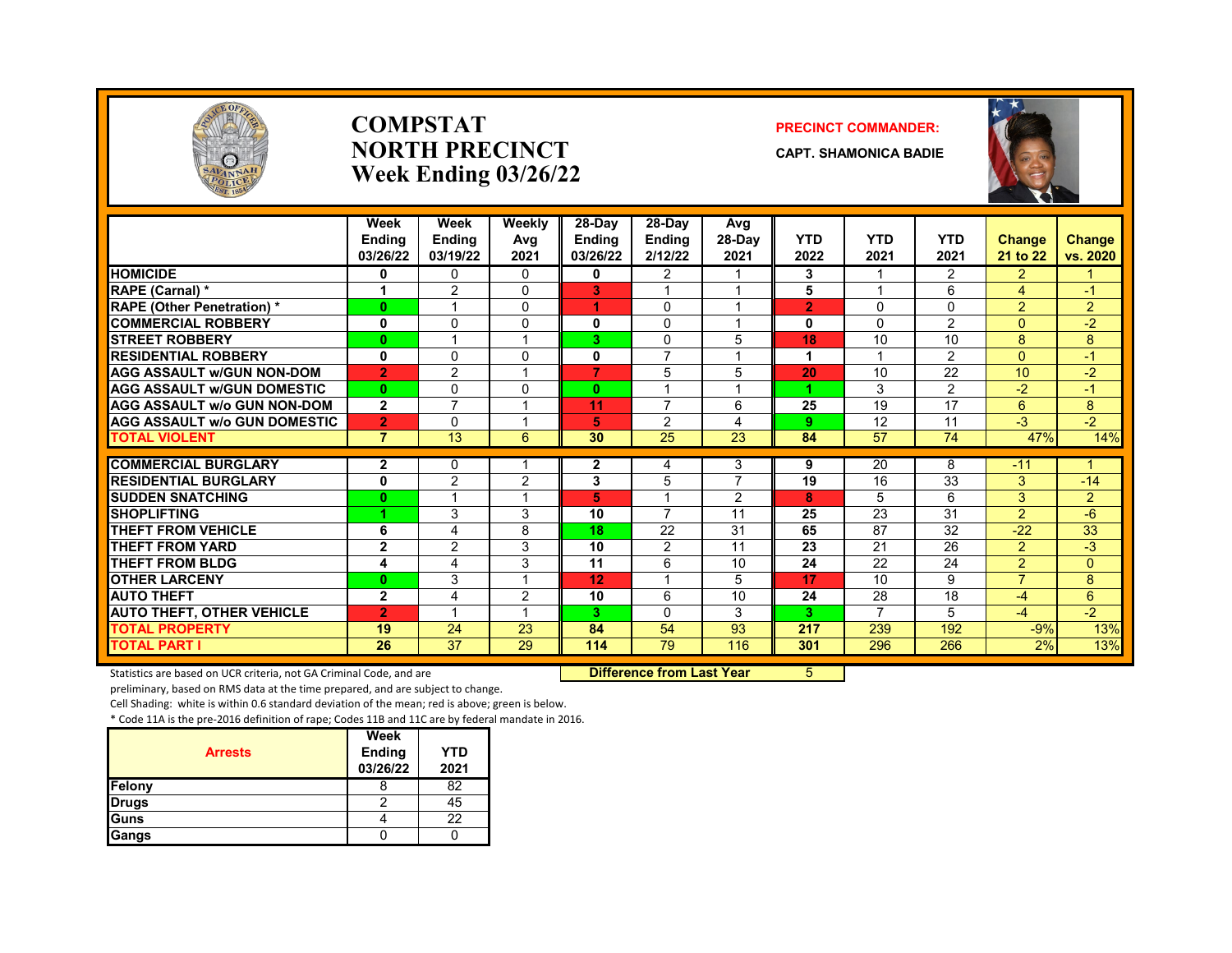

#### **COMPSTAT PRECINCT COMMANDER: CENTRAL PRECINCT** CAPT. TONYA REID **Week Ending 03/26/22**



|                                     | Week<br><b>Ending</b><br>03/26/22 | Week<br><b>Ending</b><br>03/19/22 | Weekly<br>Avg<br>2021 | $28-Dav$<br><b>Endina</b><br>03/26/22 | $28-Dav$<br><b>Ending</b><br>2/12/22 | Avg<br>28-Day<br>2021 | <b>YTD</b><br>2022 | YTD<br>2021 | <b>YTD</b><br>2020 | <b>Change</b><br>21 to 22 | <b>Change</b><br>vs. 2020 |
|-------------------------------------|-----------------------------------|-----------------------------------|-----------------------|---------------------------------------|--------------------------------------|-----------------------|--------------------|-------------|--------------------|---------------------------|---------------------------|
| <b>HOMICIDE</b>                     |                                   |                                   | $\Omega$              | 3.                                    | $\mathbf{0}$                         |                       | 3                  | 3           | 6                  | $\Omega$                  | $-3$                      |
| RAPE (Carnal) *                     | 0                                 | $\Omega$                          | $\Omega$              |                                       | $\overline{2}$                       |                       | 4                  | 4           | 6                  | $\Omega$                  | $-2$                      |
| <b>RAPE (Other Penetration) *</b>   |                                   |                                   | $\Omega$              | $\overline{2}$                        | $\mathbf 0$                          | $\mathbf 0$           | 3                  |             |                    | 2                         | 2                         |
| <b>COMMERCIAL ROBBERY</b>           | $\mathbf{0}$                      | $\Omega$                          | $\Omega$              | 1                                     | $\Omega$                             | $\overline{1}$        | 1                  | 3           | 2                  | $-2$                      | $-1$                      |
| <b>STREET ROBBERY</b>               | $\overline{2}$                    | $\Omega$                          |                       | 4                                     | 5                                    | 3                     | 14                 | 9           | 8                  | 5                         | 6                         |
| <b>RESIDENTIAL ROBBERY</b>          | $\mathbf 0$                       |                                   | $\Omega$              | $\overline{2}$                        | $\Omega$                             | $\mathbf 0$           | $\overline{7}$     |             | 3                  | 6                         | $\overline{4}$            |
| <b>AGG ASSAULT w/GUN NON-DOM</b>    | $\mathbf{2}$                      | 2                                 | 2                     | 8                                     | 10                                   | $\overline{7}$        | 23                 | 24          | 16                 | -1                        | $\overline{7}$            |
| <b>AGG ASSAULT W/GUN DOMESTIC</b>   | $\bf{0}$                          | $\Omega$                          | $\Omega$              | 0                                     |                                      |                       | $\overline{2}$     | $\Omega$    | 3                  | 2                         | $-1$                      |
| <b>AGG ASSAULT w/o GUN NON-DOM</b>  | 4                                 | 4                                 |                       | $\overline{7}$                        | 4                                    | 4                     | 17                 | 7           | 8                  | 10                        | 9                         |
| <b>AGG ASSAULT w/o GUN DOMESTIC</b> | 4.                                |                                   |                       | 3.                                    | 6                                    | 5                     | 15                 | 12          | 20                 | 3                         | $-5$                      |
| <b>TOTAL VIOLENT</b>                | 8                                 | 10                                | 6                     | 31                                    | $\overline{28}$                      | 24                    | 89                 | 64          | 73                 | 39%                       | 22%                       |
|                                     |                                   |                                   |                       |                                       |                                      |                       |                    |             |                    |                           |                           |
| <b>COMMERCIAL BURGLARY</b>          | 0                                 | 0                                 |                       |                                       | 3                                    | 4                     | 13                 | 12          | 10                 |                           | 3                         |
| <b>RESIDENTIAL BURGLARY</b>         | 5                                 | 2                                 | 3                     | 11                                    | 15                                   | 10                    | 42                 | 35          | 48                 | $\overline{7}$            | $-6$                      |
| <b>SUDDEN SNATCHING</b>             | 0                                 |                                   | $\Omega$              |                                       | $\Omega$                             | $\overline{A}$        | 4                  |             |                    | $\mathbf{0}$              | $\Omega$                  |
| <b>SHOPLIFTING</b>                  | $\mathbf{2}$                      | 2                                 | 3                     | 11                                    | 9                                    | 13                    | 33                 | 41          | 42                 | $-8$                      | $-9$                      |
| <b>THEFT FROM VEHICLE</b>           | 4                                 | $\Omega$                          | 5                     | 14                                    | 11                                   | 21                    | 36                 | 51          | 45                 | $-15$                     | $-9$                      |
| <b>THEFT FROM YARD</b>              | 4                                 | 6                                 | 3                     | 16                                    | $\overline{17}$                      | 11                    | 45                 | 24          | 33                 | $\overline{21}$           | $\overline{12}$           |
| <b>THEFT FROM BLDG</b>              | 4                                 | $\mathbf{0}$                      | $\overline{2}$        | $\overline{7}$                        | 10                                   | $\overline{7}$        | 22                 | 17          | 23                 | 5                         | $-1$                      |
| <b>OTHER LARCENY</b>                | 1                                 |                                   | 2                     | 3.                                    | 3                                    | $\overline{7}$        | 10                 | 20          | 14                 | $-10$                     | $-4$                      |
| <b>AUTO THEFT</b>                   | 5                                 | $\overline{7}$                    | 2                     | 19                                    | 5                                    | 9                     | 35                 | 18          | 31                 | 17                        | $\overline{4}$            |
| <b>AUTO THEFT, OTHER VEHICLE</b>    | 0                                 | 3                                 |                       | 4                                     | 2                                    | 3                     | 7                  | 7           | 3                  | $\mathbf{0}$              | $\overline{4}$            |
| <b>TOTAL PROPERTY</b>               | 25                                | 22                                | 22                    | 87                                    | 75                                   | $\overline{87}$       | 244                | 226         | 250                | 8%                        | $-2%$                     |
| <b>TOTAL PART I</b>                 | 33                                | $\overline{32}$                   | 28                    | 118                                   | 103                                  | 111                   | 333                | 290         | 323                | 15%                       | 3%                        |

Statistics are based on UCR criteria, not GA Criminal Code, and are **Difference from Last Year** 43

preliminary, based on RMS data at the time prepared, and are subject to change.

Cell Shading: white is within 0.6 standard deviation of the mean; red is above; green is below.

| <b>Arrests</b> | Week<br><b>Ending</b><br>03/26/22 | <b>YTD</b><br>2021 |
|----------------|-----------------------------------|--------------------|
| Felony         |                                   | 123                |
| <b>Drugs</b>   |                                   | 52                 |
| Guns           |                                   | 16                 |
| Gangs          |                                   |                    |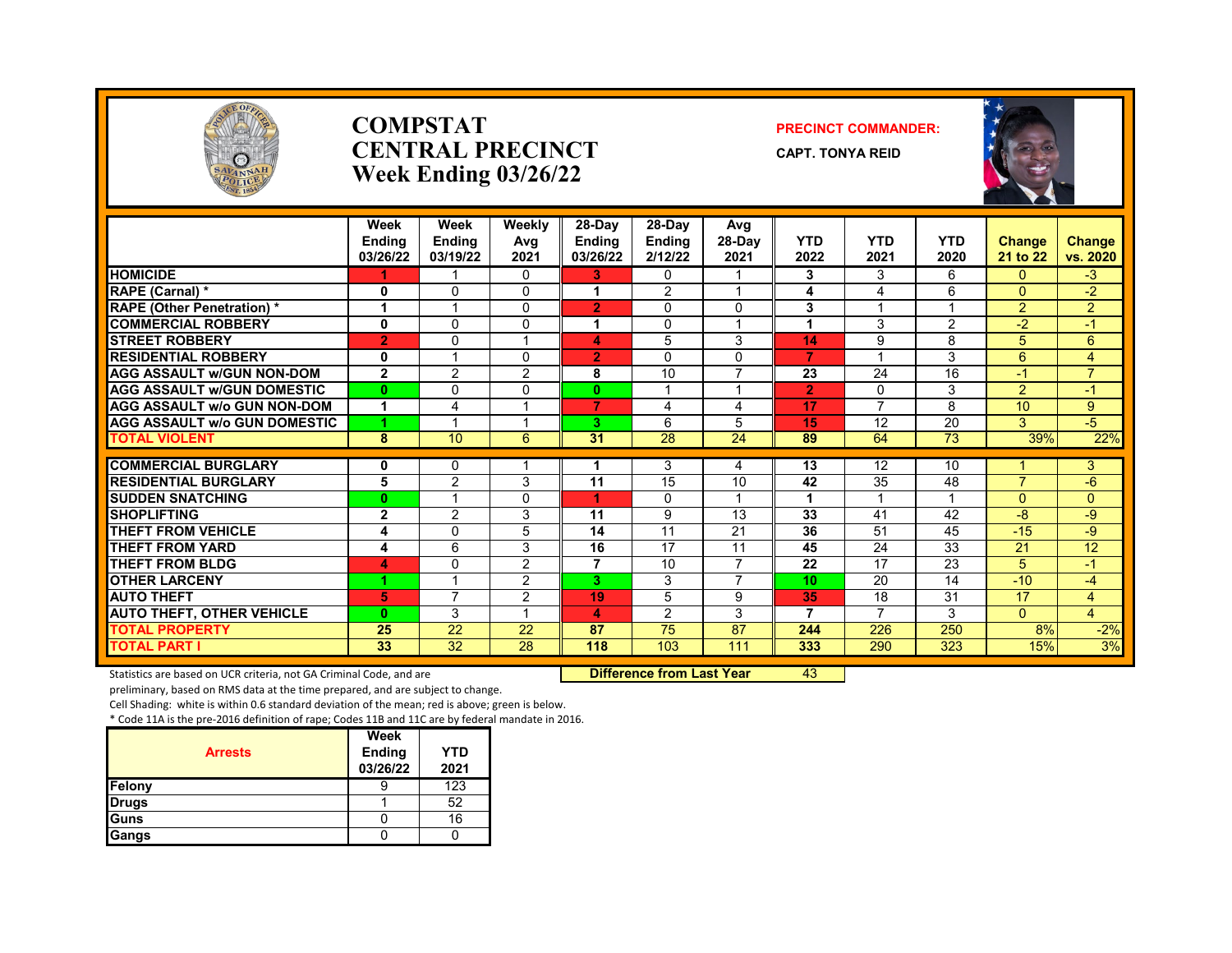

#### **COMPSTAT PRECINCT COMMANDER: SOUTH PRECINCT CAPT. DAVID GAY Week Ending 03/26/22**



|                                     | Week<br><b>Ending</b><br>03/26/22 | Week<br>Ending<br>03/19/22 | Weekly<br>Avg<br>2021 | 28-Day<br><b>Ending</b><br>03/26/22 | 28-Day<br><b>Ending</b><br>2/12/22 | Avg<br>28-Day<br>2021 | <b>YTD</b><br>2022 | <b>YTD</b><br>2021 | <b>YTD</b><br>2020       | <b>Change</b><br>21 to 22 | Change<br>vs. 2020 |
|-------------------------------------|-----------------------------------|----------------------------|-----------------------|-------------------------------------|------------------------------------|-----------------------|--------------------|--------------------|--------------------------|---------------------------|--------------------|
| <b>HOMICIDE</b>                     | 0                                 | $\Omega$                   | 0                     | 0                                   | $\mathbf{0}$                       |                       | 0                  | 3                  | $\overline{2}$           | $-3$                      | $-2$               |
| RAPE (Carnal) *                     | $\bf{0}$                          | $\Omega$                   | 0                     |                                     |                                    |                       | 5                  | $\mathcal{P}$      | 3                        | 3                         | $\overline{2}$     |
| <b>RAPE (Other Penetration) *</b>   | $\mathbf{0}$                      | $\overline{2}$             | $\Omega$              | $\overline{2}$                      | 2                                  | $\Omega$              | 4                  | $\overline{2}$     | 4                        | $\overline{2}$            | $\Omega$           |
| <b>COMMERCIAL ROBBERY</b>           | 0                                 | $\Omega$                   | 0                     | 4                                   | $\mathbf{0}$                       | $\overline{ }$        | 1                  | 2                  | $\overline{\phantom{a}}$ | $-1$                      | $-6$               |
| <b>STREET ROBBERY</b>               | $\bf{0}$                          | $\Omega$                   | $\Omega$              |                                     |                                    | 2                     | $\overline{7}$     | 6                  | 7                        |                           | $\Omega$           |
| <b>RESIDENTIAL ROBBERY</b>          | $\bf{0}$                          | $\mathbf{0}$               | 0                     | $\bf{0}$                            | $\Omega$                           |                       | $\mathbf{0}$       | 5                  | 3                        | $-5$                      | $-3$               |
| <b>AGG ASSAULT w/GUN NON-DOM</b>    | $\overline{2}$                    |                            |                       | 5                                   | 3                                  | 3                     | 10                 | 13                 | 11                       | $\overline{\cdot}$        | $-1$               |
| <b>AGG ASSAULT w/GUN DOMESTIC</b>   | 0                                 | $\Omega$                   | 0                     | 0                                   | $\mathbf{0}$                       | $\overline{ }$        | $\mathbf{0}$       | 2                  | 3                        | $-2$                      | -3                 |
| <b>AGG ASSAULT w/o GUN NON-DOM</b>  | $\bf{0}$                          |                            |                       | $\overline{2}$                      | 3                                  | 3                     | 9                  | 14                 | 7                        | $-5$                      | $\overline{2}$     |
| <b>AGG ASSAULT w/o GUN DOMESTIC</b> | 4                                 |                            | $\overline{2}$        | 5                                   | 4                                  | 6                     | 16                 | 22                 | 12                       | $-6$                      | $\overline{4}$     |
| <b>TOTAL VIOLENT</b>                | 3                                 | 5                          | 5 <sup>5</sup>        | 17                                  | 14                                 | 20                    | 52                 | 71                 | 59                       | $-27%$                    | $-12%$             |
| <b>COMMERCIAL BURGLARY</b>          | 1                                 | 0                          |                       | 5                                   | 3                                  | 3                     | 9                  | $\overline{23}$    | 5                        | $-14$                     | 4                  |
| <b>RESIDENTIAL BURGLARY</b>         | 3                                 |                            |                       | 8                                   | 9                                  | 5                     | $\overline{21}$    | $\overline{12}$    | $\overline{27}$          | 9                         | $-6$               |
| <b>SUDDEN SNATCHING</b>             |                                   | $\Omega$                   | 0                     | $\overline{2}$                      |                                    |                       | 6                  | 2                  |                          | 4                         | 5                  |
| <b>SHOPLIFTING</b>                  | 9                                 | 4                          | 9                     | 28                                  | 38                                 | 37                    | 108                | 131                | 107                      | $-23$                     |                    |
| <b>THEFT FROM VEHICLE</b>           | 8                                 | $\overline{2}$             | 6                     | 21                                  | 25                                 | 23                    | $\overline{77}$    | 54                 | 70                       | 23                        | $\overline{7}$     |
| <b>THEFT FROM YARD</b>              | 4                                 | $\overline{2}$             | $\overline{2}$        | 12                                  | $\overline{7}$                     | 9                     | 20                 | 20                 | 12                       | $\Omega$                  | 8                  |
| <b>THEFT FROM BLDG</b>              | 3                                 | $\overline{\mathbf{A}}$    | 2                     | 4                                   | 9                                  | 9                     | 19                 | 29                 | 32                       | $-10$                     | $-13$              |
| <b>OTHER LARCENY</b>                | $\bf{0}$                          |                            | 2                     | 4                                   | 8                                  | 7                     | 20                 | 12                 | 6                        | 8                         | 14                 |
| <b>AUTO THEFT</b>                   | $\bf{0}$                          |                            | 2                     | 7                                   | $\overline{12}$                    | 8                     | 29                 | 19                 | 14                       | 10                        | 15                 |
| <b>AUTO THEFT, OTHER VEHICLE</b>    | 4                                 | $\Omega$                   |                       |                                     | 2                                  | $\mathcal{P}$         | 4                  | 6                  | 3                        | $-2$                      | $\overline{4}$     |
| <b>TOTAL PROPERTY</b>               | 30                                | 12                         | 26                    | 92                                  | 114                                | 104                   | 313                | 308                | 277                      | 2%                        | 13%                |
| TOTAL PART I                        | 33                                | 17                         | 31                    | 109                                 | 128                                | 123                   | 365                | 379                | 336                      | $-4%$                     | 9%                 |

Statistics are based on UCR criteria, not GA Criminal Code, and are **Difference from Last Year** -14

preliminary, based on RMS data at the time prepared, and are subject to change.

Cell Shading: white is within 0.6 standard deviation of the mean; red is above; green is below. \* Code 11A is the pre-2016 definition of rape; Codes 11B and 11C are by federal mandate in 2016.

| <b>Arrests</b> | Week<br><b>Ending</b><br>03/26/22 | <b>YTD</b><br>2021 |
|----------------|-----------------------------------|--------------------|
| Felony         |                                   | 92                 |
| <b>Drugs</b>   |                                   | 46                 |
| Guns           |                                   |                    |
| Gangs          |                                   |                    |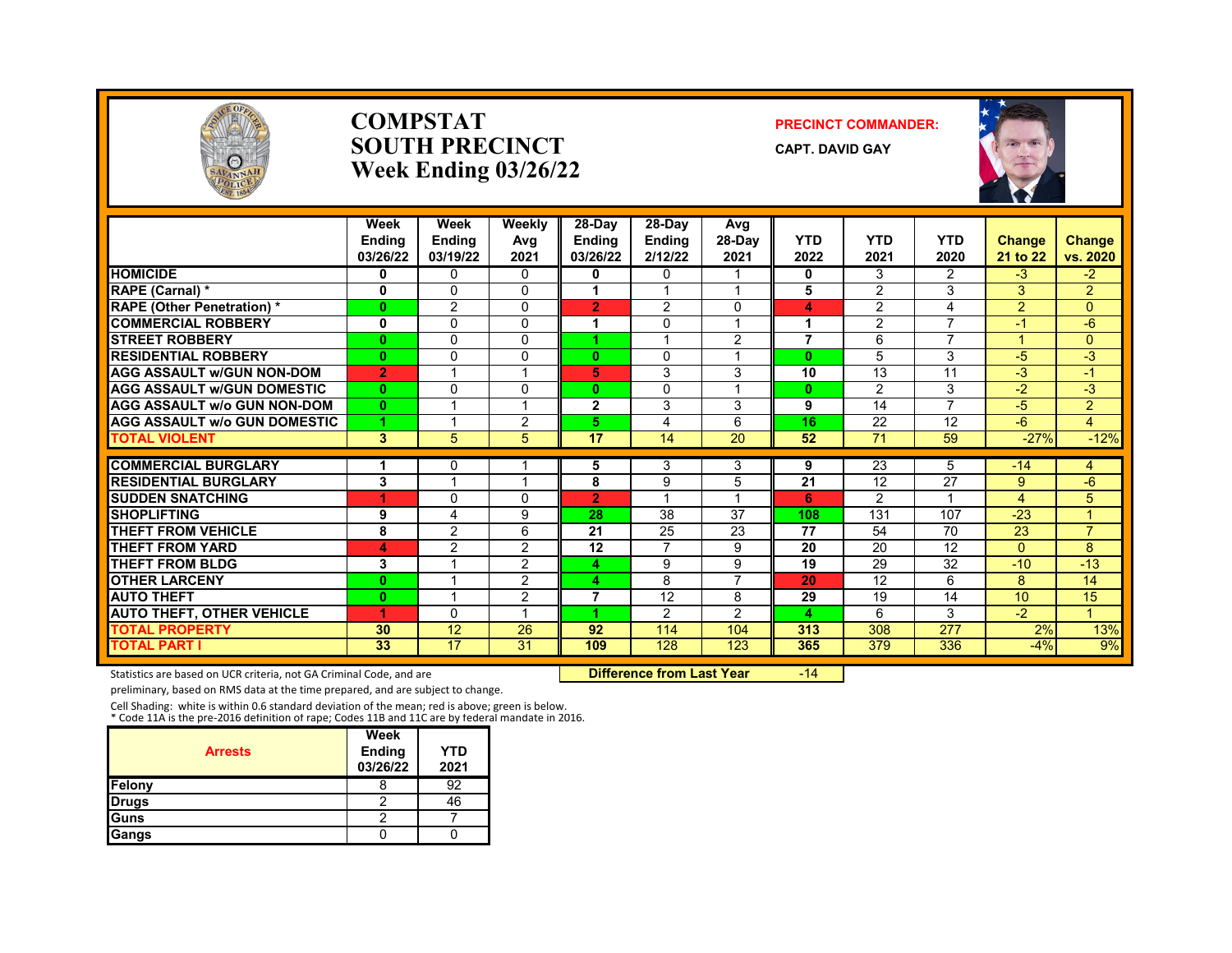

#### **COMPSTAT PRECINCT COMMANDER: EAST PRECINCT CAPT. SHINITA YOUNG Week Ending 03/26/22**



|                                     | Week<br><b>Endina</b><br>03/26/22 | Week<br><b>Ending</b><br>03/19/22 | Weekly<br>Avg<br>2021 | 28-Day<br><b>Endina</b><br>03/26/22 | 28-Day<br><b>Endina</b><br>2/12/22 | Avg<br>28-Day<br>2021   | <b>YTD</b><br>2022 | <b>YTD</b><br>2021      | <b>YTD</b><br>2020      | <b>Change</b><br>21 to 22 | <b>Change</b><br>vs. 2020 |
|-------------------------------------|-----------------------------------|-----------------------------------|-----------------------|-------------------------------------|------------------------------------|-------------------------|--------------------|-------------------------|-------------------------|---------------------------|---------------------------|
| <b>HOMICIDE</b>                     | 0                                 |                                   | 0                     |                                     |                                    |                         | 3                  | 2                       | $\Omega$                |                           | 3                         |
| RAPE (Carnal) *                     |                                   | $\mathfrak{p}$                    | $\Omega$              | 3                                   | $\mathfrak{p}$                     | $\overline{\mathbf{A}}$ | 6                  | 3                       | $\Omega$                | 3                         | 6                         |
| <b>RAPE (Other Penetration)*</b>    | $\bf{0}$                          | $\mathbf{0}$                      | 0                     | 0                                   | $\Omega$                           | $\Omega$                | 0                  |                         | $\overline{2}$          | $-1$                      | $-2$                      |
| <b>COMMERCIAL ROBBERY</b>           | 0                                 | $\Omega$                          | 0                     | 0                                   | 2                                  |                         | 5                  | 3                       | 3                       | $\overline{2}$            | $\overline{2}$            |
| <b>STREET ROBBERY</b>               | $\bf{0}$                          | $\Omega$                          |                       | 0                                   | 4                                  | 2                       | 6                  | 5                       | 4                       | 4                         | $\overline{2}$            |
| <b>RESIDENTIAL ROBBERY</b>          | $\bf{0}$                          | $\Omega$                          | <sup>0</sup>          | 0                                   | $\Omega$                           | 1                       | $\mathbf{0}$       | $\overline{\mathbf{4}}$ | $\overline{\mathbf{A}}$ | $-4$                      | $-1$                      |
| <b>AGG ASSAULT w/GUN NON-DOM</b>    | 5                                 | $\Omega$                          |                       | 12                                  | 6                                  | 5                       | 29                 | 21                      | 9                       | 8                         | 20                        |
| <b>AGG ASSAULT w/GUN DOMESTIC</b>   | 1                                 | $\Omega$                          | $\Omega$              | 4                                   | 0                                  |                         |                    | 3                       | $\overline{2}$          | $-2$                      | $\blacktriangleleft$      |
| <b>AGG ASSAULT w/o GUN NON-DOM</b>  | 6                                 | 3                                 |                       | 11                                  | 4                                  | 4                       | 15                 | 12                      | 12                      | 3                         | 3                         |
| <b>AGG ASSAULT w/o GUN DOMESTIC</b> | $\overline{2}$                    |                                   |                       | 9                                   | 6                                  | 5                       | 20                 | 15                      | 20                      | 5                         | $\Omega$                  |
| <b>TOTAL VIOLENT</b>                | 15                                | $\overline{7}$                    | 5                     | 37                                  | 25                                 | 20                      | 85                 | 69                      | 53                      | 23%                       | 60%                       |
| <b>COMMERCIAL BURGLARY</b>          | $\overline{2}$                    | $\Omega$                          | <sup>n</sup>          | 5                                   | 3                                  | 2                       | 11                 | 7                       | 9                       | 4                         | $\overline{2}$            |
| <b>RESIDENTIAL BURGLARY</b>         | 1                                 | 2                                 | 3                     | 5.                                  | 16                                 | 11                      | 35                 | 34                      | 36                      |                           | -1                        |
| <b>SUDDEN SNATCHING</b>             | $\bf{0}$                          |                                   | 0                     | 4                                   |                                    |                         | 3                  | $\Omega$                | $\overline{2}$          | 3                         |                           |
| <b>SHOPLIFTING</b>                  | 4                                 | $\overline{4}$                    | 6                     | 9.                                  | 21                                 | 25                      | 52                 | 51                      | 81                      | 4                         | $-29$                     |
| <b>THEFT FROM VEHICLE</b>           | 6                                 | 5                                 | 6                     | 34                                  | 28                                 | 23                      | 78                 | 38                      | 75                      | 40                        | 3                         |
| <b>THEFT FROM YARD</b>              | 3                                 |                                   | $\overline{2}$        | 9                                   | 4                                  | 8                       | 19                 | 16                      | 26                      | 3                         | $-7$                      |
| <b>THEFT FROM BLDG</b>              | 1                                 |                                   | $\overline{2}$        | 6                                   | 6                                  | 8                       | 23                 | 26                      | 45                      | $-3$                      | $-22$                     |
| <b>OTHER LARCENY</b>                | $\bf{0}$                          |                                   |                       | 3.                                  | 3                                  | 5                       | 15                 | 14                      | 14                      | 4                         |                           |
| <b>AUTO THEFT</b>                   | $\mathbf{2}$                      | 3                                 | 2                     | 10                                  | $\overline{12}$                    | 9                       | 32                 | 20                      | 17                      | 12                        | 15                        |
| <b>AUTO THEFT, OTHER VEHICLE</b>    | $\bf{0}$                          | $\Omega$                          |                       | $\bf{0}$                            | 5                                  | 3                       | 8                  | 9                       | $\overline{2}$          | $-1$                      | 6                         |
| <b>TOTAL PROPERTY</b>               | 16                                | 18                                | 24                    | 82                                  | 99                                 | 94                      | 276                | 215                     | 307                     | 28%                       | $-10%$                    |
| <b>TOTAL PART I</b>                 | 31                                | 25                                | 29                    | 119                                 | 124                                | 115                     | 361                | 284                     | 360                     | 27%                       | 0%                        |

Statistics are based on UCR criteria, not GA Criminal Code, and are **Difference from Last Year** 77

preliminary, based on RMS data at the time prepared, and are subject to change.

Cell Shading: white is within 0.6 standard deviation of the mean; red is above; green is below.

| <b>Arrests</b> | Week<br><b>Ending</b><br>03/26/22 | YTD<br>2021       |
|----------------|-----------------------------------|-------------------|
| Felony         | 11                                | 95                |
| <b>Drugs</b>   | 3                                 | 30                |
| Guns           |                                   | $12 \overline{ }$ |
| Gangs          |                                   |                   |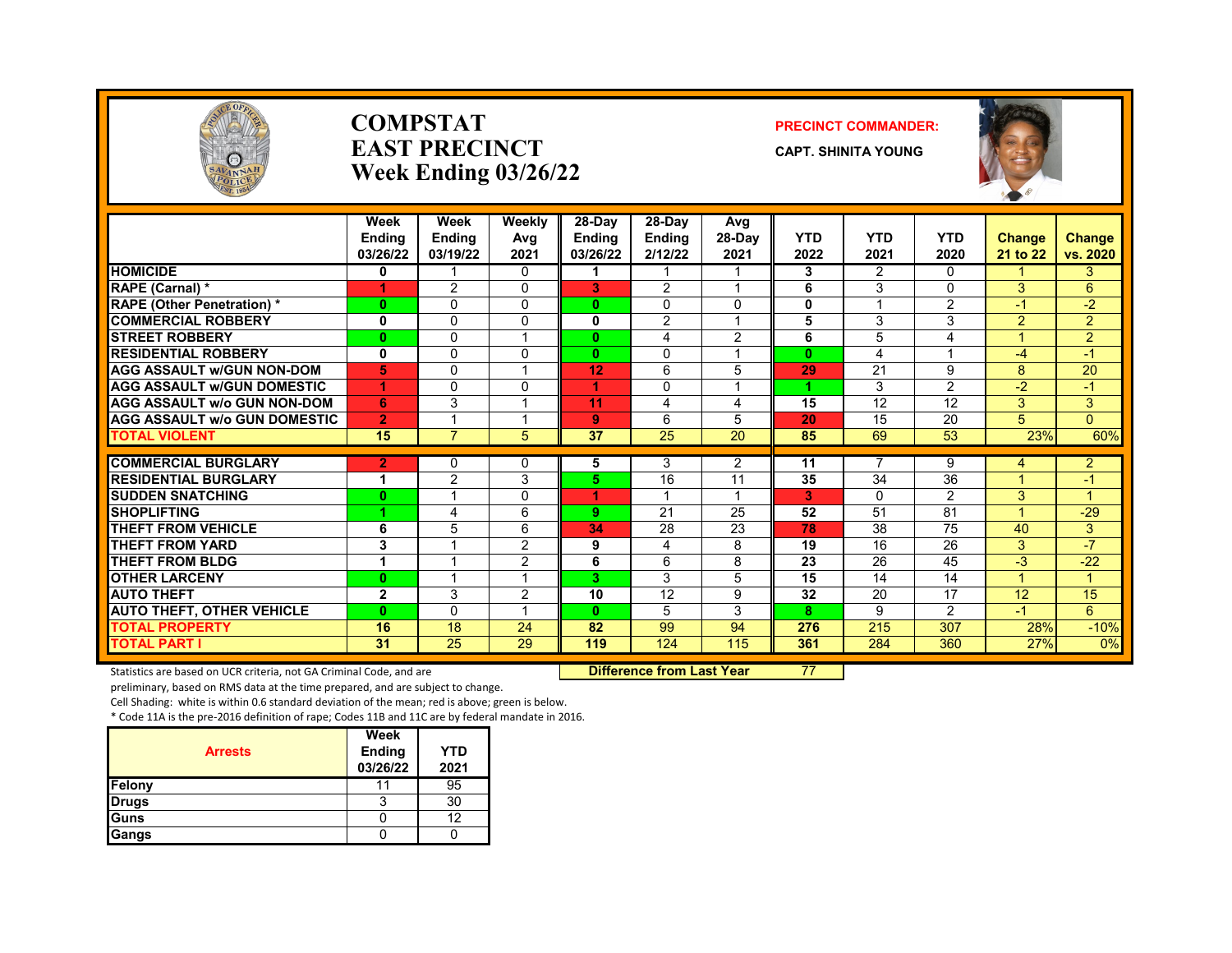# **BEAT 21 North Precinct Week Ending 03/26/22**

|                                     |              | <b>Last 4 Weeks</b> |                |                  | 28 Days                  | 28 Day  |                |                |                |                      |                |
|-------------------------------------|--------------|---------------------|----------------|------------------|--------------------------|---------|----------------|----------------|----------------|----------------------|----------------|
|                                     | Ending       | Ending              | Ending         | Ending           | <b>Endina</b>            | Average | <b>YTD</b>     | <b>YTD</b>     | <b>YTD</b>     | <b>Change</b>        | <b>Change</b>  |
|                                     | 03/05/22     | 03/12/22            | 03/19/22       | 03/26/22         | 03/26/22                 | 2021    | 2022           | 2021           | 2020           | 21 to 22             | vs. 2020       |
| <b>HOMICIDE</b>                     | 0            | $\mathbf{0}$        | $\mathbf{0}$   | 0                | $\mathbf{0}$             | 0.0     | 0              | $\mathbf{0}$   | $\mathbf{0}$   | $\mathbf{0}$         | $\mathbf{0}$   |
| RAPE (Carnal) *                     | $\Omega$     | $\Omega$            | $\Omega$       | $\Omega$         | $\Omega$                 | 0.2     | $\Omega$       | $\mathbf{1}$   | $\mathbf{1}$   | $-1$                 | $-1$           |
| <b>RAPE (Other Penetration) *</b>   | $\Omega$     | $\Omega$            | $\Omega$       | $\Omega$         | $\Omega$                 | 0.1     | $\Omega$       | $\Omega$       | $\Omega$       | $\Omega$             | $\Omega$       |
| <b>COMMERCIAL ROBBERY</b>           | 0            | $\mathbf{0}$        | $\mathbf{0}$   | 0                | $\mathbf{0}$             | 0.0     | 0              | 0              | $\Omega$       | $\Omega$             | $\Omega$       |
| <b>STREET ROBBERY</b>               | $\Omega$     | $\mathbf{1}$        | $\Omega$       | $\Omega$         | $\mathbf{1}$             | 0.2     | $\mathbf{1}$   | $\Omega$       | $\mathbf{1}$   | $\mathbf{1}$         | $\Omega$       |
| <b>RESIDENTIAL ROBBERY</b>          | $\Omega$     | $\Omega$            | $\Omega$       | $\Omega$         | 0                        | 0.0     | $\Omega$       | $\Omega$       | $\Omega$       | $\Omega$             | $\Omega$       |
| <b>AGG ASSAULT w/GUN NON-DOM</b>    | 0            | 0                   | 0              | 0                | 0                        | 0.1     | $\mathbf{1}$   | 0              | 2              | $\blacktriangleleft$ | $-1$           |
| <b>AGG ASSAULT W/GUN DOMESTIC</b>   | $\Omega$     | $\Omega$            | $\Omega$       | $\Omega$         | $\Omega$                 | 0.1     | $\mathbf{1}$   | $\Omega$       | $\Omega$       | $\blacktriangleleft$ | $\overline{1}$ |
| <b>AGG ASSAULT W/o GUN NON-DOM</b>  | $\Omega$     | $\Omega$            | $\Omega$       | $\Omega$         | $\Omega$                 | 0.2     | $\Omega$       | $\Omega$       | $\Omega$       | $\Omega$             | $\Omega$       |
| <b>AGG ASSAULT W/o GUN DOMESTIC</b> | $\Omega$     | 0                   | 0              | $\mathbf{1}$     | $\mathbf{1}$             | 0.5     | 3              | $\overline{2}$ | 4              | $\blacktriangleleft$ | $-1$           |
| <b>TOTAL VIOLENT</b>                | $\mathbf{0}$ | $\mathbf{1}$        | $\mathbf{0}$   | $\mathbf{1}$     | $\overline{2}$           | 1.4     | 6              | 3              | 8              | 100%                 | $-25%$         |
|                                     |              |                     |                |                  |                          |         |                |                |                |                      |                |
| <b>COMMERCIAL BURGLARY</b>          | 0            | $\mathbf{0}$        | 0              | 0                | 0                        | 0.2     | $\mathbf{1}$   | 1              | 1              | $\Omega$             | $\mathbf{0}$   |
| <b>RESIDENTIAL BURGLARY</b>         | $\Omega$     | $\Omega$            | $\Omega$       | $\Omega$         | $\Omega$                 | 0.8     | 3              | 3              | 3              | $\Omega$             | $\Omega$       |
| <b>SUDDEN SNATCHING</b>             | $\Omega$     | $\Omega$            | $\Omega$       | $\Omega$         | $\Omega$                 | 0.1     | $\Omega$       | $\Omega$       | $\Omega$       | $\Omega$             | $\Omega$       |
| <b>SHOPLIFTING</b>                  | 0            | $\mathbf{0}$        | $\mathbf{1}$   | 0                | $\mathbf{1}$             | 0.2     | $\mathbf{1}$   | $\mathbf{1}$   | $\Omega$       | $\mathbf{0}$         | $\overline{1}$ |
| <b>THEFT FROM VEHICLE</b>           | $\Omega$     | $\Omega$            | $\mathbf{1}$   | $\Omega$         | $\mathbf{1}$             | 3.5     | 6              | 9              | $\mathbf{1}$   | $-3$                 | 5              |
| <b>THEFT FROM YARD</b>              | $\mathbf{1}$ | $\Omega$            | $\Omega$       | $\Omega$         | $\mathbf{1}$             | 1.0     | $\overline{2}$ | $\mathbf{1}$   | $\Omega$       | $\blacktriangleleft$ | $\overline{2}$ |
| <b>THEFT FROM BLDG</b>              | 0            | $\mathbf{0}$        | 0              | $\mathbf{1}$     | $\mathbf{1}$             | 1.2     | 3              | 4              | $\overline{2}$ | -1                   | $\mathbf{1}$   |
| <b>OTHER LARCENY</b>                | $\Omega$     | $\Omega$            | $\mathbf{1}$   | $\Omega$         | $\mathbf{1}$             | 0.8     | 4              | $\Omega$       | $\Omega$       | $\overline{4}$       | $\overline{4}$ |
| <b>AUTO THEFT</b>                   | 0            | $\Omega$            | $\mathbf{1}$   | $\Omega$         | $\mathbf{1}$             | 0.9     | $\overline{2}$ | 2              | $\Omega$       | $\Omega$             | $\overline{2}$ |
| <b>AUTO THEFT, OTHER VEHICLE</b>    | 0            | $\mathbf{0}$        | 0              | 0                | 0                        | 0.1     | 0              | 0              | 0              | $\overline{0}$       | $\Omega$       |
| <b>TOTAL PROPERTY</b>               | 1            | $\mathbf{0}$        | $\overline{4}$ | $\mathbf{1}$     | 6                        | 8.8     | 22             | 21             | $\overline{7}$ | 5%                   | 214%           |
| <b>TOTAL PART I</b>                 | $\mathbf{1}$ | $\mathbf{1}$        | 4              | $\overline{2}$   | 8                        | 10.2    | 28             | 24             | 15             | 17%                  | 87%            |
|                                     |              |                     |                | <b>INSECTION</b> | an American Indian March |         | $\overline{a}$ |                |                |                      |                |

**Difference from Last Year** 4

Statistics are based on UCR criteria, not GA Criminal Code.

\* Rape Code 11A is the historical definition of rape (aka Legacy Rape); Rape Codes 11B and 11C are those moved from Part II to Part I in 2017.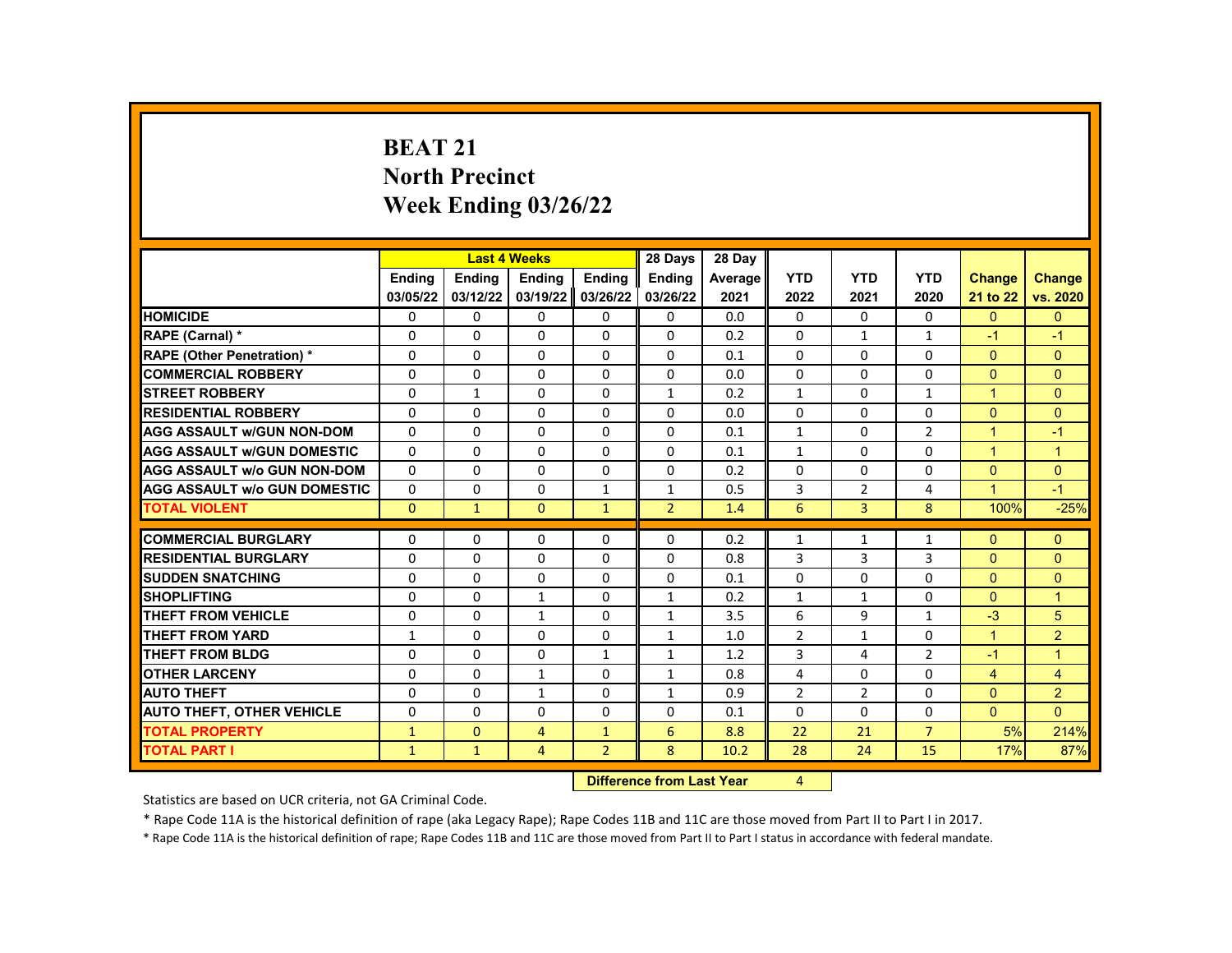# **BEAT 22 North Precinct Week Ending 03/26/22**

|                                     |                | <b>Last 4 Weeks</b>       |               |                | 28 Days        | 28 Day  |                |                |                |                      |                |
|-------------------------------------|----------------|---------------------------|---------------|----------------|----------------|---------|----------------|----------------|----------------|----------------------|----------------|
|                                     | <b>Endina</b>  | <b>Ending</b>             | <b>Ending</b> | <b>Ending</b>  | <b>Endina</b>  | Average | <b>YTD</b>     | <b>YTD</b>     | <b>YTD</b>     | <b>Change</b>        | <b>Change</b>  |
|                                     | 03/05/22       | 03/12/22                  | 03/19/22      | 03/26/22       | 03/26/22       | 2021    | 2022           | 2021           | 2020           | 21 to 22             | vs. 2020       |
| <b>HOMICIDE</b>                     | 0              | 0                         | 0             | 0              | 0              | 0.1     | 2              | 0              | $\mathbf{1}$   | $\overline{2}$       | $\mathbf{1}$   |
| RAPE (Carnal) *                     | 0              | $\Omega$                  | $\Omega$      | $\Omega$       | $\Omega$       | 0.1     | $\Omega$       | $\Omega$       | $\mathbf{1}$   | $\Omega$             | $-1$           |
| RAPE (Other Penetration) *          | 0              | $\Omega$                  | $\Omega$      | $\Omega$       | $\Omega$       | 0.1     | $\Omega$       | $\Omega$       | $\Omega$       | $\Omega$             | $\Omega$       |
| <b>COMMERCIAL ROBBERY</b>           | 0              | 0                         | $\Omega$      | 0              | 0              | 0.1     | 0              | 0              | 0              | $\mathbf{0}$         | $\Omega$       |
| <b>STREET ROBBERY</b>               | $\Omega$       | $\Omega$                  | $\Omega$      | $\Omega$       | $\Omega$       | 0.3     | 3              | $\Omega$       | $\Omega$       | 3                    | 3              |
| <b>RESIDENTIAL ROBBERY</b>          | $\Omega$       | $\Omega$                  | $\Omega$      | $\Omega$       | $\Omega$       | 0.1     | $\Omega$       | $\Omega$       | $\mathbf{1}$   | $\Omega$             | $-1$           |
| <b>AGG ASSAULT w/GUN NON-DOM</b>    | $\mathbf{1}$   | 0                         | 0             | 0              | $\mathbf{1}$   | 1.8     | 5              | 4              | 11             | $\mathbf{1}$         | $-6$           |
| <b>AGG ASSAULT W/GUN DOMESTIC</b>   | $\Omega$       | $\Omega$                  | $\Omega$      | $\Omega$       | $\Omega$       | 0.2     | $\Omega$       | $\overline{2}$ | $\Omega$       | $-2$                 | $\Omega$       |
| <b>AGG ASSAULT w/o GUN NON-DOM</b>  | $\mathbf{1}$   | $\Omega$                  | $\Omega$      | $\mathbf{1}$   | $\overline{2}$ | 0.8     | $\overline{7}$ | $\overline{2}$ | $\mathbf{1}$   | 5                    | 6              |
| <b>AGG ASSAULT W/o GUN DOMESTIC</b> | $\Omega$       | $\overline{2}$            | $\Omega$      | $\mathbf{1}$   | 3              | 0.7     | 4              | $\overline{2}$ | $\overline{2}$ | $\overline{2}$       | $\overline{2}$ |
| <b>TOTAL VIOLENT</b>                | $\overline{2}$ | $\overline{2}$            | $\mathbf{0}$  | $\overline{2}$ | 6              | 4.2     | 21             | 10             | 17             | 110%                 | 24%            |
|                                     |                |                           |               |                |                |         |                |                |                |                      |                |
| <b>COMMERCIAL BURGLARY</b>          | 0              | $\mathbf{0}$              | 0             | 0              | 0              | 0.9     | $\mathbf{1}$   | 7              | $\mathbf{1}$   | $-6$                 | $\mathbf{0}$   |
| <b>RESIDENTIAL BURGLARY</b>         | $\mathbf{1}$   | 0                         | 0             | 0              | $\mathbf{1}$   | 2.1     | $\overline{2}$ | $\overline{2}$ | 14             | $\overline{0}$       | $-12$          |
| <b>SUDDEN SNATCHING</b>             | $\Omega$       | $\Omega$                  | $\Omega$      | $\Omega$       | $\Omega$       | 0.0     | $\Omega$       | $\Omega$       | $\Omega$       | $\Omega$             | $\Omega$       |
| <b>SHOPLIFTING</b>                  | 0              | $\mathbf{1}$              | $\Omega$      | $\Omega$       | $\mathbf{1}$   | 1.0     | 3              | $\overline{2}$ | 4              | $\blacktriangleleft$ | $-1$           |
| <b>THEFT FROM VEHICLE</b>           | $\mathbf{1}$   | $\Omega$                  | $\Omega$      | $\mathbf{1}$   | $\overline{2}$ | 3.2     | 5              | 13             | 9              | $-8$                 | $-4$           |
| <b>THEFT FROM YARD</b>              | 0              | $\Omega$                  | $\Omega$      | $\Omega$       | $\Omega$       | 1.5     | $\mathbf{1}$   | 4              | 3              | $-3$                 | $-2$           |
| <b>THEFT FROM BLDG</b>              | 0              | $\Omega$                  | $\mathbf{1}$  | 0              | $\mathbf{1}$   | 1.4     | $\overline{2}$ | 5              | 4              | $-3$                 | $-2$           |
| <b>OTHER LARCENY</b>                | 0              | $\mathbf{1}$              | $\Omega$      | $\Omega$       | $\mathbf{1}$   | 0.3     | $\overline{2}$ | $\overline{2}$ | $\mathbf{1}$   | $\Omega$             | $\mathbf{1}$   |
| <b>AUTO THEFT</b>                   | 0              | $\Omega$                  | $\Omega$      | $\Omega$       | $\Omega$       | 1.6     | $\overline{2}$ | $\overline{7}$ | 6              | $-5$                 | $-4$           |
| <b>AUTO THEFT, OTHER VEHICLE</b>    | 0              | $\Omega$                  | $\Omega$      | $\Omega$       | 0              | 0.0     | $\Omega$       | $\Omega$       | $\Omega$       | $\Omega$             | $\Omega$       |
| <b>TOTAL PROPERTY</b>               | $\overline{2}$ | $\overline{2}$            | $\mathbf{1}$  | $\mathbf{1}$   | 6              | 12.0    | 18             | 42             | 42             | $-57%$               | $-57%$         |
| <b>TOTAL PART I</b>                 | 4              | $\overline{4}$            | $\mathbf{1}$  | 3              | 12             | 16.3    | 39             | 52             | 59             | $-25%$               | $-34%$         |
|                                     |                | Difference from Loot Voor |               | 12             |                |         |                |                |                |                      |                |

**Difference from Last Year** -13

Statistics are based on UCR criteria, not GA Criminal Code.

\* Rape Code 11A is the historical definition of rape (aka Legacy Rape); Rape Codes 11B and 11C are those moved from Part II to Part I in 2017.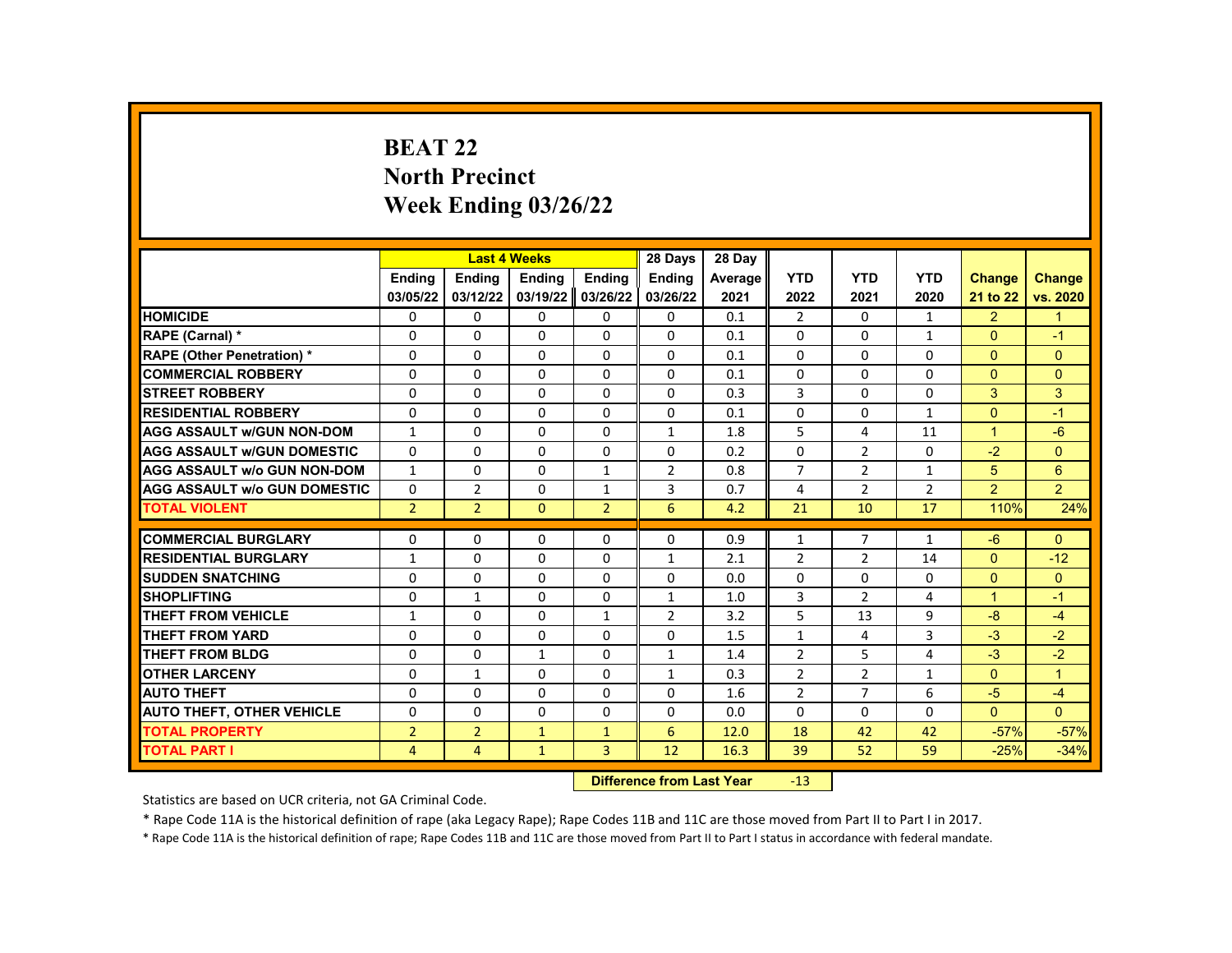# **BEAT 23 North Precinct Week Ending 03/26/22**

|                                     |                | <b>Last 4 Weeks</b> |                |               | 28 Days        | 28 Dav                           |                |                |                |                |                |
|-------------------------------------|----------------|---------------------|----------------|---------------|----------------|----------------------------------|----------------|----------------|----------------|----------------|----------------|
|                                     | <b>Endina</b>  | <b>Endina</b>       | Ending         | <b>Endina</b> | <b>Endina</b>  | Average                          | <b>YTD</b>     | <b>YTD</b>     | <b>YTD</b>     | <b>Change</b>  | <b>Change</b>  |
|                                     | 03/05/22       | 03/12/22            | 03/19/22       | 03/26/22      | 03/26/22       | 2021                             | 2022           | 2021           | 2020           | 21 to 22       | vs. 2020       |
| <b>HOMICIDE</b>                     | 0              | 0                   | $\Omega$       | 0             | 0              | 0.2                              | $\mathbf{0}$   | $\Omega$       | 0              | $\mathbf{0}$   | $\mathbf{0}$   |
| RAPE (Carnal) *                     | $\Omega$       | $\Omega$            | $\Omega$       | $\Omega$      | $\Omega$       | 0.2                              | $\Omega$       | $\Omega$       | $\Omega$       | $\Omega$       | $\Omega$       |
| <b>RAPE (Other Penetration) *</b>   | 0              | 0                   | $\Omega$       | 0             | 0              | 0.1                              | $\Omega$       | $\Omega$       | 0              | $\overline{0}$ | $\mathbf{0}$   |
| <b>COMMERCIAL ROBBERY</b>           | 0              | $\Omega$            | $\Omega$       | $\Omega$      | $\Omega$       | 0.0                              | $\Omega$       | $\Omega$       | $\Omega$       | $\Omega$       | $\Omega$       |
| <b>STREET ROBBERY</b>               | $\Omega$       | $\mathbf{1}$        | $\Omega$       | $\Omega$      | $\mathbf{1}$   | 0.6                              | 3              | 6              | 5              | $-3$           | $-2$           |
| <b>RESIDENTIAL ROBBERY</b>          | 0              | $\Omega$            | 0              | 0             | 0              | 0.2                              | $\Omega$       | $\Omega$       | $\mathbf{1}$   | $\Omega$       | $-1$           |
| <b>AGG ASSAULT w/GUN NON-DOM</b>    | $\Omega$       | $\overline{2}$      | $\Omega$       | $\mathbf{1}$  | 3              | 1.2                              | 8              | $\overline{2}$ | $\mathbf{1}$   | 6              | $\overline{7}$ |
| <b>AGG ASSAULT W/GUN DOMESTIC</b>   | $\Omega$       | $\Omega$            | $\Omega$       | $\Omega$      | $\Omega$       | 0.1                              | $\Omega$       | $\Omega$       | $\mathbf{1}$   | $\Omega$       | $-1$           |
| <b>AGG ASSAULT w/o GUN NON-DOM</b>  | 0              | $\Omega$            | $\overline{2}$ | 0             | $\overline{2}$ | 0.9                              | 5              | $\Omega$       | $\mathbf{1}$   | 5              | $\overline{4}$ |
| <b>AGG ASSAULT w/o GUN DOMESTIC</b> | 0              | $\mathbf{1}$        | 0              | 0             | $\mathbf{1}$   | 1.0                              | $\overline{2}$ | 3              | 0              | $-1$           | $\overline{2}$ |
| <b>TOTAL VIOLENT</b>                | $\Omega$       | $\overline{4}$      | $\overline{2}$ | $\mathbf{1}$  | $\overline{7}$ | 4.3                              | 18             | 11             | $\overline{9}$ | 64%            | 100%           |
| <b>COMMERCIAL BURGLARY</b>          | 0              | $\Omega$            | $\Omega$       | $\mathbf{1}$  | $\mathbf{1}$   | 0.8                              | $\overline{2}$ | 6              | $\overline{2}$ | $-4$           | $\Omega$       |
| <b>RESIDENTIAL BURGLARY</b>         | 0              | $\mathbf{0}$        | 0              | 0             | $\mathbf{0}$   | 1.2                              | 4              | 3              | 6              | $\mathbf{1}$   | $-2$           |
| <b>SUDDEN SNATCHING</b>             | $\Omega$       | 0                   | $\Omega$       | 0             | $\Omega$       | 0.2                              | $\Omega$       | $\overline{2}$ | $\overline{2}$ | $-2$           | $-2$           |
| <b>SHOPLIFTING</b>                  | $\Omega$       | $\mathbf{1}$        | $\Omega$       | $\mathbf{1}$  | $\overline{2}$ | 1.2                              | 3              | $\Omega$       | 3              | 3              | $\Omega$       |
| <b>THEFT FROM VEHICLE</b>           | $\mathbf{1}$   | $\Omega$            | $\mathbf{1}$   | $\Omega$      | $\overline{2}$ | 3.3                              | $\overline{7}$ | 11             | 5              | $-4$           | $\overline{2}$ |
| <b>THEFT FROM YARD</b>              | 0              | 0                   | $\Omega$       | 0             | $\mathbf 0$    | 1.4                              | 3              | 3              | 6              | $\overline{0}$ | $-3$           |
| <b>THEFT FROM BLDG</b>              | 0              | $\Omega$            | $\Omega$       | $\Omega$      | $\Omega$       | 1.0                              | $\mathbf{1}$   | $\overline{2}$ | $\overline{2}$ | $-1$           | $-1$           |
| <b>OTHER LARCENY</b>                | $\mathbf{1}$   | $\Omega$            | $\mathbf{1}$   | $\Omega$      | $\overline{2}$ | 0.6                              | $\overline{2}$ | $\mathbf{1}$   | $\mathbf{1}$   | $\overline{1}$ | $\overline{1}$ |
| <b>AUTO THEFT</b>                   | 0              | $\Omega$            | $\Omega$       | $\Omega$      | $\mathbf 0$    | 1.6                              | 4              | $\overline{2}$ | 3              | $\overline{2}$ | $\mathbf{1}$   |
| <b>AUTO THEFT, OTHER VEHICLE</b>    | 0              | $\Omega$            | $\mathbf{1}$   | $\mathbf{1}$  | $\overline{2}$ | 0.3                              | $\overline{2}$ | $\mathbf{1}$   | $\Omega$       | $\mathbf{1}$   | 2              |
| <b>TOTAL PROPERTY</b>               | $\overline{2}$ | $\mathbf{1}$        | 3              | 3             | 9              | 11.5                             | 28             | 31             | 30             | $-10%$         | $-7%$          |
| <b>TOTAL PART I</b>                 | $\overline{2}$ | 5                   | 5              | 4             | 16             | 15.8                             | 46             | 42             | 39             | 10%            | 18%            |
|                                     |                |                     |                |               |                | <b>Difference from Last Year</b> | $\overline{4}$ |                |                |                |                |

Statistics are based on UCR criteria, not GA Criminal Code.

\* Rape Code 11A is the historical definition of rape (aka Legacy Rape); Rape Codes 11B and 11C are those moved from Part II to Part I in 2017.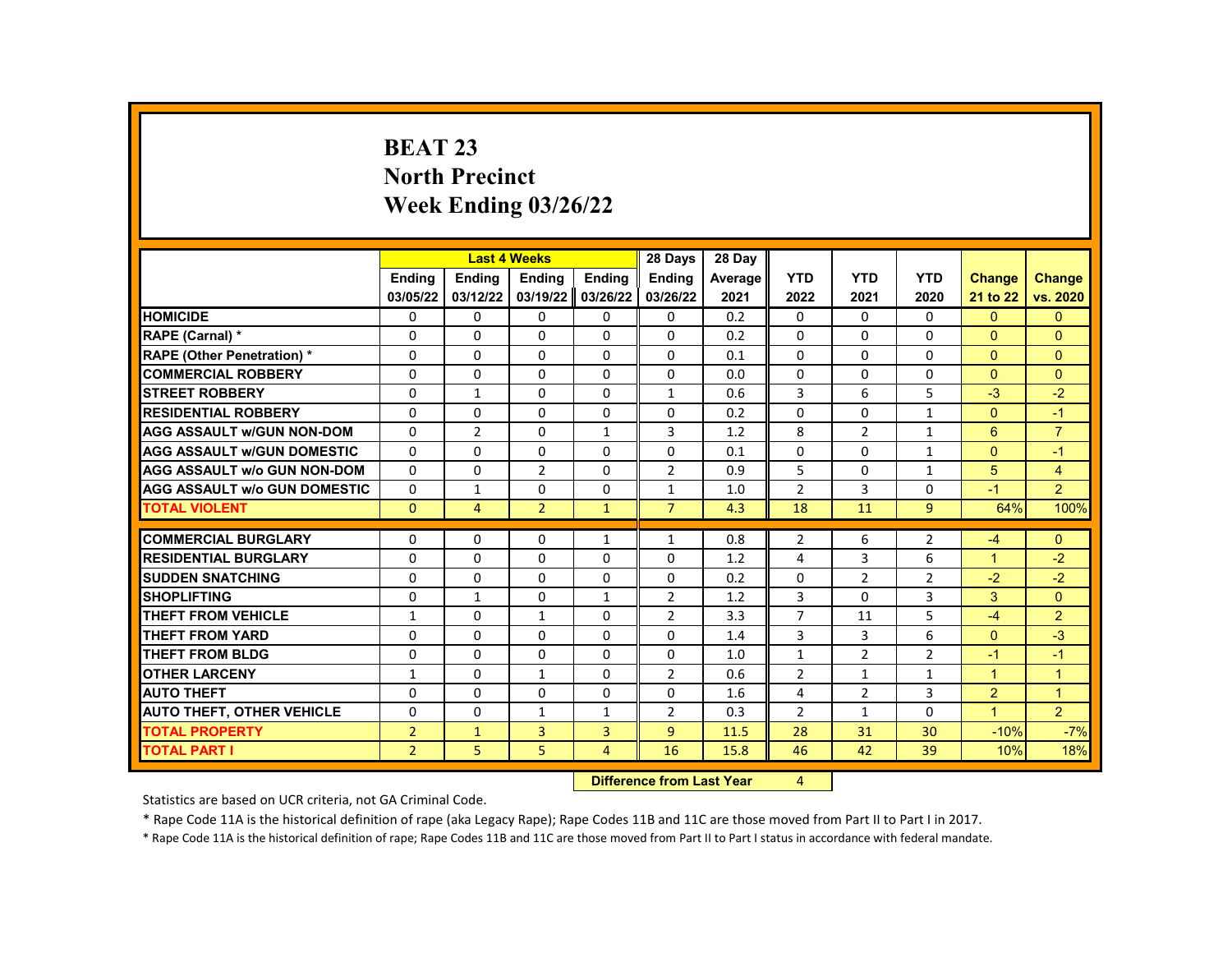# **BEAT 24 North Precinct Week Ending 03/26/22**

|                                     |                | <b>Last 4 Weeks</b> |                |              | 28 Days             | 28 Day  |                |                |                |                |                |
|-------------------------------------|----------------|---------------------|----------------|--------------|---------------------|---------|----------------|----------------|----------------|----------------|----------------|
|                                     | <b>Endina</b>  | Ending              | Ending         | Ending       | Ending              | Average | <b>YTD</b>     | <b>YTD</b>     | <b>YTD</b>     | <b>Change</b>  | <b>Change</b>  |
|                                     | 03/05/22       | 03/12/22            | 03/19/22       | 03/26/22     | 03/26/22            | 2021    | 2022           | 2021           | 2020           | 21 to 22       | vs. 2020       |
| <b>HOMICIDE</b>                     | 0              | $\mathbf{0}$        | 0              | 0            | $\mathbf{0}$        | 0.1     | $\mathbf{0}$   | 0              | $\mathbf{1}$   | $\mathbf{0}$   | $-1$           |
| RAPE (Carnal) *                     | 0              | $\Omega$            | $\Omega$       | $\Omega$     | $\Omega$            | 0.1     | $\Omega$       | $\Omega$       | $\Omega$       | $\Omega$       | $\mathbf{0}$   |
| RAPE (Other Penetration) *          | 0              | $\Omega$            | $\Omega$       | $\Omega$     | $\Omega$            | 0.0     | $\Omega$       | $\Omega$       | $\Omega$       | $\Omega$       | $\Omega$       |
| <b>COMMERCIAL ROBBERY</b>           | 0              | $\mathbf{0}$        | $\Omega$       | 0            | $\mathbf{0}$        | 0.0     | $\Omega$       | $\Omega$       | $\mathbf{1}$   | $\mathbf{0}$   | $-1$           |
| <b>STREET ROBBERY</b>               | $\Omega$       | $\Omega$            | $\Omega$       | $\Omega$     | $\Omega$            | 0.7     | $\Omega$       | $\overline{2}$ | $\Omega$       | $-2$           | $\Omega$       |
| <b>RESIDENTIAL ROBBERY</b>          | $\Omega$       | $\Omega$            | $\Omega$       | $\Omega$     | $\Omega$            | 0.2     | $\mathbf{1}$   | $\Omega$       | $\Omega$       | $\mathbf{1}$   | $\mathbf{1}$   |
| <b>AGG ASSAULT w/GUN NON-DOM</b>    | $\Omega$       | 0                   | $\mathbf{1}$   | 0            | $\mathbf{1}$        | 0.3     | $\overline{2}$ | $\overline{2}$ | $\overline{2}$ | $\Omega$       | $\mathbf{0}$   |
| <b>AGG ASSAULT W/GUN DOMESTIC</b>   | $\Omega$       | $\Omega$            | $\Omega$       | $\Omega$     | 0                   | 0.0     | $\Omega$       | $\Omega$       | 0              | $\Omega$       | $\Omega$       |
| <b>AGG ASSAULT w/o GUN NON-DOM</b>  | $\Omega$       | $\Omega$            | $\overline{2}$ | $\Omega$     | $\overline{2}$      | 0.5     | $\overline{2}$ | $\mathbf{1}$   | $\overline{2}$ | $\overline{1}$ | $\Omega$       |
| <b>AGG ASSAULT W/o GUN DOMESTIC</b> | $\Omega$       | 0                   | $\Omega$       | 0            | 0                   | 0.2     | 0              | 0              | $\mathbf{1}$   | $\Omega$       | $-1$           |
| <b>TOTAL VIOLENT</b>                | $\mathbf{0}$   | $\mathbf{0}$        | 3              | $\mathbf{0}$ | 3                   | 2.1     | 5              | 5              | $\overline{7}$ | 0%             | $-29%$         |
|                                     |                |                     |                |              |                     |         |                |                |                |                |                |
| <b>COMMERCIAL BURGLARY</b>          | 0              | $\mathbf{0}$        | 0              | 0            | 0                   | 0.2     | 0              | 0              | 1              | $\mathbf{0}$   | $-1$           |
| <b>RESIDENTIAL BURGLARY</b>         | 0              | $\Omega$            | $\Omega$       | $\Omega$     | $\Omega$            | 1.2     | 5              | 6              | 3              | $-1$           | $\overline{2}$ |
| <b>SUDDEN SNATCHING</b>             | $\mathbf{1}$   | $\mathbf{1}$        | $\Omega$       | $\Omega$     | $\overline{2}$      | 0.2     | 3              | $\Omega$       | $\mathbf{1}$   | 3              | $\overline{2}$ |
| <b>SHOPLIFTING</b>                  | 0              | $\mathbf{0}$        | 0              | 0            | 0                   | 2.5     | $\mathbf{1}$   | 5              | 3              | $-4$           | $-2$           |
| <b>THEFT FROM VEHICLE</b>           | $\Omega$       | $\mathbf{1}$        | $\Omega$       | $\mathbf{1}$ | $\overline{2}$      | 2.5     | 5              | 8              | 4              | $-3$           | $\mathbf{1}$   |
| <b>THEFT FROM YARD</b>              | $\Omega$       | $\mathbf{1}$        | $\overline{2}$ | $\Omega$     | 3                   | 2.0     | 6              | 3              | 6              | 3              | $\Omega$       |
| <b>THEFT FROM BLDG</b>              | 0              | $\Omega$            | $\Omega$       | $\Omega$     | 0                   | 0.6     | $\overline{2}$ | $\Omega$       | 3              | $\overline{2}$ | $-1$           |
| <b>OTHER LARCENY</b>                | $\Omega$       | $\Omega$            | $\Omega$       | $\Omega$     | $\Omega$            | 1.4     | $\Omega$       | 4              | 5              | $-4$           | $-5$           |
| <b>AUTO THEFT</b>                   | $\mathbf{1}$   | $\mathbf{1}$        | $\overline{2}$ | $\Omega$     | 4                   | 0.6     | $\overline{7}$ | $\mathbf{1}$   | 0              | 6              | $\overline{7}$ |
| <b>AUTO THEFT, OTHER VEHICLE</b>    | 0              | 0                   | 0              | 0            | 0                   | 1.0     | $\mathbf{0}$   | 3              | $\overline{2}$ | $-3$           | $-2$           |
| <b>TOTAL PROPERTY</b>               | $\overline{2}$ | 4                   | $\overline{4}$ | $\mathbf{1}$ | 11                  | 12.1    | 29             | 30             | 28             | $-3%$          | 4%             |
| <b>TOTAL PART I</b>                 | $\overline{2}$ | $\overline{4}$      | $\overline{7}$ | $\mathbf{1}$ | 14                  | 14.2    | 34             | 35             | 35             | $-3%$          | $-3%$          |
|                                     |                |                     |                |              | an dan an Isaad Man |         |                |                |                |                |                |

**Difference from Last Year** -1

Statistics are based on UCR criteria, not GA Criminal Code.

\* Rape Code 11A is the historical definition of rape (aka Legacy Rape); Rape Codes 11B and 11C are those moved from Part II to Part I in 2017.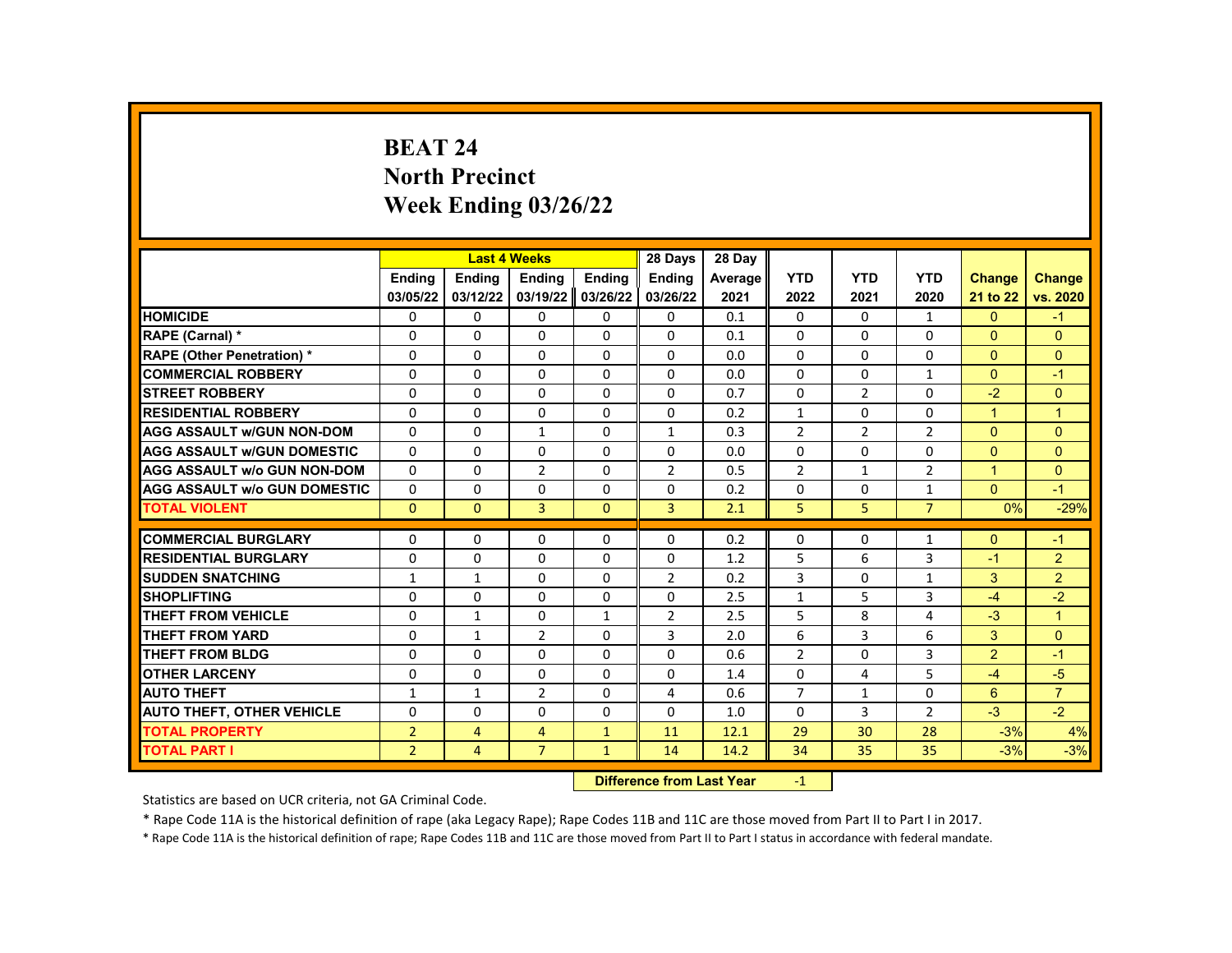# **BEAT 25 North Precinct Week Ending 03/26/22**

|                                     |                       | <b>Last 4 Weeks</b>              |                |                | 28 Days        | 28 Day  |                |                |                |                      |                |
|-------------------------------------|-----------------------|----------------------------------|----------------|----------------|----------------|---------|----------------|----------------|----------------|----------------------|----------------|
|                                     | <b>Endina</b>         | Ending                           | Ending         | <b>Ending</b>  | <b>Ending</b>  | Average | <b>YTD</b>     | <b>YTD</b>     | <b>YTD</b>     | <b>Change</b>        | <b>Change</b>  |
|                                     | 03/05/22              | 03/12/22                         | 03/19/22       | 03/26/22       | 03/26/22       | 2021    | 2022           | 2021           | 2020           | 21 to 22             | vs. 2020       |
| <b>HOMICIDE</b>                     | 0                     | 0                                | 0              | 0              | 0              | 0.0     | $\mathbf{0}$   | $\Omega$       | $\Omega$       | $\mathbf{0}$         | $\mathbf{0}$   |
| <b>RAPE (Carnal) *</b>              | 0                     | $\Omega$                         | $\mathbf{1}$   | $\Omega$       | $\mathbf{1}$   | 0.1     | 3              | $\Omega$       | $\mathbf{1}$   | 3                    | 2              |
| <b>RAPE (Other Penetration) *</b>   | 0                     | $\Omega$                         | $\mathbf{1}$   | $\Omega$       | $\mathbf{1}$   | 0.0     | $\mathbf{1}$   | $\Omega$       | $\Omega$       | $\overline{1}$       | $\mathbf{1}$   |
| <b>COMMERCIAL ROBBERY</b>           | 0                     | 0                                | 0              | $\mathbf{0}$   | 0              | 0.2     | $\Omega$       | $\mathbf{0}$   | $\mathbf{0}$   | $\Omega$             | $\Omega$       |
| <b>STREET ROBBERY</b>               | 0                     | $\Omega$                         | $\mathbf{1}$   | $\Omega$       | $\mathbf{1}$   | 0.4     | $\mathbf{1}$   | $\mathbf{1}$   | $\Omega$       | $\Omega$             | $\overline{1}$ |
| <b>RESIDENTIAL ROBBERY</b>          | 0                     | $\Omega$                         | 0              | $\mathbf{0}$   | 0              | 0.1     | $\Omega$       | $\mathbf{1}$   | $\mathbf{0}$   | $-1$                 | $\mathbf{0}$   |
| <b>AGG ASSAULT w/GUN NON-DOM</b>    | $\Omega$              | 0                                | $\Omega$       | $\Omega$       | 0              | 0.3     | $\Omega$       | 1              | $\Omega$       | $-1$                 | $\Omega$       |
| <b>AGG ASSAULT W/GUN DOMESTIC</b>   | 0                     | $\Omega$                         | $\Omega$       | $\Omega$       | 0              | 0.0     | $\Omega$       | $\Omega$       | $\Omega$       | $\Omega$             | $\Omega$       |
| <b>AGG ASSAULT w/o GUN NON-DOM</b>  | 0                     | 0                                | 0              | $\mathbf{0}$   | 0              | 0.3     | $\overline{2}$ | $\mathbf{1}$   | 3              | $\blacktriangleleft$ | $-1$           |
| <b>AGG ASSAULT W/o GUN DOMESTIC</b> | $\Omega$              | $\Omega$                         | $\Omega$       | $\Omega$       | 0              | 0.1     | $\Omega$       | $\Omega$       | $\overline{2}$ | $\Omega$             | $-2$           |
| <b>TOTAL VIOLENT</b>                | $\Omega$              | $\Omega$                         | $\overline{3}$ | $\Omega$       | $\overline{3}$ | 1.5     | $\overline{7}$ | $\overline{4}$ | 6              | 75%                  | 17%            |
| <b>COMMERCIAL BURGLARY</b>          | 0                     | $\Omega$                         | $\Omega$       | $\mathbf{0}$   | 0              | 0.2     | $\Omega$       | 2              | 2              | $-2$                 | $-2$           |
| <b>RESIDENTIAL BURGLARY</b>         | 0                     | 0                                | $\mathbf{1}$   | 0              | 1              | 0.5     | 3              | $\overline{2}$ | 3              | $\blacktriangleleft$ | $\mathbf{0}$   |
| <b>SUDDEN SNATCHING</b>             | 0                     | $\Omega$                         | $\Omega$       | $\Omega$       | 0              | 0.4     | $\Omega$       | $\Omega$       | $\mathbf{1}$   | $\Omega$             | $-1$           |
| <b>SHOPLIFTING</b>                  | $\mathbf{1}$          | $\Omega$                         | $\Omega$       | $\Omega$       | $\mathbf{1}$   | 2.8     | $\mathcal{L}$  | 6              | 4              | $-4$                 | $-2$           |
| <b>THEFT FROM VEHICLE</b>           | $\mathbf{2}^{\prime}$ | 0                                | 0              | 1              | 3              | 5.1     | 16             | 16             | 3              | $\Omega$             | 13             |
| <b>THEFT FROM YARD</b>              | $\overline{2}$        | $\Omega$                         | $\Omega$       | $\mathbf{1}$   | 3              | 2.4     | $\overline{7}$ | 3              | 3              | $\overline{4}$       | $\overline{4}$ |
| <b>THEFT FROM BLDG</b>              | $\mathbf{1}$          | $\Omega$                         | $\Omega$       | $\overline{2}$ | 3              | 2.5     | 4              | 6              | 4              | $-2$                 | $\mathbf{0}$   |
| <b>OTHER LARCENY</b>                | $\mathbf{1}$          | $\overline{2}$                   | $\Omega$       | $\Omega$       | 3              | 1.2     | 4              | $\overline{2}$ | $\overline{2}$ | $\overline{2}$       | $\overline{2}$ |
| <b>AUTO THEFT</b>                   | 0                     | $\Omega$                         | $\Omega$       | $\mathbf{1}$   | $\mathbf{1}$   | 1.1     | $\overline{2}$ | 5              | 3              | $-3$                 | $-1$           |
| <b>AUTO THEFT, OTHER VEHICLE</b>    | $\Omega$              | 0                                | 0              | $\mathbf{0}$   | 0              | 0.7     | $\Omega$       | $\overline{2}$ | $\mathbf{1}$   | $-2$                 | $-1$           |
| <b>TOTAL PROPERTY</b>               | $\overline{7}$        | $\overline{2}$                   | $\mathbf{1}$   | 5              | 15             | 16.6    | 38             | 44             | 26             | $-14%$               | 46%            |
| <b>TOTAL PART I</b>                 | $\overline{7}$        | $\overline{2}$                   | $\overline{4}$ | 5              | 18             | 18.1    | 45             | 48             | 32             | $-6%$                | 41%            |
|                                     |                       | <b>Difference from Last Year</b> |                | $-3$           |                |         |                |                |                |                      |                |

Statistics are based on UCR criteria, not GA Criminal Code.

\* Rape Code 11A is the historical definition of rape (aka Legacy Rape); Rape Codes 11B and 11C are those moved from Part II to Part I in 2017.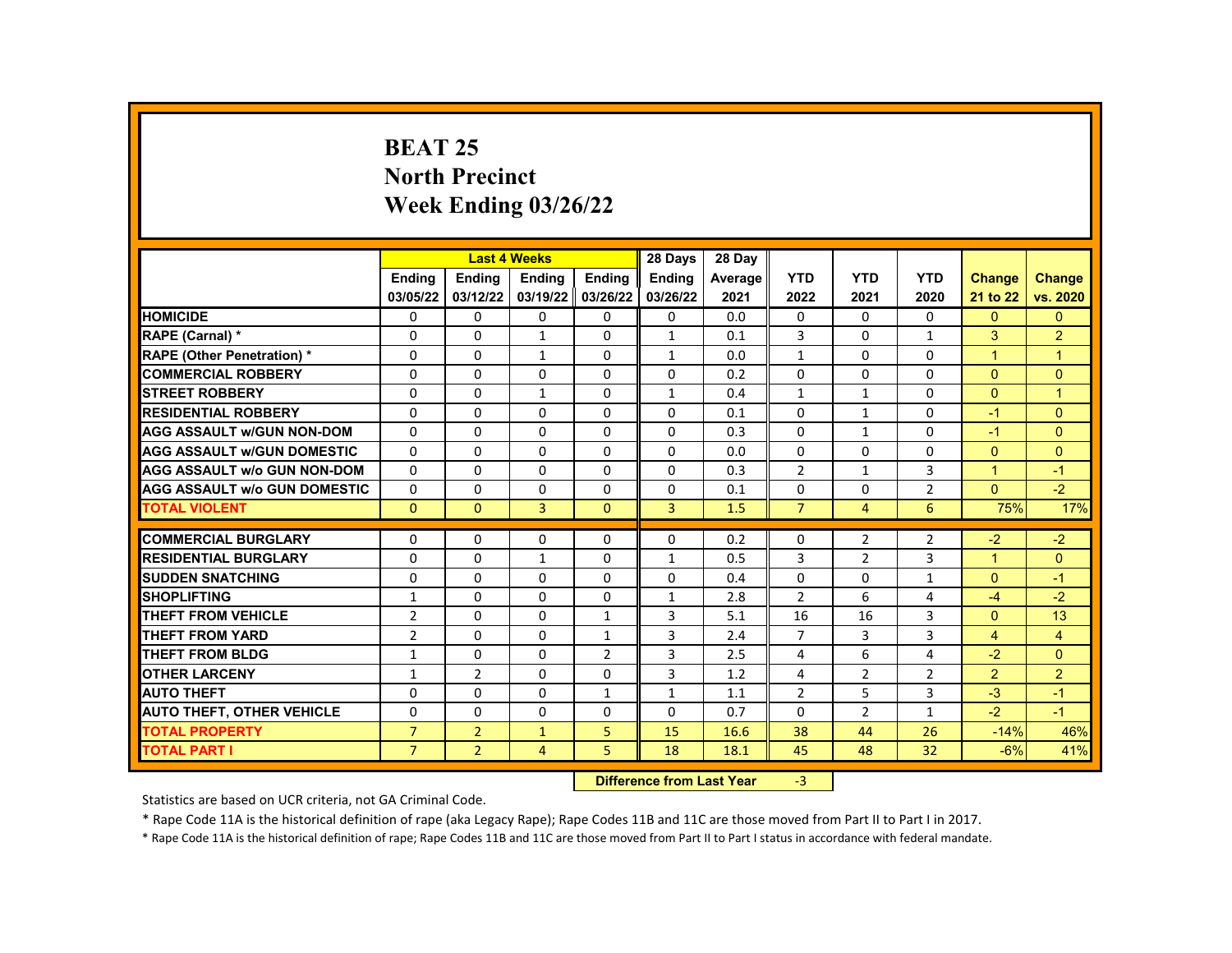# **BEAT 26 North Precinct Week Ending 03/26/22**

|                                     |               |               | <b>Last 4 Weeks</b> |                                    | 28 Days        | 28 Day  |                |                |                |                |                      |
|-------------------------------------|---------------|---------------|---------------------|------------------------------------|----------------|---------|----------------|----------------|----------------|----------------|----------------------|
|                                     | <b>Endina</b> | <b>Ending</b> | <b>Ending</b>       | Ending                             | <b>Ending</b>  | Average | <b>YTD</b>     | <b>YTD</b>     | <b>YTD</b>     | <b>Change</b>  | <b>Change</b>        |
|                                     | 03/05/22      | 03/12/22      | 03/19/22            | 03/26/22                           | 03/26/22       | 2021    | 2022           | 2021           | 2020           | 21 to 22       | vs. 2020             |
| <b>HOMICIDE</b>                     | 0             | 0             | 0                   | 0                                  | 0              | 0.0     | $\mathbf{1}$   | 0              | 0              | $\mathbf{1}$   | $\mathbf{1}$         |
| RAPE (Carnal) *                     | 0             | $\Omega$      | $\mathbf{1}$        | $\Omega$                           | $\mathbf{1}$   | 0.1     | $\mathbf{1}$   | $\Omega$       | $\overline{2}$ | $\mathbf{1}$   | $-1$                 |
| RAPE (Other Penetration) *          | 0             | $\Omega$      | $\Omega$            | $\Omega$                           | $\Omega$       | 0.2     | $\mathbf{1}$   | $\Omega$       | $\Omega$       | $\overline{1}$ | $\overline{1}$       |
| <b>COMMERCIAL ROBBERY</b>           | 0             | $\Omega$      | $\Omega$            | $\Omega$                           | 0              | 0.3     | $\Omega$       | $\Omega$       | $\mathbf{1}$   | $\mathbf{0}$   | $-1$                 |
| <b>STREET ROBBERY</b>               | 0             | $\Omega$      | $\Omega$            | $\Omega$                           | $\Omega$       | 0.7     | $\overline{7}$ | $\Omega$       | 3              | $\overline{7}$ | $\overline{4}$       |
| <b>RESIDENTIAL ROBBERY</b>          | $\Omega$      | $\Omega$      | $\Omega$            | $\Omega$                           | $\Omega$       | 0.0     | $\Omega$       | $\Omega$       | $\Omega$       | $\Omega$       | $\Omega$             |
| <b>AGG ASSAULT w/GUN NON-DOM</b>    | $\Omega$      | $\Omega$      | $\Omega$            | $\mathbf{1}$                       | $\mathbf{1}$   | 0.3     | $\overline{2}$ | $\Omega$       | $\Omega$       | $\overline{2}$ | $\overline{2}$       |
| <b>AGG ASSAULT W/GUN DOMESTIC</b>   | $\Omega$      | $\Omega$      | $\Omega$            | $\Omega$                           | 0              | 0.0     | $\Omega$       | $\Omega$       | 0              | $\Omega$       | $\Omega$             |
| <b>AGG ASSAULT w/o GUN NON-DOM</b>  | $\Omega$      | $\mathbf{1}$  | $\mathbf{1}$        | $\Omega$                           | $\overline{2}$ | 1.6     | 5              | 6              | 6              | $-1$           | $-1$                 |
| <b>AGG ASSAULT W/o GUN DOMESTIC</b> | $\Omega$      | 0             | $\Omega$            | 0                                  | 0              | 0.3     | $\Omega$       | $\mathbf{1}$   | 0              | $-1$           | $\overline{0}$       |
| <b>TOTAL VIOLENT</b>                | $\mathbf{0}$  | $\mathbf{1}$  | $\overline{2}$      | $\mathbf{1}$                       | $\overline{4}$ | 3.5     | 17             | $\overline{7}$ | 12             | 143%           | 42%                  |
|                                     |               |               |                     |                                    |                |         |                |                |                |                |                      |
| <b>COMMERCIAL BURGLARY</b>          | 0             | $\Omega$      | 0                   | 0                                  | 0              | 0.2     | 3              | $\overline{2}$ | $\mathbf{1}$   | $\mathbf 1$    | $\overline{2}$       |
| <b>RESIDENTIAL BURGLARY</b>         | $\Omega$      | $\Omega$      | $\Omega$            | $\Omega$                           | $\Omega$       | 0.2     | $\Omega$       | $\Omega$       | $\Omega$       | $\Omega$       | $\mathbf{0}$         |
| <b>SUDDEN SNATCHING</b>             | $\mathbf{1}$  | $\mathbf{1}$  | $\Omega$            | $\Omega$                           | $\overline{2}$ | 0.7     | $\overline{3}$ | $\overline{2}$ | $\Omega$       | $\mathbf{1}$   | 3                    |
| <b>SHOPLIFTING</b>                  | $\mathbf{1}$  | $\mathbf{1}$  | 0                   | 0                                  | $\overline{2}$ | 2.0     | 6              | 8              | 11             | $-2$           | $-5$                 |
| <b>THEFT FROM VEHICLE</b>           | $\mathbf{1}$  | $\mathbf{1}$  | $\mathbf{1}$        | $\Omega$                           | 3              | 6.6     | 14             | 17             | 6              | $-3$           | 8                    |
| <b>THEFT FROM YARD</b>              | $\mathbf{1}$  | $\Omega$      | $\Omega$            | $\Omega$                           | $\mathbf{1}$   | 1.5     | $\overline{2}$ | 4              | 5              | $-2$           | $-3$                 |
| <b>THEFT FROM BLDG</b>              | $\mathbf{1}$  | $\mathbf{0}$  | $\mathbf{1}$        | $\mathbf{1}$                       | 3              | 2.5     | 4              | 4              | $\overline{2}$ | $\mathbf{0}$   | $\overline{2}$       |
| <b>OTHER LARCENY</b>                | 3             | $\Omega$      | $\Omega$            | $\Omega$                           | 3              | 0.3     | 3              | $\mathbf{1}$   | 0              | $\overline{2}$ | 3                    |
| <b>AUTO THEFT</b>                   | $\mathbf{1}$  | $\mathbf{1}$  | $\Omega$            | $\Omega$                           | $\overline{2}$ | 2.1     | $\overline{2}$ | 6              | $\overline{2}$ | $-4$           | $\Omega$             |
| <b>AUTO THEFT, OTHER VEHICLE</b>    | 0             | 0             | 0                   | $\mathbf{1}$                       | $\mathbf{1}$   | 0.8     | $\mathbf{1}$   | $\mathbf{1}$   | 0              | $\mathbf{0}$   | $\blacktriangleleft$ |
| <b>TOTAL PROPERTY</b>               | 9             | 4             | $\overline{2}$      | $\overline{2}$                     | 17             | 17.0    | 38             | 45             | 27             | $-16%$         | 41%                  |
| <b>TOTAL PART I</b>                 | 9             | 5             | $\overline{4}$      | $\overline{3}$                     | 21             | 20.4    | 55             | 52             | 39             | 6%             | 41%                  |
|                                     |               |               |                     | <b>Difference from Least Vance</b> | $\sim$         |         |                |                |                |                |                      |

**Difference from Last Year** 3

Statistics are based on UCR criteria, not GA Criminal Code.

\* Rape Code 11A is the historical definition of rape (aka Legacy Rape); Rape Codes 11B and 11C are those moved from Part II to Part I in 2017.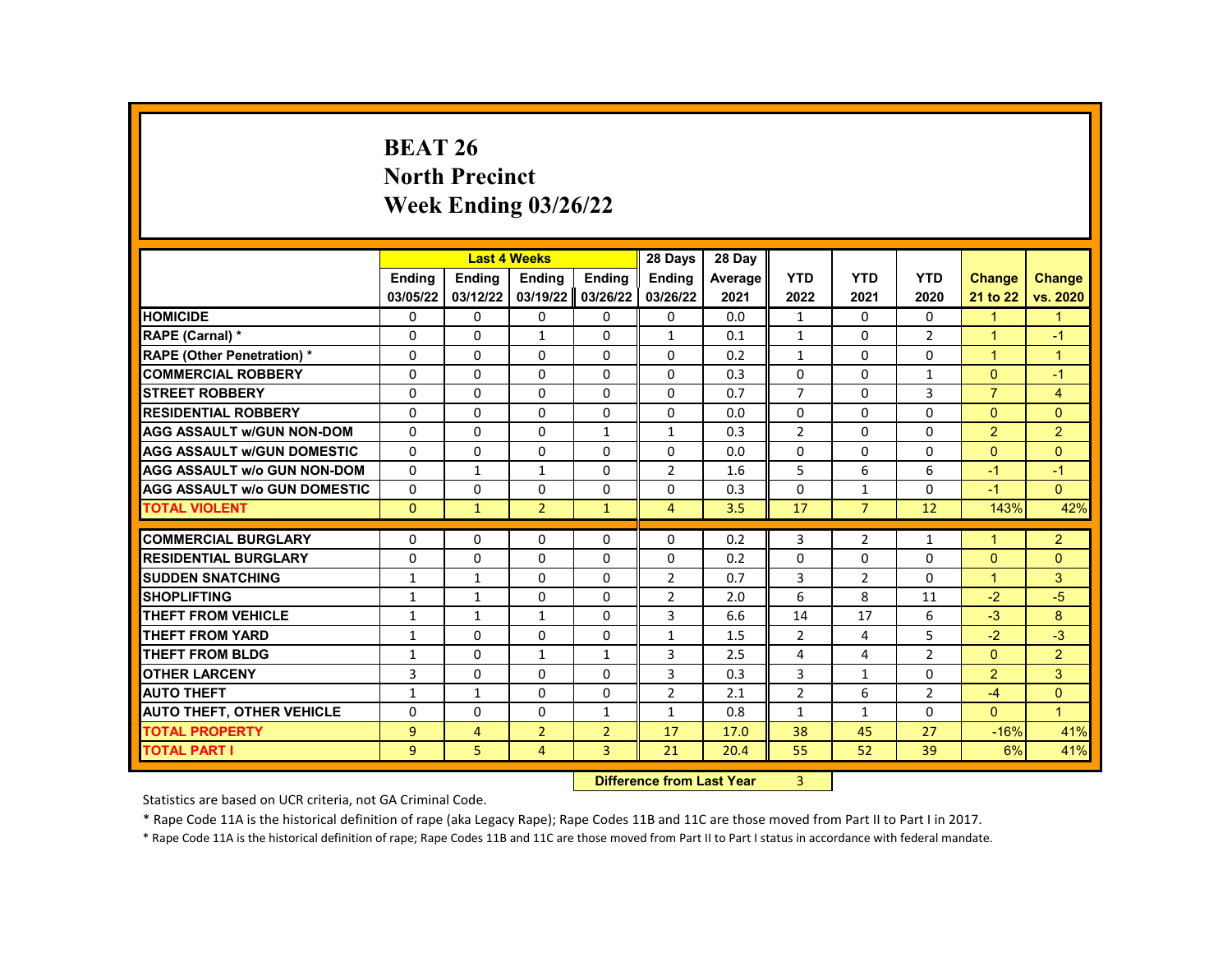# **BEAT 27 North Precinct Week Ending 03/26/22**

|                                     |                | <b>Last 4 Weeks</b> |                      |                | 28 Days        | 28 Day  |                |                |                |                      |                |
|-------------------------------------|----------------|---------------------|----------------------|----------------|----------------|---------|----------------|----------------|----------------|----------------------|----------------|
|                                     | <b>Endina</b>  | Ending              | Ending               | Ending         | <b>Endina</b>  | Average | <b>YTD</b>     | <b>YTD</b>     | <b>YTD</b>     | <b>Change</b>        | <b>Change</b>  |
|                                     | 03/05/22       | 03/12/22            | 03/19/22             | 03/26/22       | 03/26/22       | 2021    | 2022           | 2021           | 2020           | 21 to 22             | vs. 2020       |
| <b>HOMICIDE</b>                     | 0              | $\mathbf{0}$        | $\mathbf{0}$         | 0              | $\mathbf{0}$   | 0.2     | 0              | $\mathbf{1}$   | 0              | $-1$                 | $\mathbf{0}$   |
| RAPE (Carnal) *                     | $\Omega$       | $\Omega$            | $\Omega$             | $\mathbf{1}$   | $\mathbf{1}$   | 0.5     | $\mathbf{1}$   | $\Omega$       | $\mathbf{1}$   | $\blacktriangleleft$ | $\Omega$       |
| <b>RAPE (Other Penetration) *</b>   | $\Omega$       | $\Omega$            | $\Omega$             | $\Omega$       | $\Omega$       | 0.2     | $\Omega$       | $\Omega$       | $\Omega$       | $\Omega$             | $\Omega$       |
| <b>COMMERCIAL ROBBERY</b>           | 0              | $\mathbf{0}$        | $\mathbf{0}$         | 0              | 0              | 0.0     | 0              | 0              | $\Omega$       | $\Omega$             | $\Omega$       |
| <b>STREET ROBBERY</b>               | $\Omega$       | $\Omega$            | $\Omega$             | $\Omega$       | $\Omega$       | 1.7     | 3              | $\mathbf{1}$   | $\mathbf{1}$   | 2                    | 2              |
| <b>RESIDENTIAL ROBBERY</b>          | $\Omega$       | $\Omega$            | $\Omega$             | $\Omega$       | $\Omega$       | 0.0     | $\Omega$       | $\Omega$       | $\Omega$       | $\Omega$             | $\Omega$       |
| <b>AGG ASSAULT W/GUN NON-GUN</b>    | 0              | 0                   | $\mathbf{1}$         | 0              | $\mathbf{1}$   | 1.0     | $\overline{2}$ | $\mathbf{1}$   | 6              | $\blacktriangleleft$ | $-4$           |
| <b>AGG ASSAULT W/GUN DOMESTIC</b>   | $\Omega$       | $\Omega$            | $\Omega$             | $\Omega$       | 0              | 0.2     | $\Omega$       | $\mathbf{1}$   | $\mathbf{1}$   | $-1$                 | $-1$           |
| <b>AGG ASSAULT W/o GUN NON-DOM</b>  | $\Omega$       | $\Omega$            | $\overline{2}$       | $\mathbf{1}$   | 3              | 1.5     | 4              | 9              | 4              | $-5$                 | $\Omega$       |
| <b>AGG ASSAULT W/o GUN DOMESTIC</b> | $\Omega$       | 0                   | 0                    | 0              | 0              | 1.2     | $\Omega$       | 4              | 2              | $-4$                 | $-2$           |
| <b>TOTAL VIOLENT</b>                | $\mathbf{0}$   | $\mathbf{0}$        | 3                    | $\overline{2}$ | 5              | 6.5     | 10             | 17             | 15             | $-41%$               | $-33%$         |
|                                     |                |                     |                      |                |                |         |                |                |                |                      |                |
| <b>COMMERCIAL BURGLARY</b>          | 0              | 0                   | 0                    | 1              | $\mathbf{1}$   | 0.4     | $\overline{2}$ | $\overline{2}$ | $\Omega$       | $\mathbf{0}$         | $\overline{2}$ |
| <b>RESIDENTIAL BURGLARY</b>         | $\Omega$       | $\Omega$            | $\mathbf{1}$         | $\Omega$       | $\mathbf{1}$   | 0.7     | $\overline{2}$ | $\Omega$       | 4              | 2                    | $-2$           |
| <b>SUDDEN SNATCHING</b>             | $\Omega$       | $\Omega$            | $\mathbf{1}$         | $\Omega$       | $\mathbf{1}$   | 0.6     | $\overline{2}$ | $\mathbf{1}$   | 2              | $\mathbf{1}$         | $\Omega$       |
| <b>SHOPLIFTING</b>                  | $\mathbf{1}$   | 0                   | $\overline{2}$       | 0              | 3              | 1.5     | 9              | $\mathbf{1}$   | 6              | 8                    | 3              |
| <b>THEFT FROM VEHICLE</b>           | $\Omega$       | $\mathbf{1}$        | $\mathbf{1}$         | 3              | 5              | 6.8     | 12             | 13             | 4              | $-1$                 | 8              |
| <b>THEFT FROM YARD</b>              | $\mathbf{1}$   | $\Omega$            | $\Omega$             | $\mathbf{1}$   | $\overline{2}$ | 1.1     | $\overline{2}$ | 3              | $\mathbf{3}$   | $-1$                 | $-1$           |
| THEFT FROM BLDG                     | 1              | 0                   | $\overline{2}$       | 0              | 3              | 1.2     | 8              | $\mathbf{1}$   | $\overline{7}$ | $\overline{7}$       | $\overline{1}$ |
| <b>OTHER LARCENY</b>                | $\mathbf{1}$   | $\Omega$            | $\mathbf{1}$         | $\Omega$       | $\overline{2}$ | 0.1     | $\overline{2}$ | $\Omega$       | $\Omega$       | 2                    | $\overline{2}$ |
| <b>AUTO THEFT</b>                   | 0              | $\Omega$            | $\mathbf{1}$         | $\mathbf{1}$   | $\overline{2}$ | 1.8     | 5              | 5              | 4              | $\Omega$             | $\mathbf{1}$   |
| <b>AUTO THEFT, OTHER VEHICLE</b>    | 0              | $\Omega$            | 0                    | 0              | 0              | 0.5     | 0              | 0              | 2              | $\mathbf{0}$         | $-2$           |
| <b>TOTAL PROPERTY</b>               | $\overline{4}$ | $\mathbf{1}$        | 9                    | 6              | 20             | 14.6    | 44             | 26             | 32             | 69%                  | 38%            |
| <b>TOTAL PART I</b>                 | 4              | $\mathbf{1}$        | 12                   | 8              | 25             | 21.1    | 54             | 43             | 47             | 26%                  | 15%            |
|                                     |                | <b>INSECTION</b>    | an dan an India Mana |                | $\overline{A}$ |         |                |                |                |                      |                |

**Difference from Last Year** 11

Statistics are based on UCR criteria, not GA Criminal Code.

\* Rape Code 11A is the historical definition of rape (aka Legacy Rape); Rape Codes 11B and 11C are those moved from Part II to Part I in 2017.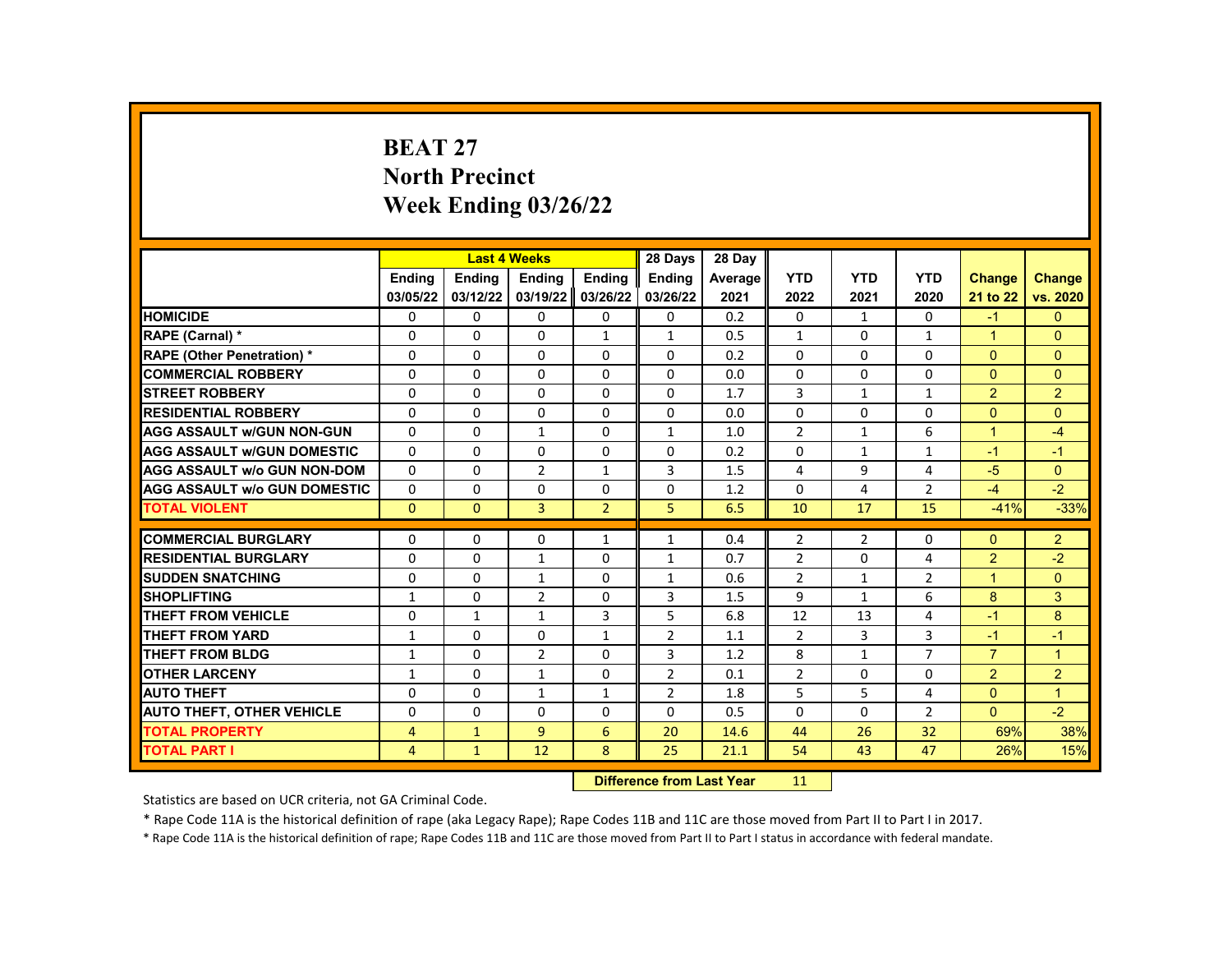# **BEAT 31 Central Precinct Week Ending 03/26/22**

|                                     |                | <b>Last 4 Weeks</b> |                |               | 28 Days        | 28 Day                            |                |                |                |                      |                |
|-------------------------------------|----------------|---------------------|----------------|---------------|----------------|-----------------------------------|----------------|----------------|----------------|----------------------|----------------|
|                                     | <b>Endina</b>  | <b>Endina</b>       | <b>Endina</b>  | <b>Endina</b> | <b>Endina</b>  | Average                           | <b>YTD</b>     | <b>YTD</b>     | <b>YTD</b>     | <b>Change</b>        | <b>Change</b>  |
|                                     | 03/05/22       | 03/12/22            | 03/19/22       | 03/26/22      | 03/26/22       | 2021                              | 2022           | 2021           | 2020           | 21 to 22             | vs. 2020       |
| <b>HOMICIDE</b>                     | 0              | 0                   | 0              | 0             | 0              | 0.0                               | 0              | 0              | $\mathbf{1}$   | $\mathbf{0}$         | $-1$           |
| RAPE (Carnal) *                     | $\mathbf{1}$   | $\Omega$            | $\Omega$       | $\Omega$      | $\mathbf{1}$   | 0.2                               | $\mathbf{1}$   | $\overline{2}$ | $\overline{3}$ | $-1$                 | $-2$           |
| RAPE (Other Penetration) *          | $\Omega$       | $\Omega$            | $\Omega$       | $\Omega$      | $\Omega$       | 0.0                               | $\Omega$       | $\Omega$       | $\Omega$       | $\Omega$             | $\Omega$       |
| <b>COMMERCIAL ROBBERY</b>           | $\Omega$       | $\Omega$            | $\Omega$       | $\Omega$      | $\Omega$       | 0.0                               | $\Omega$       | $\Omega$       | $\Omega$       | $\Omega$             | $\Omega$       |
| <b>STREET ROBBERY</b>               | 0              | 0                   | $\Omega$       | $\Omega$      | $\Omega$       | 0.5                               | $\mathbf{1}$   | $\overline{2}$ | $\mathbf{1}$   | $-1$                 | $\mathbf{0}$   |
| <b>RESIDENTIAL ROBBERY</b>          | $\Omega$       | $\Omega$            | $\Omega$       | $\Omega$      | $\Omega$       | 0.1                               | $\mathbf{1}$   | $\Omega$       | $\Omega$       | $\overline{1}$       | $\overline{1}$ |
| <b>AGG ASSAULT w/GUN NON-DOM</b>    | 0              | 0                   | 1              | 1             | $\overline{2}$ | 2.0                               | 5              | 6              | 3              | $-1$                 | $\overline{2}$ |
| <b>AGG ASSAULT W/GUN DOMESTIC</b>   | $\Omega$       | $\Omega$            | $\Omega$       | $\Omega$      | $\Omega$       | 0.0                               | $\Omega$       | $\Omega$       | $\Omega$       | $\Omega$             | $\Omega$       |
| <b>AGG ASSAULT w/o GUN NON-DOM</b>  | $\Omega$       | $\Omega$            | $\mathbf{1}$   | $\Omega$      | $\mathbf{1}$   | 0.5                               | $\overline{3}$ | $\Omega$       | $\mathbf{1}$   | 3                    | $\overline{2}$ |
| <b>AGG ASSAULT w/o GUN DOMESTIC</b> | 0              | 0                   | 0              | $\Omega$      | 0              | 0.6                               | $\mathbf{1}$   | $\mathbf{1}$   | 3              | $\Omega$             | $-2$           |
| <b>TOTAL VIOLENT</b>                | $\mathbf{1}$   | $\mathbf{0}$        | $\overline{2}$ | $\mathbf{1}$  | $\overline{4}$ | 3.9                               | 12             | 11             | 12             | 9%                   | 0%             |
|                                     |                |                     |                |               |                |                                   |                |                |                |                      |                |
| <b>COMMERCIAL BURGLARY</b>          | 0              | 0                   | 0              | $\Omega$      | 0              | 0.5                               | $\mathbf{1}$   | 0              | 3              | 1                    | $-2$           |
| <b>RESIDENTIAL BURGLARY</b>         | $\mathbf{1}$   | $\Omega$            | $\Omega$       | $\Omega$      | $\mathbf{1}$   | 2.0                               | 8              | 8              | 15             | $\Omega$             | $-7$           |
| <b>SUDDEN SNATCHING</b>             | $\Omega$       | 0                   | $\Omega$       | $\Omega$      | $\Omega$       | 0.2                               | $\Omega$       | $\Omega$       | $\Omega$       | $\Omega$             | $\Omega$       |
| <b>SHOPLIFTING</b>                  | $\Omega$       | $\Omega$            | 0              | $\Omega$      | $\Omega$       | 0.2                               | $\mathbf{1}$   | 0              | $\overline{2}$ | $\blacktriangleleft$ | $-1$           |
| <b>THEFT FROM VEHICLE</b>           | $\mathbf{1}$   | $\mathbf{1}$        | $\Omega$       | $\mathbf{1}$  | 3              | 4.2                               | $\overline{7}$ | 12             | $\overline{7}$ | $-5$                 | $\overline{0}$ |
| <b>THEFT FROM YARD</b>              | $\Omega$       | $\mathbf{1}$        | $\mathbf{1}$   | $\Omega$      | $\overline{2}$ | 2.0                               | 11             | $\overline{2}$ | 10             | 9                    | $\mathbf{1}$   |
| <b>THEFT FROM BLDG</b>              | $\Omega$       | $\Omega$            | 0              | $\Omega$      | 0              | 1.1                               | $\mathbf{1}$   | 4              | 3              | $-3$                 | $-2$           |
| <b>OTHER LARCENY</b>                | 0              | 0                   | $\Omega$       | $\mathbf{1}$  | $\mathbf{1}$   | 1.9                               | 3              | 5              | 3              | $-2$                 | $\overline{0}$ |
| <b>AUTO THEFT</b>                   | $\Omega$       | $\Omega$            | $\Omega$       | 3             | 3              | 1.2                               | 6              | 3              | 6              | 3                    | $\Omega$       |
| <b>AUTO THEFT, OTHER VEHICLE</b>    | $\Omega$       | $\Omega$            | $\Omega$       | $\Omega$      | $\Omega$       | 1.2                               | $\Omega$       | $\overline{2}$ | $\mathbf{1}$   | $-2$                 | $-1$           |
| <b>TOTAL PROPERTY</b>               | $\overline{2}$ | $\overline{2}$      | $\mathbf{1}$   | 5             | 10             | 14.3                              | 38             | 36             | 50             | 6%                   | $-24%$         |
| <b>TOTAL PART I</b>                 | 3              | $\overline{2}$      | 3              | 6             | 14             | 18.3                              | 50             | 47             | 62             | 6%                   | $-19%$         |
|                                     |                |                     |                |               |                | <b>Difference from Look Vance</b> | $\sim$         |                |                |                      |                |

**Difference from Last Year** 3 |

Statistics are based on UCR criteria, not GA Criminal Code.

\* Rape Code 11A is the historical definition of rape (aka Legacy Rape); Rape Codes 11B and 11C are those moved from Part II to Part I in 2017.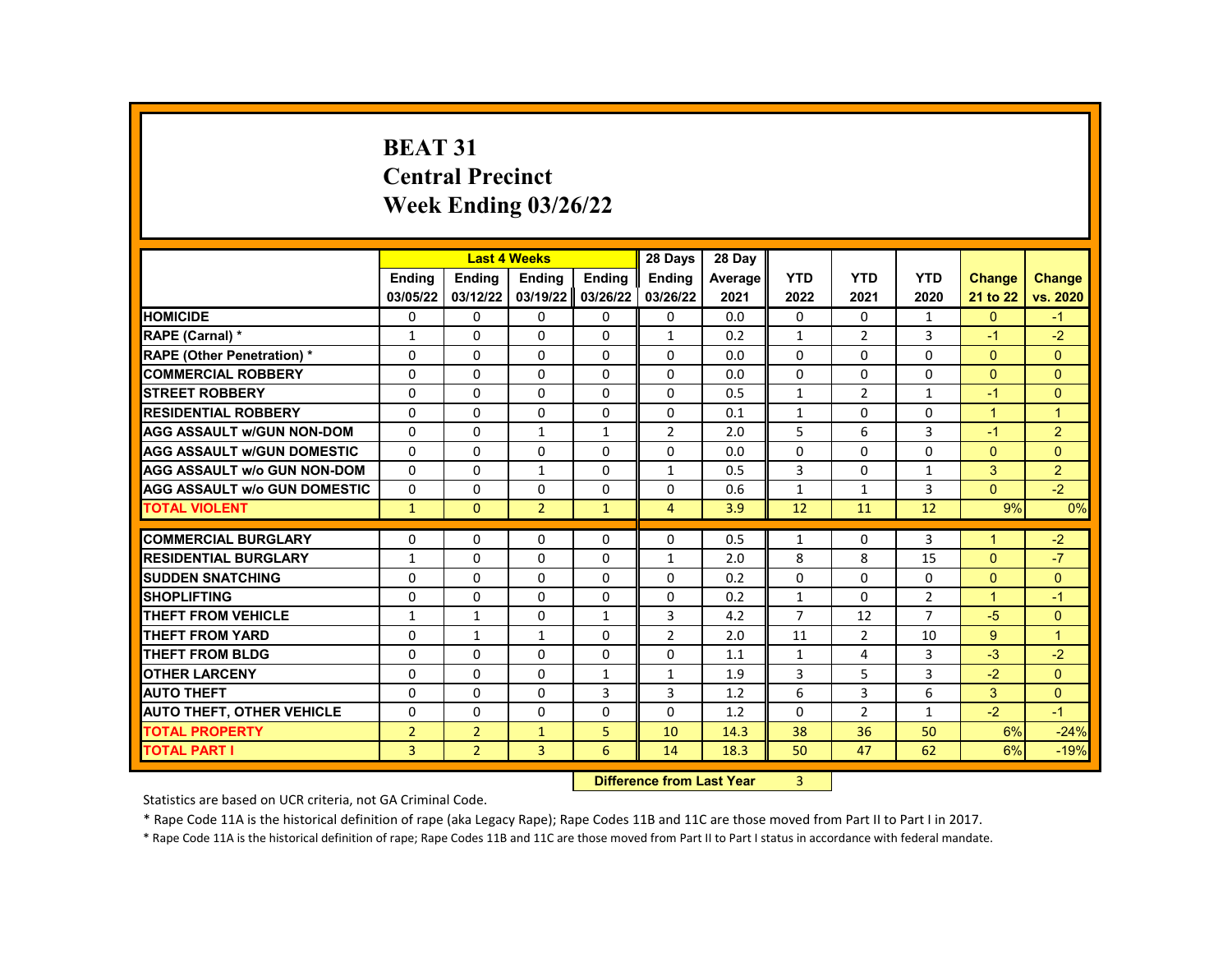# **BEAT 32 Central Precinct Week Ending 03/26/22**

|                                     |                | <b>Last 4 Weeks</b> |                |                | 28 Days                   | 28 Day  |                |                |                |                |                |
|-------------------------------------|----------------|---------------------|----------------|----------------|---------------------------|---------|----------------|----------------|----------------|----------------|----------------|
|                                     | <b>Endina</b>  | <b>Ending</b>       | <b>Ending</b>  | <b>Ending</b>  | <b>Endina</b>             | Average | <b>YTD</b>     | <b>YTD</b>     | <b>YTD</b>     | <b>Change</b>  | <b>Change</b>  |
|                                     | 03/05/22       | 03/12/22            | 03/19/22       | 03/26/22       | 03/26/22                  | 2021    | 2022           | 2021           | 2020           | 21 to 22       | vs. 2020       |
| <b>HOMICIDE</b>                     | 0              | 0                   | 0              | 0              | 0                         | 0.1     | 0              | 0              | 0              | $\mathbf{0}$   | $\mathbf{0}$   |
| RAPE (Carnal) *                     | 0              | $\Omega$            | $\Omega$       | $\Omega$       | $\Omega$                  | 0.0     | $\mathbf{1}$   | $\Omega$       | $\Omega$       | $\mathbf{1}$   | $\overline{1}$ |
| RAPE (Other Penetration) *          | 0              | $\Omega$            | $\Omega$       | $\Omega$       | $\Omega$                  | 0.2     | $\Omega$       | $\mathbf{1}$   | $\Omega$       | $-1$           | $\Omega$       |
| <b>COMMERCIAL ROBBERY</b>           | 0              | $\mathbf{1}$        | 0              | 0              | $\mathbf{1}$              | 0.2     | $\mathbf{1}$   | 0              | $\overline{2}$ | $\mathbf{1}$   | $-1$           |
| <b>STREET ROBBERY</b>               | $\Omega$       | $\Omega$            | $\Omega$       | $\Omega$       | $\Omega$                  | 0.2     | $\Omega$       | $\Omega$       | $\Omega$       | $\mathbf{0}$   | $\mathbf{0}$   |
| <b>RESIDENTIAL ROBBERY</b>          | 0              | $\Omega$            | $\Omega$       | $\Omega$       | $\Omega$                  | 0.1     | $\mathbf{1}$   | $\mathbf{1}$   | $\Omega$       | $\Omega$       | $\mathbf{1}$   |
| <b>AGG ASSAULT w/GUN NON-DOM</b>    | 0              | 0                   | 0              | 0              | 0                         | 0.4     | 0              | $\overline{2}$ | $\overline{2}$ | $-2$           | $-2$           |
| <b>AGG ASSAULT W/GUN DOMESTIC</b>   | $\Omega$       | $\Omega$            | $\Omega$       | $\Omega$       | $\Omega$                  | 0.0     | $\Omega$       | $\Omega$       | $\mathbf{1}$   | $\mathbf{0}$   | $-1$           |
| <b>AGG ASSAULT w/o GUN NON-DOM</b>  | $\Omega$       | $\Omega$            | $\Omega$       | $\mathbf{1}$   | $\mathbf{1}$              | 0.6     | 3              | $\mathbf{1}$   | $\Omega$       | $\overline{2}$ | 3              |
| <b>AGG ASSAULT W/o GUN DOMESTIC</b> | $\Omega$       | $\Omega$            | $\Omega$       | $\Omega$       | $\Omega$                  | 0.3     | $\mathbf{1}$   | $\mathbf{1}$   | $\Omega$       | $\mathbf{0}$   | $\mathbf{1}$   |
| <b>TOTAL VIOLENT</b>                | $\mathbf{0}$   | $\mathbf{1}$        | $\mathbf{0}$   | $\mathbf{1}$   | $\overline{2}$            | 2.0     | $\overline{7}$ | 6              | 5              | 17%            | 40%            |
|                                     |                |                     |                |                |                           |         |                |                |                |                |                |
| <b>COMMERCIAL BURGLARY</b>          | $\mathbf{1}$   | $\mathbf{0}$        | 0              | 0              | $\mathbf{1}$              | 0.5     | 4              | 2              | $\mathbf{1}$   | $\overline{2}$ | 3              |
| <b>RESIDENTIAL BURGLARY</b>         | $\mathbf 0$    | 0                   | 0              | $\overline{2}$ | $\overline{2}$            | 2.1     | 11             | 6              | 6              | 5              | 5              |
| <b>SUDDEN SNATCHING</b>             | 0              | $\Omega$            | $\Omega$       | $\Omega$       | 0                         | 0.0     | $\Omega$       | $\Omega$       | $\Omega$       | $\Omega$       | $\Omega$       |
| <b>SHOPLIFTING</b>                  | $\mathbf{1}$   | $\overline{2}$      | $\Omega$       | $\mathbf{1}$   | 4                         | 3.2     | 11             | 8              | $\overline{7}$ | 3              | $\overline{4}$ |
| <b>THEFT FROM VEHICLE</b>           | 0              | $\Omega$            | $\Omega$       | $\Omega$       | $\Omega$                  | 4.2     | 5              | 10             | 8              | $-5$           | $-3$           |
| <b>THEFT FROM YARD</b>              | 0              | $\Omega$            | $\overline{2}$ | $\Omega$       | $\overline{2}$            | 2.1     | $\overline{7}$ | 5              | 4              | 2              | 3              |
| <b>THEFT FROM BLDG</b>              | 0              | $\Omega$            | $\Omega$       | $\mathbf{1}$   | $\mathbf{1}$              | 0.8     | 4              | 3              | 5              | $\mathbf{1}$   | $-1$           |
| <b>OTHER LARCENY</b>                | $\Omega$       | $\Omega$            | $\Omega$       | $\Omega$       | $\Omega$                  | 1.5     | $\overline{2}$ | $\overline{2}$ | 8              | $\mathbf{0}$   | $-6$           |
| <b>AUTO THEFT</b>                   | 0              | $\mathbf{1}$        | $\mathbf{1}$   | $\Omega$       | $\overline{2}$            | 1.5     | 6              | 5              | $\overline{2}$ | $\mathbf{1}$   | 4              |
| <b>AUTO THEFT, OTHER VEHICLE</b>    | 0              | $\mathbf{1}$        | $\overline{2}$ | $\Omega$       | 3                         | 0.8     | 4              | $\overline{2}$ | 0              | $\overline{2}$ | $\overline{4}$ |
| <b>TOTAL PROPERTY</b>               | $\overline{2}$ | $\overline{4}$      | 5              | $\overline{4}$ | 15                        | 16.6    | 54             | 43             | 41             | 26%            | 32%            |
| <b>TOTAL PART I</b>                 | $\overline{2}$ | 5                   | 5              | 5              | 17                        | 18.6    | 61             | 49             | 46             | 24%            | 33%            |
|                                     |                |                     |                |                | Difference from Loot Voor |         | 12             |                |                |                |                |

**Difference from Last Year** 12

Statistics are based on UCR criteria, not GA Criminal Code.

\* Rape Code 11A is the historical definition of rape (aka Legacy Rape); Rape Codes 11B and 11C are those moved from Part II to Part I in 2017.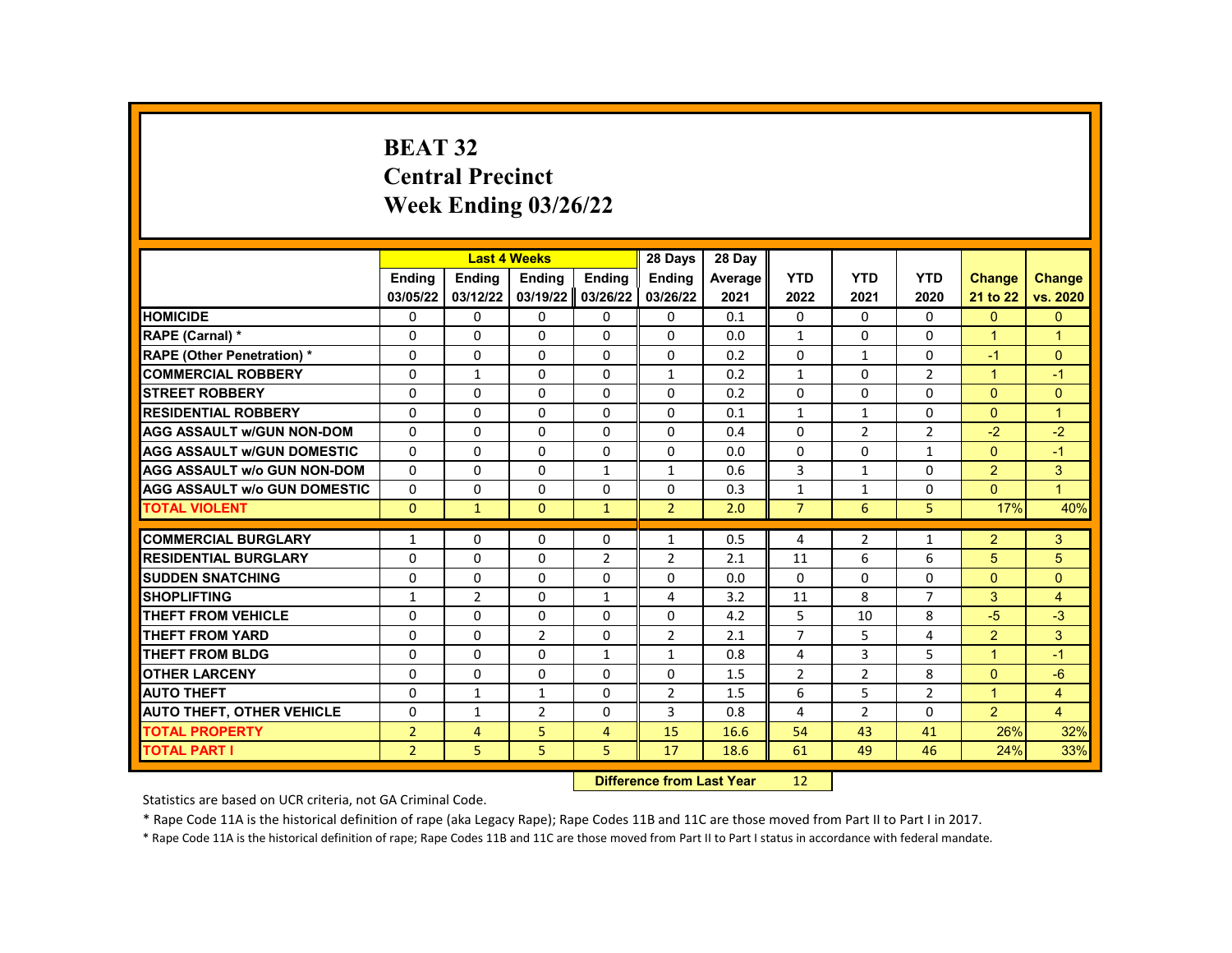# **BEAT 33 Central Precinct Week Ending 03/26/22**

|                                     |               | <b>Last 4 Weeks</b> |                |                           | 28 Days        | 28 Day  |                |                |                |                |               |
|-------------------------------------|---------------|---------------------|----------------|---------------------------|----------------|---------|----------------|----------------|----------------|----------------|---------------|
|                                     | <b>Endina</b> | <b>Ending</b>       | Ending         | Ending                    | Ending         | Average | <b>YTD</b>     | <b>YTD</b>     | <b>YTD</b>     | <b>Change</b>  | <b>Change</b> |
|                                     | 03/05/22      | 03/12/22            | 03/19/22       | 03/26/22                  | 03/26/22       | 2021    | 2022           | 2021           | 2020           | 21 to 22       | vs. 2020      |
| <b>HOMICIDE</b>                     | 0             | 0                   | $\mathbf{0}$   | 0                         | 0              | 0.1     | 0              | 0              | 0              | $\mathbf{0}$   | $\mathbf{0}$  |
| RAPE (Carnal) *                     | 0             | $\Omega$            | $\Omega$       | $\Omega$                  | $\Omega$       | 0.2     | $\Omega$       | 0              | $\Omega$       | $\Omega$       | $\Omega$      |
| <b>RAPE (Other Penetration) *</b>   | $\mathbf 0$   | $\Omega$            | $\Omega$       | $\Omega$                  | $\Omega$       | 0.2     | $\Omega$       | $\Omega$       | $\Omega$       | $\Omega$       | $\Omega$      |
| <b>COMMERCIAL ROBBERY</b>           | $\Omega$      | $\mathbf{0}$        | $\Omega$       | 0                         | $\mathbf{0}$   | 0.2     | $\Omega$       | 0              | $\Omega$       | $\Omega$       | $\Omega$      |
| <b>STREET ROBBERY</b>               | 0             | $\mathbf{1}$        | 0              | $\mathbf{1}$              | $\overline{2}$ | 0.8     | $\overline{4}$ | $\overline{2}$ | $\overline{2}$ | 2              | 2             |
| <b>RESIDENTIAL ROBBERY</b>          | $\Omega$      | $\Omega$            | $\Omega$       | $\Omega$                  | $\Omega$       | 0.0     | $\Omega$       | $\Omega$       | $\Omega$       | $\Omega$       | $\Omega$      |
| <b>AGG ASSAULT w/GUN NON-DOM</b>    | $\Omega$      | $\overline{2}$      | 0              | $\Omega$                  | $\overline{2}$ | 0.8     | 3              | 5              | 3              | $-2$           | $\Omega$      |
| <b>AGG ASSAULT w/GUN DOMESTIC</b>   | $\Omega$      | 0                   | 0              | 0                         | 0              | 0.3     | $\Omega$       | $\Omega$       | $\Omega$       | $\Omega$       | $\Omega$      |
| <b>AGG ASSAULT w/o GUN NON-DOM</b>  | $\Omega$      | $\Omega$            | $\mathbf{1}$   | $\Omega$                  | $\mathbf{1}$   | 0.8     | 3              | $\mathbf{1}$   | 1              | $\overline{2}$ | 2             |
| <b>AGG ASSAULT W/o GUN DOMESTIC</b> | $\Omega$      | 0                   | 0              | 0                         | $\mathbf{0}$   | 0.2     | $\Omega$       | 0              | 3              | $\Omega$       | $-3$          |
| <b>TOTAL VIOLENT</b>                | $\mathbf{0}$  | 3                   | $\mathbf{1}$   | $\mathbf{1}$              | 5              | 3.5     | 10             | 8              | 9              | 25%            | 11%           |
|                                     |               |                     |                |                           |                |         |                |                |                |                |               |
| <b>COMMERCIAL BURGLARY</b>          | 0             | $\Omega$            | 0              | 0                         | 0              | 1.1     | $\overline{2}$ | 3              | 4              | $-1$           | $-2$          |
| <b>RESIDENTIAL BURGLARY</b>         | 0             | 0                   | $\Omega$       | $\mathbf{1}$              | $\mathbf{1}$   | 1.4     | $\overline{2}$ | 3              | $\overline{2}$ | $-1$           | $\mathbf{0}$  |
| <b>SUDDEN SNATCHING</b>             | 0             | $\Omega$            | $\mathbf{1}$   | 0                         | $\mathbf{1}$   | 0.0     | $\mathbf{1}$   | $\Omega$       | $\Omega$       | $\mathbf{1}$   | $\mathbf{1}$  |
| <b>SHOPLIFTING</b>                  | $\mathbf{1}$  | $\Omega$            | $\overline{2}$ | 0                         | 3              | 3.1     | 5              | 8              | 10             | $-3$           | $-5$          |
| <b>THEFT FROM VEHICLE</b>           | $\mathbf 0$   | $\overline{2}$      | $\Omega$       | $\Omega$                  | $\overline{2}$ | 2.4     | $\overline{4}$ | 6              | 10             | $-2$           | $-6$          |
| <b>THEFT FROM YARD</b>              | $\mathbf{1}$  | $\mathbf{1}$        | $\Omega$       | $\Omega$                  | $\overline{2}$ | 2.5     | 11             | 4              | 11             | $\overline{7}$ | $\Omega$      |
| <b>THEFT FROM BLDG</b>              | 0             | $\Omega$            | 0              | $\mathbf{1}$              | 1              | 1.2     | 3              | $\mathbf{1}$   | $\overline{2}$ | $\overline{2}$ | $\mathbf{1}$  |
| <b>OTHER LARCENY</b>                | 0             | $\mathbf 0$         | $\Omega$       | $\Omega$                  | $\Omega$       | 1.5     | $\mathbf{1}$   | 5              | $\Omega$       | $-4$           | $\mathbf{1}$  |
| <b>AUTO THEFT</b>                   | $\mathbf{1}$  | $\Omega$            | $\mathbf{1}$   | $\Omega$                  | $\overline{2}$ | 0.8     | $\overline{4}$ | $\overline{2}$ | 5              | $\overline{2}$ | $-1$          |
| <b>AUTO THEFT, OTHER VEHICLE</b>    | 0             | 0                   | $\mathbf{1}$   | 0                         | $\mathbf{1}$   | 0.8     | $\mathbf{1}$   | $\overline{2}$ | $\mathbf{1}$   | $-1$           | $\Omega$      |
| <b>TOTAL PROPERTY</b>               | 3             | 3                   | 5              | $\overline{2}$            | 13             | 14.7    | 34             | 34             | 45             | 0%             | $-24%$        |
| <b>TOTAL PART I</b>                 | 3             | 6                   | 6              | $\overline{3}$            | 18             | 18.2    | 44             | 42             | 54             | 5%             | $-19%$        |
|                                     |               |                     |                | Difference from Load Vaca | $\sim$         |         |                |                |                |                |               |

**Difference from Last Year** 2

Statistics are based on UCR criteria, not GA Criminal Code.

\* Rape Code 11A is the historical definition of rape (aka Legacy Rape); Rape Codes 11B and 11C are those moved from Part II to Part I in 2017.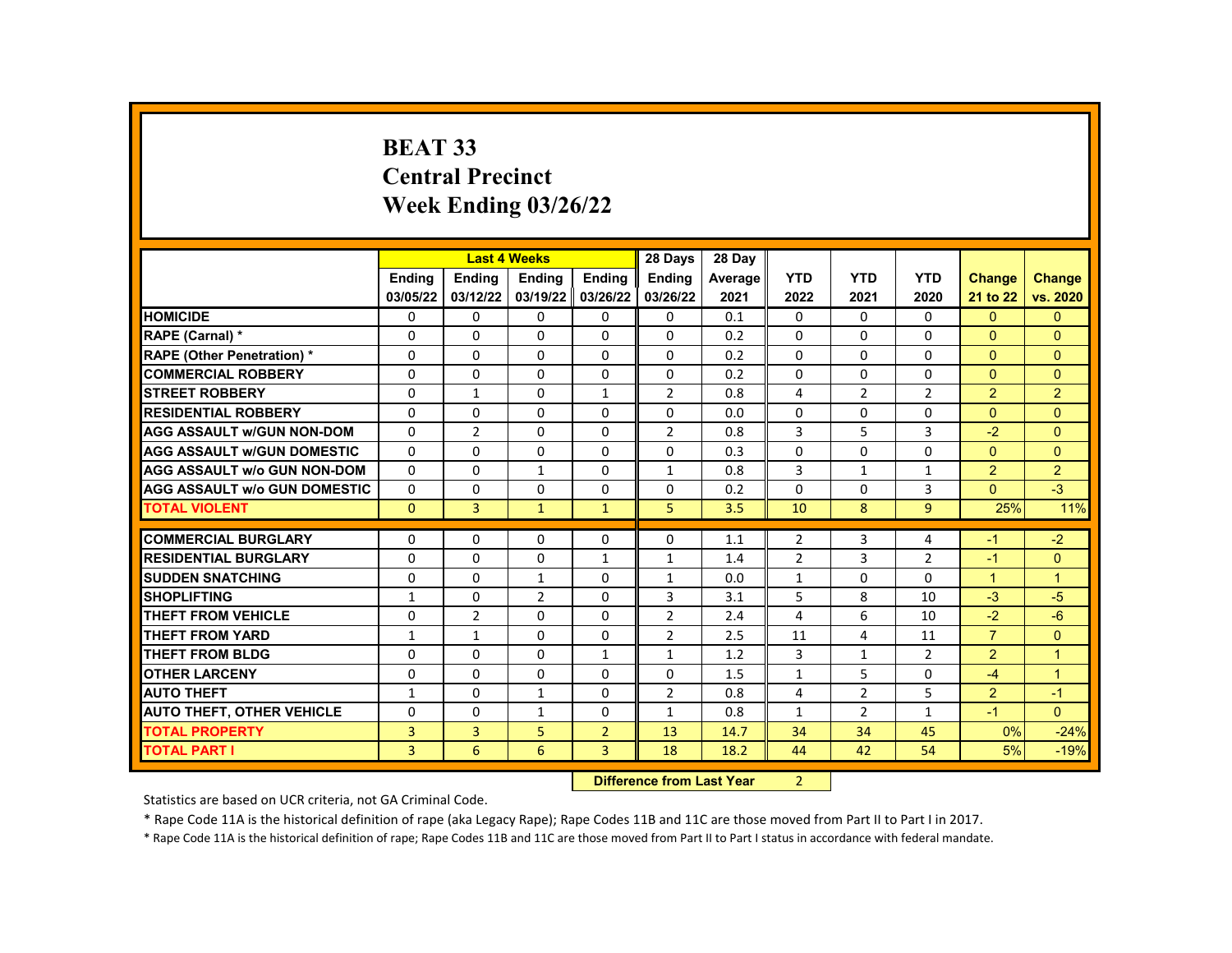# **BEAT 34 Central Precinct Week Ending 03/26/22**

|                                     |                |               | <b>Last 4 Weeks</b> |                | 28 Days                   | 28 Day  |                |                |                |                      |                      |
|-------------------------------------|----------------|---------------|---------------------|----------------|---------------------------|---------|----------------|----------------|----------------|----------------------|----------------------|
|                                     | <b>Endina</b>  | <b>Ending</b> | Ending              | Ending         | Ending                    | Average | <b>YTD</b>     | <b>YTD</b>     | <b>YTD</b>     | <b>Change</b>        | <b>Change</b>        |
|                                     | 03/05/22       | 03/12/22      | 03/19/22            | 03/26/22       | 03/26/22                  | 2021    | 2022           | 2021           | 2020           | 21 to 22             | vs. 2020             |
| <b>HOMICIDE</b>                     | 0              | 0             | $\mathbf{1}$        | 1              | 2                         | 0.1     | 2              | $\mathbf{1}$   | 2              | $\mathbf{1}$         | $\mathbf{0}$         |
| RAPE (Carnal) *                     | $\Omega$       | $\Omega$      | $\Omega$            | $\Omega$       | $\Omega$                  | 0.2     | $\Omega$       | $\overline{2}$ | $\mathbf{1}$   | $-2$                 | $-1$                 |
| <b>RAPE (Other Penetration) *</b>   | $\Omega$       | $\Omega$      | $\Omega$            | $\mathbf{1}$   | $\mathbf{1}$              | 0.0     | $\overline{2}$ | $\Omega$       | $\mathbf{1}$   | $\overline{2}$       | $\mathbf{1}$         |
| <b>COMMERCIAL ROBBERY</b>           | 0              | 0             | 0                   | 0              | 0                         | 0.0     | $\mathbf{0}$   | 0              | $\Omega$       | $\Omega$             | $\Omega$             |
| <b>STREET ROBBERY</b>               | $\mathbf{1}$   | $\Omega$      | $\Omega$            | $\Omega$       | $\mathbf{1}$              | 0.8     | 6              | $\overline{2}$ | 4              | $\overline{4}$       | $\overline{2}$       |
| <b>RESIDENTIAL ROBBERY</b>          | $\Omega$       | $\Omega$      | $\Omega$            | $\Omega$       | $\Omega$                  | 0.0     | $\mathbf{1}$   | $\Omega$       | $\Omega$       | $\overline{1}$       | $\mathbf{1}$         |
| AGG ASSAULT w/GUN NON-DOM           | $\mathbf{1}$   | 0             | 0                   | $\mathbf{1}$   | $\overline{2}$            | 1.5     | 5              | 4              | 5              | $\blacktriangleleft$ | $\mathbf{0}$         |
| <b>AGG ASSAULT W/GUN DOMESTIC</b>   | $\Omega$       | $\Omega$      | $\Omega$            | $\Omega$       | $\Omega$                  | 0.2     | $\mathbf{1}$   | $\Omega$       | $\Omega$       | $\blacktriangleleft$ | $\mathbf{1}$         |
| AGG ASSAULT w/o GUN NON-DOM         | $\Omega$       | $\Omega$      | $\mathbf{1}$        | $\Omega$       | $\mathbf{1}$              | 0.7     | 3              | $\overline{2}$ | 4              | $\overline{1}$       | $-1$                 |
| <b>AGG ASSAULT w/o GUN DOMESTIC</b> | $\Omega$       | $\Omega$      | 1                   | $\mathbf{1}$   | $\overline{2}$            | 2.3     | 6              | 5              | $\overline{7}$ | $\blacktriangleleft$ | $-1$                 |
| <b>TOTAL VIOLENT</b>                | $\overline{2}$ | $\mathbf{0}$  | 3                   | $\overline{4}$ | 9                         | 5.7     | 26             | 16             | 24             | 63%                  | 8%                   |
| <b>COMMERCIAL BURGLARY</b>          |                |               |                     |                |                           |         | 3              |                |                | 1                    | 3                    |
|                                     | 0              | 0             | 0                   | $\Omega$       | 0                         | 0.4     |                | 2              | $\Omega$       |                      |                      |
| <b>RESIDENTIAL BURGLARY</b>         | $\overline{2}$ | $\mathbf{1}$  | 1                   | $\mathbf{1}$   | 5                         | 2.5     | 13             | 8              | 4              | 5                    | 9                    |
| <b>SUDDEN SNATCHING</b>             | $\Omega$       | $\Omega$      | $\Omega$            | $\Omega$       | $\Omega$                  | 0.4     | $\Omega$       | $\mathbf{1}$   | $\mathbf{1}$   | $-1$                 | $-1$                 |
| <b>SHOPLIFTING</b>                  | $\mathbf{1}$   | $\Omega$      | 0                   | $\mathbf{1}$   | $\overline{2}$            | 0.4     | 4              | $\mathbf{1}$   | $\mathbf{1}$   | 3                    | 3                    |
| <b>THEFT FROM VEHICLE</b>           | $\mathbf{1}$   | $\mathbf{1}$  | $\Omega$            | $\Omega$       | $\overline{2}$            | 2.1     | $\overline{2}$ | 4              | 6              | $-2$                 | $-4$                 |
| <b>THEFT FROM YARD</b>              | $\Omega$       | $\Omega$      | $\mathbf{1}$        | $\mathbf{1}$   | $\overline{2}$            | 1.7     | 4              | 4              | 3              | $\Omega$             | $\mathbf{1}$         |
| <b>THEFT FROM BLDG</b>              | $\Omega$       | $\Omega$      | 0                   | $\Omega$       | $\Omega$                  | 1.7     | 4              | 2              | 6              | $\overline{2}$       | $-2$                 |
| <b>OTHER LARCENY</b>                | $\Omega$       | $\mathbf{1}$  | $\Omega$            | $\Omega$       | $\mathbf{1}$              | 1.5     | 3              | 4              | $\Omega$       | $-1$                 | 3                    |
| <b>AUTO THEFT</b>                   | $\overline{2}$ | 0             | $\overline{2}$      | $\Omega$       | 4                         | 1.5     | 4              | $\mathbf{1}$   | 5              | 3                    | $-1$                 |
| <b>AUTO THEFT, OTHER VEHICLE</b>    | $\Omega$       | $\Omega$      | $\Omega$            | $\Omega$       | $\Omega$                  | 0.5     | $\mathbf{1}$   | $\Omega$       | $\Omega$       | $\blacktriangleleft$ | $\blacktriangleleft$ |
| <b>TOTAL PROPERTY</b>               | 6              | 3             | $\overline{4}$      | 3              | 16                        | 12.7    | 38             | 27             | 26             | 41%                  | 46%                  |
| <b>TOTAL PART I</b>                 | 8              | 3             | $\overline{7}$      | $\overline{7}$ | 25                        | 18.3    | 64             | 43             | 50             | 49%                  | 28%                  |
|                                     |                |               |                     |                | Difference from Loot Voor |         | 24             |                |                |                      |                      |

**Difference from Last Year** 21

Statistics are based on UCR criteria, not GA Criminal Code.

\* Rape Code 11A is the historical definition of rape (aka Legacy Rape); Rape Codes 11B and 11C are those moved from Part II to Part I in 2017.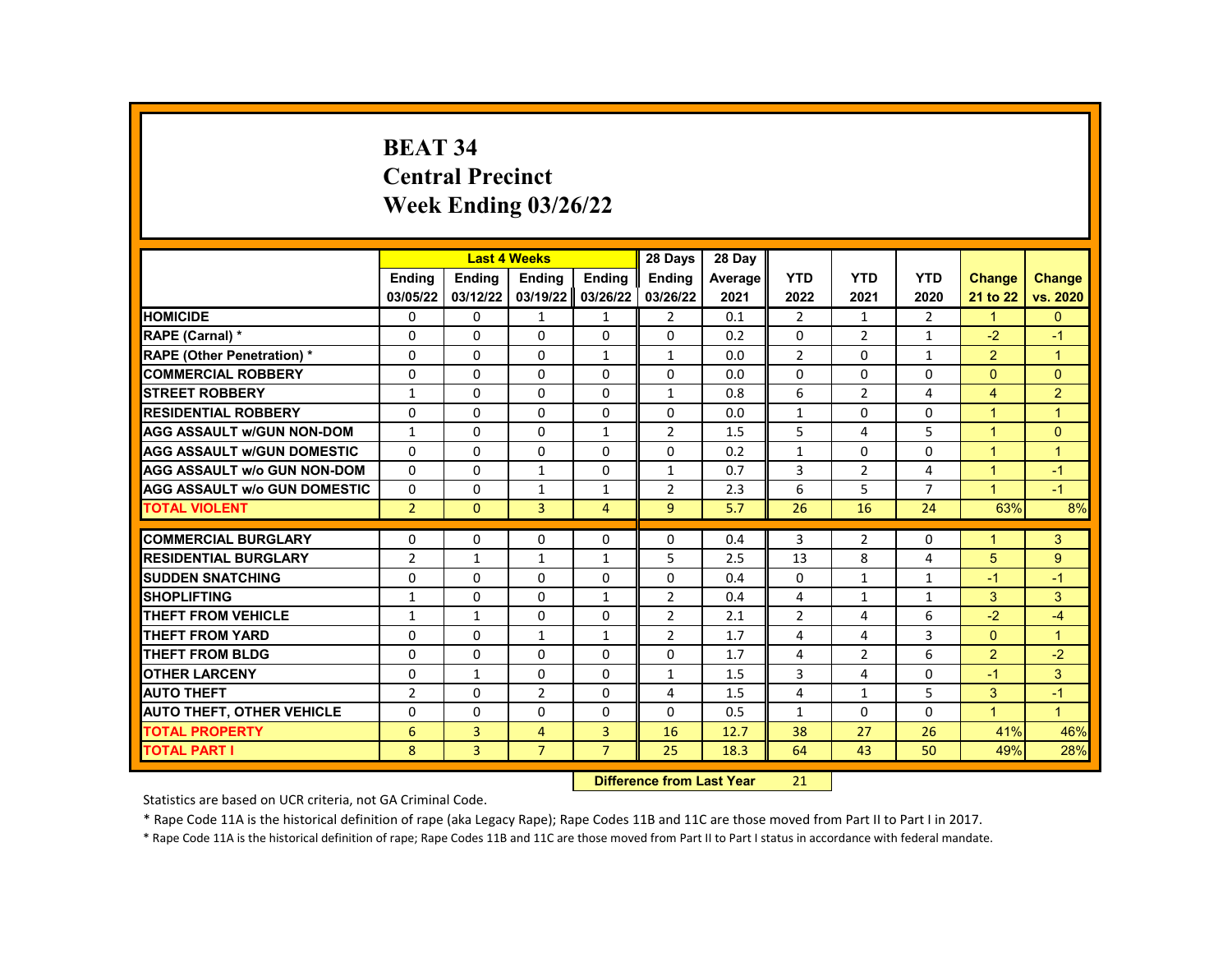# **BEAT 35 Central Precinct Week Ending 03/26/22**

|                                     |                |                | <b>Last 4 Weeks</b> |                   | 28 Days        | 28 Dav  |              |                |              |                      |                |
|-------------------------------------|----------------|----------------|---------------------|-------------------|----------------|---------|--------------|----------------|--------------|----------------------|----------------|
|                                     | Ending         | Ending         | Ending              | Ending            | <b>Endina</b>  | Average | <b>YTD</b>   | <b>YTD</b>     | <b>YTD</b>   | <b>Change</b>        | <b>Change</b>  |
|                                     | 03/05/22       | 03/12/22       | 03/19/22            | 03/26/22          | 03/26/22       | 2021    | 2022         | 2021           | 2020         | 21 to 22             | vs. 2020       |
| <b>HOMICIDE</b>                     | $\mathbf{1}$   | 0              | $\mathbf{0}$        | 0                 | $\mathbf{1}$   | 0.2     | 1            | $\overline{2}$ | 3            | $-1$                 | $-2$           |
| RAPE (Carnal) *                     | $\Omega$       | $\Omega$       | $\Omega$            | $\Omega$          | $\Omega$       | 0.2     | $\mathbf{1}$ | $\Omega$       | $\mathbf{1}$ | $\blacktriangleleft$ | $\Omega$       |
| <b>RAPE (Other Penetration) *</b>   | $\Omega$       | $\Omega$       | $\mathbf{1}$        | $\Omega$          | $\mathbf{1}$   | 0.0     | $\mathbf{1}$ | $\Omega$       | $\Omega$     | $\overline{1}$       | $\mathbf{1}$   |
| <b>COMMERCIAL ROBBERY</b>           | $\Omega$       | $\Omega$       | $\Omega$            | $\Omega$          | 0              | 0.3     | $\Omega$     | $\overline{2}$ | $\Omega$     | $-2$                 | $\Omega$       |
| <b>STREET ROBBERY</b>               | 0              | $\Omega$       | $\Omega$            | $\Omega$          | $\mathbf{0}$   | 0.6     | $\Omega$     | 3              | $\mathbf{1}$ | $-3$                 | $-1$           |
| <b>RESIDENTIAL ROBBERY</b>          | $\Omega$       | $\mathbf{1}$   | $\mathbf{1}$        | $\Omega$          | $\overline{2}$ | 0.1     | 3            | $\Omega$       | $\mathbf{1}$ | 3                    | $\overline{2}$ |
| <b>AGG ASSAULT w/GUN NON-DOM</b>    | $\mathbf{1}$   | $\Omega$       | $\mathbf{1}$        | 0                 | $\overline{2}$ | 1.5     | 10           | $\overline{2}$ | 3            | 8                    | $\overline{7}$ |
| <b>AGG ASSAULT w/GUN DOMESTIC</b>   | $\Omega$       | $\Omega$       | $\Omega$            | $\Omega$          | $\Omega$       | 0.2     | $\Omega$     | $\Omega$       | $\mathbf{1}$ | $\Omega$             | $-1$           |
| <b>AGG ASSAULT w/o GUN NON-DOM</b>  | $\mathbf{1}$   | $\Omega$       | $\Omega$            | $\Omega$          | $\mathbf{1}$   | 0.6     | 3            | $\mathbf{1}$   | $\mathbf{1}$ | 2                    | $\overline{2}$ |
| <b>AGG ASSAULT W/o GUN DOMESTIC</b> | $\Omega$       | $\Omega$       | $\Omega$            | 0                 | 0              | 1.1     | 4            | $\overline{2}$ | 2            | $\overline{2}$       | $\overline{2}$ |
| <b>TOTAL VIOLENT</b>                | 3              | $\mathbf{1}$   | 3                   | $\Omega$          | $\overline{7}$ | 4.7     | 23           | 12             | 13           | 92%                  | 77%            |
|                                     |                |                |                     |                   |                |         |              |                |              |                      |                |
| <b>COMMERCIAL BURGLARY</b>          | 0              | 0              | 0                   | 0                 | 0              | 0.5     | 0            | 2              | 2            | $-2$                 | $-2$           |
| <b>RESIDENTIAL BURGLARY</b>         | $\Omega$       | $\mathbf{0}$   | $\mathbf{1}$        | $\mathbf{1}$      | $\overline{2}$ | 1.7     | 4            | 8              | 13           | $-4$                 | -9             |
| <b>SUDDEN SNATCHING</b>             | $\Omega$       | $\Omega$       | $\Omega$            | $\Omega$          | $\Omega$       | 0.1     | $\Omega$     | $\Omega$       | $\Omega$     | $\Omega$             | $\Omega$       |
| <b>SHOPLIFTING</b>                  | $\mathbf{1}$   | $\mathbf{0}$   | 0                   | 0                 | $\mathbf{1}$   | 2.7     | 5            | 10             | 8            | $-5$                 | $-3$           |
| <b>THEFT FROM VEHICLE</b>           | $\Omega$       | $\overline{2}$ | $\Omega$            | $\Omega$          | $\overline{2}$ | 4.7     | 6            | 11             | 4            | $-5$                 | $\overline{2}$ |
| <b>THEFT FROM YARD</b>              | $\mathbf{1}$   | $\mathbf{1}$   | $\mathbf{1}$        | $\mathbf{1}$      | 4              | 1.8     | 6            | 6              | $\Omega$     | $\Omega$             | 6              |
| <b>THEFT FROM BLDG</b>              | $\overline{2}$ | $\mathbf{1}$   | $\Omega$            | $\mathbf{1}$      | 4              | 1.1     | 8            | 4              | 3            | $\overline{4}$       | 5              |
| <b>OTHER LARCENY</b>                | $\Omega$       | $\Omega$       | $\mathbf{1}$        | $\Omega$          | $\mathbf{1}$   | 0.4     | $\mathbf{1}$ | 3              | $\mathbf{1}$ | $-2$                 | $\Omega$       |
| <b>AUTO THEFT</b>                   | $\Omega$       | $\Omega$       | $\mathbf{1}$        | $\Omega$          | $\mathbf{1}$   | 2.0     | 4            | 4              | 9            | $\Omega$             | $-5$           |
| <b>AUTO THEFT, OTHER VEHICLE</b>    | 0              | $\Omega$       | $\Omega$            | $\Omega$          | 0              | 0.1     | $\Omega$     | $\mathbf{1}$   | $\Omega$     | $-1$                 | $\Omega$       |
| <b>TOTAL PROPERTY</b>               | $\overline{4}$ | 4              | $\overline{4}$      | 3                 | 15             | 14.9    | 34           | 49             | 40           | $-31%$               | $-15%$         |
| <b>TOTAL PART I</b>                 | $\overline{7}$ | 5              | $\overline{7}$      | 3                 | 22             | 19.6    | 57           | 61             | 53           | $-7%$                | 8%             |
|                                     |                |                |                     | <b>STATISTICS</b> |                |         |              |                |              |                      |                |

**Difference from Last Year** -4

Statistics are based on UCR criteria, not GA Criminal Code.

\* Rape Code 11A is the historical definition of rape (aka Legacy Rape); Rape Codes 11B and 11C are those moved from Part II to Part I in 2017.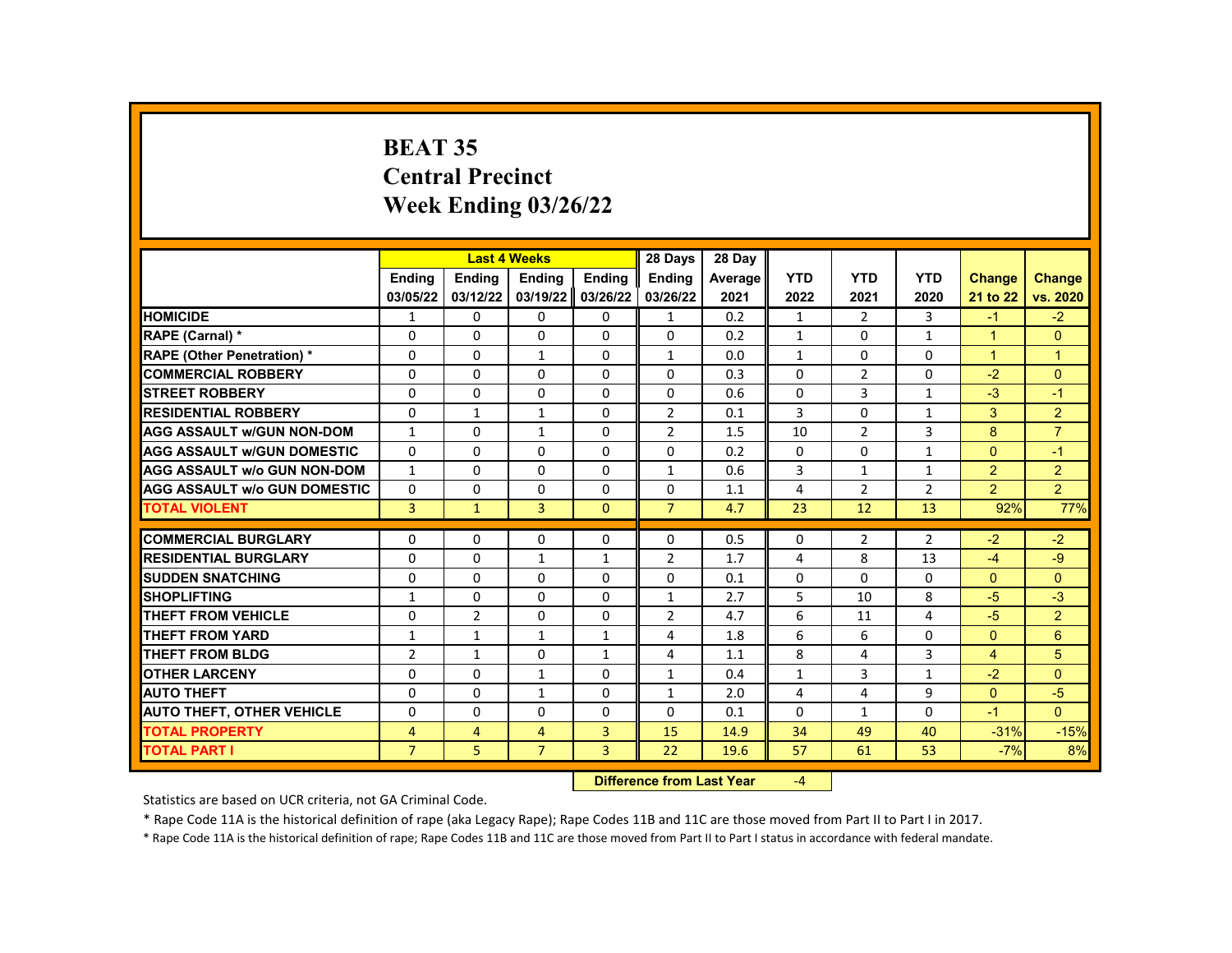#### **BEAT 36 Central Precinct Week Ending 03/26/22**

|                                     |                | <b>Last 4 Weeks</b> |                |                | 28 Days        | 28 Day  |                |                |                |                      |                |
|-------------------------------------|----------------|---------------------|----------------|----------------|----------------|---------|----------------|----------------|----------------|----------------------|----------------|
|                                     | <b>Endina</b>  | <b>Endina</b>       | <b>Endina</b>  | <b>Endina</b>  | <b>Ending</b>  | Average | <b>YTD</b>     | <b>YTD</b>     | <b>YTD</b>     | Change               | <b>Change</b>  |
|                                     | 03/05/22       | 03/12/22            | 03/19/22       | 03/26/22       | 03/26/22       | 2021    | 2022           | 2021           | 2020           | 21 to 22             | vs. 2020       |
| <b>HOMICIDE</b>                     | 0              | 0                   | 0              | 0              | 0              | 0.2     | 0              | 0              | 0              | $\Omega$             | $\Omega$       |
| RAPE (Carnal) *                     | 0              | 0                   | $\Omega$       | $\Omega$       | $\Omega$       | 0.1     | $\mathbf{1}$   | $\Omega$       | $\mathbf{1}$   | $\blacktriangleleft$ | $\Omega$       |
| <b>RAPE (Other Penetration) *</b>   | $\Omega$       | $\Omega$            | $\Omega$       | $\Omega$       | $\Omega$       | 0.1     | $\Omega$       | $\Omega$       | $\Omega$       | $\Omega$             | $\Omega$       |
| <b>COMMERCIAL ROBBERY</b>           | 0              | $\mathbf{0}$        | $\Omega$       | 0              | 0              | 0.2     | $\Omega$       | $\mathbf{1}$   | $\Omega$       | $-1$                 | $\Omega$       |
| <b>STREET ROBBERY</b>               | 0              | $\mathbf{0}$        | $\Omega$       | $\mathbf{1}$   | $\mathbf{1}$   | 0.4     | 3              | 0              | $\Omega$       | 3                    | 3              |
| <b>RESIDENTIAL ROBBERY</b>          | $\Omega$       | $\mathbf{0}$        | 0              | 0              | 0              | 0.2     | $\mathbf{1}$   | $\Omega$       | 2              | $\mathbf{1}$         | $-1$           |
| <b>AGG ASSAULT w/GUN NON-DOM</b>    | $\Omega$       | $\Omega$            | $\Omega$       | 0              | $\Omega$       | 0.9     | $\Omega$       | 5              | $\Omega$       | $-5$                 | $\Omega$       |
| <b>AGG ASSAULT w/GUN DOMESTIC</b>   | $\Omega$       | $\mathbf{0}$        | 0              | 0              | 0              | 0.1     | $\mathbf{1}$   | $\Omega$       | $\mathbf{1}$   | $\blacktriangleleft$ | $\Omega$       |
| <b>AGG ASSAULT w/o GUN NON-DOM</b>  | $\mathbf{1}$   | $\Omega$            | $\mathbf{1}$   | $\Omega$       | 2              | 1.1     | 2              | 2              | 1              | $\Omega$             | $\mathbf{1}$   |
| <b>AGG ASSAULT W/o GUN DOMESTIC</b> | $\Omega$       | $\mathbf{1}$        | $\Omega$       | $\Omega$       | $\mathbf{1}$   | 0.9     | 3              | 3              | 5              | $\Omega$             | $-2$           |
| <b>TOTAL VIOLENT</b>                | $\mathbf{1}$   | $\mathbf{1}$        | $\mathbf{1}$   | $\mathbf{1}$   | $\overline{4}$ | 4.0     | 11             | 11             | 10             | 0%                   | 10%            |
|                                     |                |                     |                |                |                |         |                |                |                |                      |                |
| <b>COMMERCIAL BURGLARY</b>          | 0              | 0                   | 0              | 0              | $\Omega$       | 1.2     | 3              | 3              | $\Omega$       | $\Omega$             | 3              |
| <b>RESIDENTIAL BURGLARY</b>         | 0              | $\mathbf{0}$        | 0              | 0              | 0              | 0.7     | 4              | $\overline{2}$ | 8              | 2                    | $-4$           |
| <b>SUDDEN SNATCHING</b>             | $\Omega$       | $\mathbf{0}$        | 0              | 0              | 0              | 0.2     | $\Omega$       | 0              | $\Omega$       | $\Omega$             | $\mathbf{0}$   |
| <b>SHOPLIFTING</b>                  | $\Omega$       | $\mathbf{1}$        | $\Omega$       | 0              | $\mathbf{1}$   | 2.9     | $\overline{7}$ | 14             | 14             | $-7$                 | $-7$           |
| <b>THEFT FROM VEHICLE</b>           | 1              | $\mathbf{1}$        | 0              | 3              | 5              | 3.5     | 12             | 8              | 10             | $\overline{4}$       | $\overline{2}$ |
| <b>THEFT FROM YARD</b>              | $\mathbf{1}$   | $\mathbf{0}$        | $\mathbf{1}$   | $\overline{2}$ | 4              | 1.1     | 6              | 3              | 5              | 3                    | $\mathbf{1}$   |
| <b>THEFT FROM BLDG</b>              | $\Omega$       | $\Omega$            | $\Omega$       | $\mathbf{1}$   | $\mathbf{1}$   | 1.3     | $\overline{2}$ | 3              | 4              | $-1$                 | $-2$           |
| <b>OTHER LARCENY</b>                | 0              | $\mathbf{0}$        | 0              | 0              | 0              | 0.5     | $\Omega$       | 1              | $\overline{2}$ | $-1$                 | $-2$           |
| <b>AUTO THEFT</b>                   | $\Omega$       | 3                   | $\overline{2}$ | $\overline{2}$ | $\overline{7}$ | 2.3     | 11             | 3              | 4              | 8                    | $\overline{7}$ |
| <b>AUTO THEFT, OTHER VEHICLE</b>    | $\Omega$       | $\Omega$            | $\Omega$       | $\Omega$       | $\Omega$       | 0.1     | $\mathbf{1}$   | $\Omega$       | $\mathbf{1}$   | $\mathbf{1}$         | $\Omega$       |
| <b>TOTAL PROPERTY</b>               | $\overline{2}$ | 5                   | 3              | 8              | 18             | 13.8    | 46             | 37             | 48             | 24%                  | $-4%$          |
| <b>TOTAL PART I</b>                 | 3              | 6                   | $\overline{4}$ | 9              | 22             | 17.8    | 57             | 48             | 58             | 19%                  | $-2%$          |
|                                     |                |                     |                |                |                |         |                |                |                |                      |                |

**Difference from Last Year** 9

Statistics are based on UCR criteria, not GA Criminal Code.

\* Rape Code 11A is the historical definition of rape (aka Legacy Rape); Rape Codes 11B and 11C are those moved from Part II to Part I in 2017.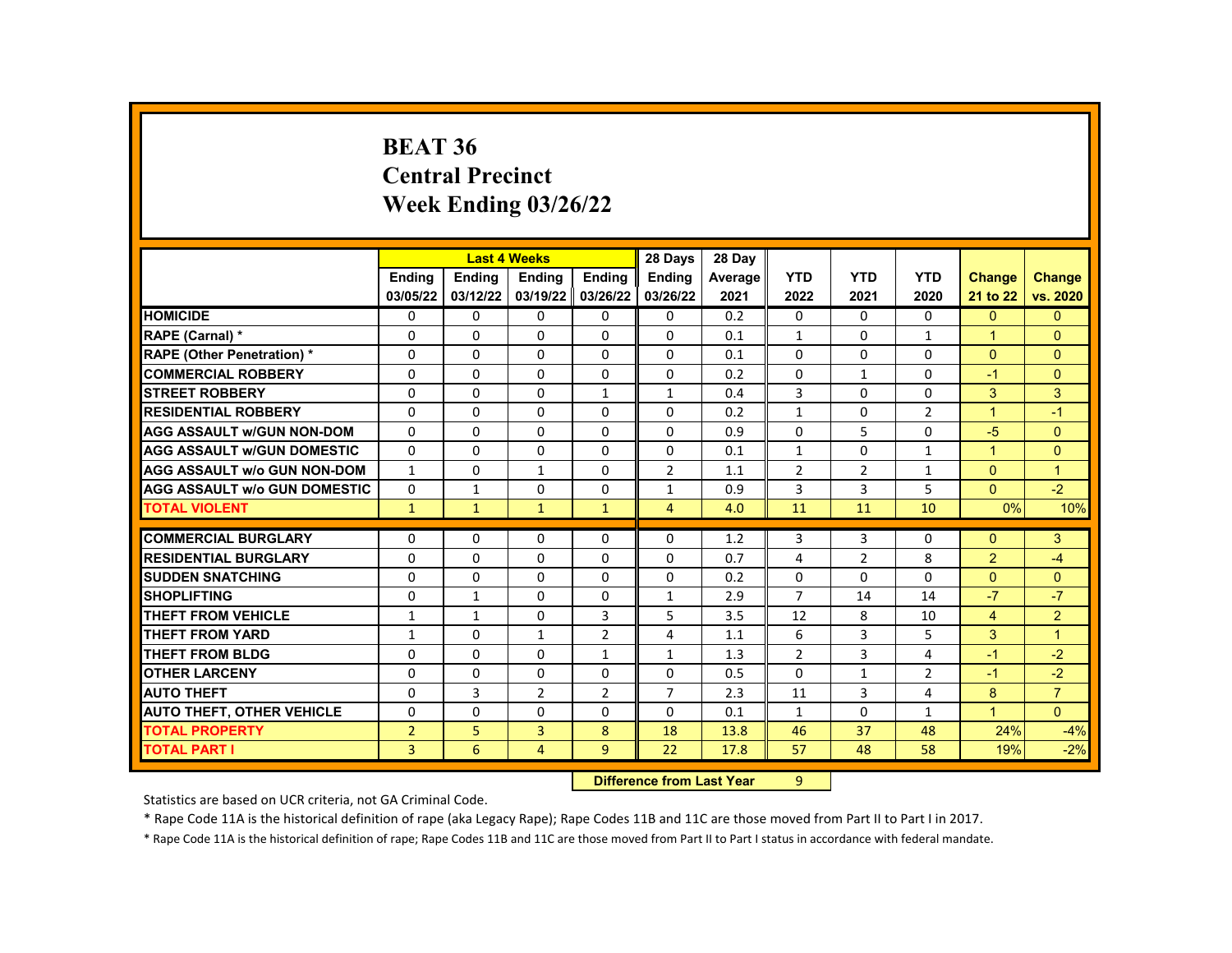# **BEAT 41 South Precinct Week Ending 03/26/22**

|                                     |                           | <b>Last 4 Weeks</b> |                |                | 28 Days               | 28 Dav  |                |                |                |                |                      |
|-------------------------------------|---------------------------|---------------------|----------------|----------------|-----------------------|---------|----------------|----------------|----------------|----------------|----------------------|
|                                     | <b>Endina</b>             | Ending              | Ending         | Ending         | <b>Ending</b>         | Average | <b>YTD</b>     | <b>YTD</b>     | <b>YTD</b>     | <b>Change</b>  | <b>Change</b>        |
|                                     | 03/05/22                  | 03/12/22            | 03/19/22       | 03/26/22       | 03/26/22              | 2021    | 2022           | 2021           | 2020           | 21 to 22       | vs. 2020             |
| <b>HOMICIDE</b>                     | 0                         | 0                   | 0              | 0              | 0                     | 0.1     | $\Omega$       | $\Omega$       | $\Omega$       | $\Omega$       | $\mathbf{0}$         |
| RAPE (Carnal) *                     | 0                         | 0                   | $\Omega$       | $\Omega$       | 0                     | 0.1     | $\Omega$       | $\Omega$       | $\Omega$       | $\Omega$       | $\mathbf{0}$         |
| <b>RAPE (Other Penetration) *</b>   | 0                         | $\Omega$            | $\Omega$       | $\Omega$       | 0                     | 0.2     | $\Omega$       | $\mathbf{1}$   | $\Omega$       | $-1$           | $\Omega$             |
| <b>COMMERCIAL ROBBERY</b>           | 0                         | 0                   | 0              | $\mathbf{0}$   | 0                     | 0.2     | $\Omega$       | $\mathbf{1}$   | $\mathbf{0}$   | $-1$           | $\mathbf{0}$         |
| <b>STREET ROBBERY</b>               | $\mathbf{1}$              | $\Omega$            | $\Omega$       | $\Omega$       | $\mathbf{1}$          | 0.4     | 3              | $\Omega$       | $\mathbf{1}$   | 3              | $\overline{2}$       |
| <b>RESIDENTIAL ROBBERY</b>          | 0                         | $\Omega$            | $\Omega$       | $\Omega$       | 0                     | 0.0     | $\Omega$       | $\Omega$       | $\Omega$       | $\Omega$       | $\Omega$             |
| <b>AGG ASSAULT W/GUN NON-DOM</b>    | $\Omega$                  | $\Omega$            | $\Omega$       | $\mathbf{0}$   | 0                     | 0.5     | $\mathbf{1}$   | 3              | $\Omega$       | $-2$           | $\overline{1}$       |
| <b>AGG ASSAULT W/GUN DOMESTIC</b>   | 0                         | $\Omega$            | $\Omega$       | $\Omega$       | 0                     | 0.1     | $\Omega$       | $\Omega$       | $\Omega$       | $\Omega$       | $\Omega$             |
| <b>AGG ASSAULT w/o GUN NON-DOM</b>  | $\Omega$                  | $\Omega$            | $\Omega$       | $\Omega$       | 0                     | 0.5     | $\mathbf{1}$   | $\mathbf{1}$   | $\mathbf{1}$   | $\Omega$       | $\Omega$             |
| <b>AGG ASSAULT W/o GUN DOMESTIC</b> | $\mathbf{1}$              | $\mathbf{1}$        | 0              | $\mathbf{0}$   | $\mathbf{2}^{\prime}$ | 0.4     | 3              | $\mathbf{0}$   | $\mathbf{0}$   | 3              | 3                    |
| <b>TOTAL VIOLENT</b>                | $\overline{2}$            | $\mathbf{1}$        | $\Omega$       | $\Omega$       | $\overline{3}$        | 2.4     | 8              | 6              | $\overline{2}$ | 33%            | 300%                 |
|                                     |                           |                     |                |                |                       |         |                |                |                |                |                      |
| <b>COMMERCIAL BURGLARY</b>          | 0                         | 1                   | 0              | $\mathbf{1}$   | $\overline{2}$        | 0.7     | 3              | 9              | $\Omega$       | $-6$           | 3                    |
| <b>RESIDENTIAL BURGLARY</b>         | 0                         | 0                   | $\Omega$       | $\mathbf{0}$   | 0                     | 0.5     | $\overline{2}$ | $\mathbf{1}$   | $\overline{2}$ | $\overline{1}$ | $\mathbf{0}$         |
| <b>SUDDEN SNATCHING</b>             | 0                         | $\Omega$            | $\Omega$       | $\Omega$       | 0                     | 0.2     | $\Omega$       | $\mathbf{1}$   | $\Omega$       | $-1$           | $\Omega$             |
| <b>SHOPLIFTING</b>                  | $\mathbf{1}$              | 0                   | $\Omega$       | $\Omega$       | $\mathbf{1}$          | 1.8     | 4              | 8              | $\mathbf{1}$   | $-4$           | 3                    |
| <b>THEFT FROM VEHICLE</b>           | $\mathbf{1}$              | $\mathbf{1}$        | $\Omega$       | $\mathbf{1}$   | 3                     | 2.6     | 11             | 12             | $\overline{7}$ | $-1$           | $\overline{4}$       |
| <b>THEFT FROM YARD</b>              | 0                         | $\mathbf{1}$        | $\Omega$       | $\mathbf{1}$   | $\overline{2}$        | 1.1     | 4              | $\overline{3}$ | $\Omega$       | $\mathbf{1}$   | $\overline{4}$       |
| <b>THEFT FROM BLDG</b>              | 0                         | $\Omega$            | $\mathbf{1}$   | $\mathbf{1}$   | $\overline{2}$        | 1.4     | 5              | $\Omega$       | 4              | 5              | $\blacktriangleleft$ |
| <b>OTHER LARCENY</b>                | 0                         | 0                   | $\mathbf{1}$   | $\Omega$       | 1                     | 0.7     | $\mathbf{1}$   | 1              | $\mathbf{1}$   | $\Omega$       | $\Omega$             |
| <b>AUTO THEFT</b>                   | $\overline{2}$            | $\overline{2}$      | 0              | 0              | 4                     | 1.0     | 8              | $\overline{2}$ | $\mathbf{1}$   | 6              | $\overline{7}$       |
| <b>AUTO THEFT, OTHER VEHICLE</b>    | 0                         | 0                   | $\Omega$       | $\Omega$       | 0                     | 0.2     | $\Omega$       | $\Omega$       | 3              | $\Omega$       | $-3$                 |
| <b>TOTAL PROPERTY</b>               | $\overline{4}$            | 5                   | $\overline{2}$ | 4              | 15                    | 10.2    | 38             | 37             | 19             | 3%             | 100%                 |
| <b>TOTAL PART I</b>                 | 6                         | 6                   | 2 <sup>1</sup> | $\overline{4}$ | 18                    | 12.6    | 46             | 43             | 21             | 7%             | 119%                 |
|                                     | Difference from Lost Voor |                     |                |                |                       |         |                |                |                |                |                      |

**Difference from Last Year** 

Statistics are based on UCR criteria, not GA Criminal Code.

\* Rape Code 11A is the historical definition of rape (aka Legacy Rape); Rape Codes 11B and 11C are those moved from Part II to Part I in 2017.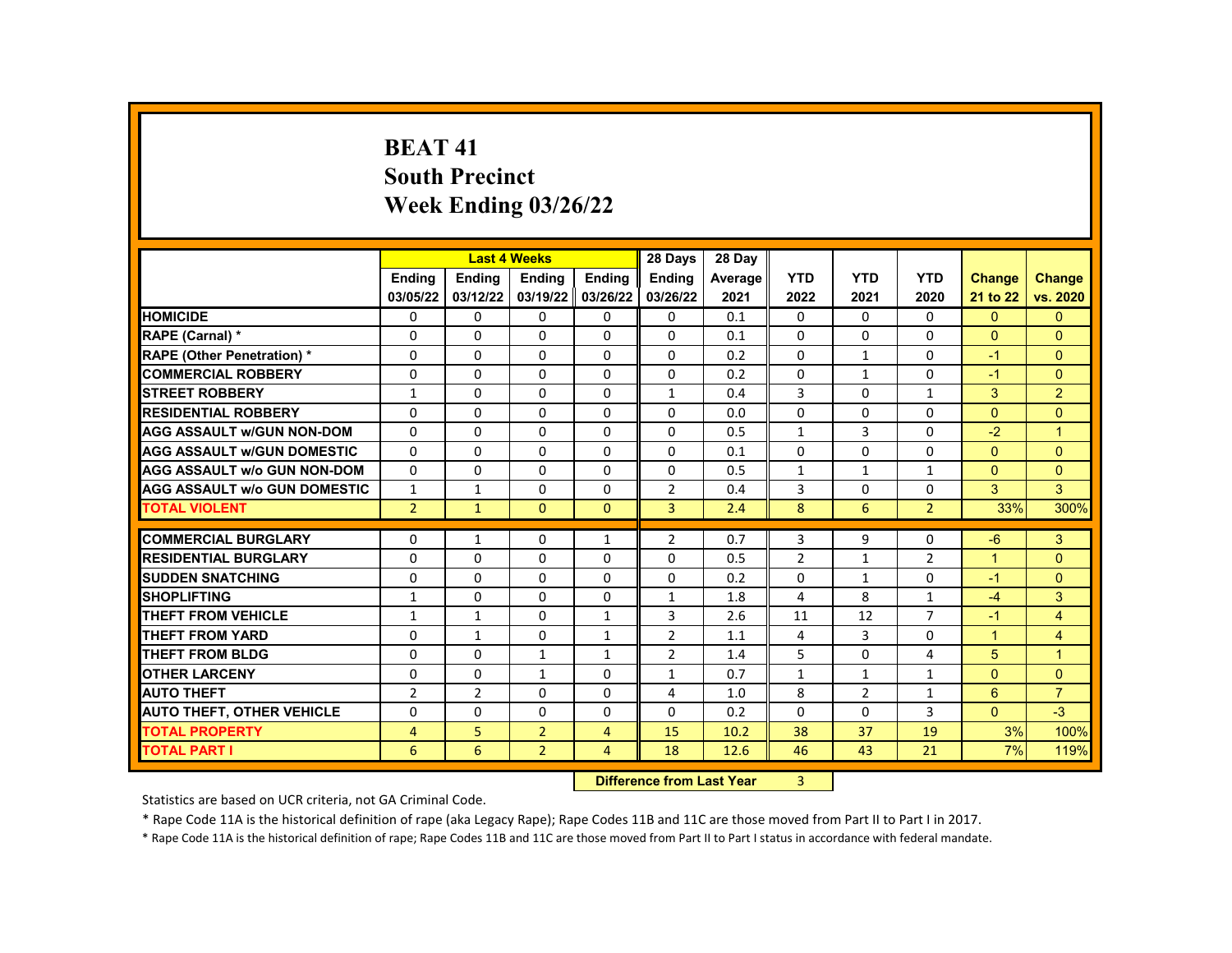# **BEAT 42 South Precinct Week Ending 03/26/22**

|                                     |               | <b>Last 4 Weeks</b> |                        |                | 28 Days        | 28 Day  |                |                |                |                      |                |
|-------------------------------------|---------------|---------------------|------------------------|----------------|----------------|---------|----------------|----------------|----------------|----------------------|----------------|
|                                     | <b>Endina</b> | Ending              | Ending                 | Ending         | Ending         | Average | <b>YTD</b>     | <b>YTD</b>     | <b>YTD</b>     | <b>Change</b>        | <b>Change</b>  |
|                                     | 03/05/22      | 03/12/22            | 03/19/22               | 03/26/22       | 03/26/22       | 2021    | 2022           | 2021           | 2020           | 21 to 22             | vs. 2020       |
| <b>HOMICIDE</b>                     | 0             | $\mathbf{0}$        | 0                      | 0              | $\mathbf{0}$   | 0.1     | $\mathbf{0}$   | 0              | 0              | $\mathbf{0}$         | $\mathbf{0}$   |
| RAPE (Carnal) *                     | 0             | $\Omega$            | $\Omega$               | $\Omega$       | $\Omega$       | 0.2     | $\mathbf{1}$   | $\Omega$       | $\Omega$       | $\mathbf{1}$         | $\overline{1}$ |
| RAPE (Other Penetration) *          | 0             | $\Omega$            | $\Omega$               | $\Omega$       | $\Omega$       | 0.0     | $\Omega$       | $\Omega$       | $\mathbf{1}$   | $\Omega$             | $-1$           |
| <b>COMMERCIAL ROBBERY</b>           | 0             | $\mathbf{0}$        | $\Omega$               | 0              | $\mathbf{0}$   | 0.2     | $\Omega$       | $\Omega$       | 4              | $\Omega$             | $-4$           |
| <b>STREET ROBBERY</b>               | $\Omega$      | $\Omega$            | $\Omega$               | $\Omega$       | $\Omega$       | 0.4     | $\Omega$       | 2              | $\Omega$       | $-2$                 | $\Omega$       |
| <b>RESIDENTIAL ROBBERY</b>          | $\Omega$      | $\Omega$            | $\Omega$               | $\Omega$       | $\Omega$       | 0.2     | $\Omega$       | $\mathbf{1}$   | $\mathbf{1}$   | $-1$                 | $-1$           |
| <b>AGG ASSAULT w/GUN NON-DOM</b>    | 0             | 0                   | 0                      | $\mathbf{1}$   | $\mathbf{1}$   | 0.6     | $\overline{2}$ | $\mathbf{1}$   | 0              | $\mathbf{1}$         | $\overline{2}$ |
| <b>AGG ASSAULT W/GUN DOMESTIC</b>   | $\Omega$      | $\Omega$            | $\Omega$               | $\Omega$       | 0              | 0.0     | $\Omega$       | $\Omega$       | 0              | $\Omega$             | $\Omega$       |
| <b>AGG ASSAULT w/o GUN NON-DOM</b>  | $\Omega$      | $\mathbf{1}$        | $\Omega$               | $\Omega$       | $\mathbf{1}$   | 0.5     | $\overline{2}$ | 3              | $\Omega$       | $-1$                 | $\overline{2}$ |
| <b>AGG ASSAULT W/o GUN DOMESTIC</b> | $\Omega$      | 0                   | $\Omega$               | 0              | 0              | 0.2     | $\mathbf{1}$   | $\overline{2}$ | $\mathbf{1}$   | $-1$                 | $\Omega$       |
| <b>TOTAL VIOLENT</b>                | $\mathbf{0}$  | $\mathbf{1}$        | $\mathbf{0}$           | $\mathbf{1}$   | $\overline{2}$ | 2.3     | 6              | 9              | $\overline{7}$ | $-33%$               | $-14%$         |
|                                     |               |                     |                        |                |                |         |                |                |                |                      |                |
| <b>COMMERCIAL BURGLARY</b>          | 0             | 1                   | 0                      | 0              | 1              | 0.8     | $\overline{2}$ | 5              | 0              | $-3$                 | $\overline{2}$ |
| <b>RESIDENTIAL BURGLARY</b>         | 0             | $\Omega$            | $\Omega$               | $\Omega$       | $\Omega$       | 0.5     | $\mathbf{1}$   | $\mathbf{1}$   | 0              | $\overline{0}$       | $\mathbf{1}$   |
| <b>SUDDEN SNATCHING</b>             | $\Omega$      | $\Omega$            | $\Omega$               | $\mathbf{1}$   | $\mathbf{1}$   | 0.2     | $\overline{2}$ | $\mathbf{1}$   | $\Omega$       | $\blacktriangleleft$ | $\overline{2}$ |
| <b>SHOPLIFTING</b>                  | 4             | $\mathbf{1}$        | 2                      | 3              | 10             | 12.4    | 28             | 45             | 59             | $-17$                | $-31$          |
| <b>THEFT FROM VEHICLE</b>           | $\Omega$      | $\mathbf{1}$        | $\Omega$               | $\overline{2}$ | 3              | 3.8     | 11             | $\overline{7}$ | 11             | 4                    | $\mathbf{0}$   |
| <b>THEFT FROM YARD</b>              | $\mathbf{1}$  | $\mathbf{1}$        | $\mathbf{1}$           | $\overline{2}$ | 5              | 1.7     | 5              | 5              | $\overline{2}$ | $\Omega$             | 3              |
| <b>THEFT FROM BLDG</b>              | 0             | $\Omega$            | $\Omega$               | $\Omega$       | 0              | 1.0     | $\overline{2}$ | 4              | 11             | $-2$                 | $-9$           |
| <b>OTHER LARCENY</b>                | 0             | $\Omega$            | $\Omega$               | $\Omega$       | $\Omega$       | 0.7     | $\mathbf{1}$   | $\overline{2}$ | $\Omega$       | $-1$                 | $\mathbf{1}$   |
| <b>AUTO THEFT</b>                   | 0             | $\Omega$            | $\Omega$               | $\Omega$       | 0              | 1.3     | $\mathbf{1}$   | 5              | 3              | $-4$                 | $-2$           |
| <b>AUTO THEFT, OTHER VEHICLE</b>    | 0             | 0                   | 0                      | $\mathbf{1}$   | $\mathbf{1}$   | 0.5     | $\mathbf{1}$   | $\mathbf{1}$   | 0              | $\mathbf{0}$         | $\overline{1}$ |
| <b>TOTAL PROPERTY</b>               | 5             | 4                   | 3                      | 9              | 21             | 22.8    | 54             | 76             | 86             | $-29%$               | $-37%$         |
| <b>TOTAL PART I</b>                 | 5             | 5                   | 3                      | 10             | 23             | 25.1    | 60             | 85             | 93             | $-29%$               | $-35%$         |
|                                     |               | <b>INSECUL</b>      | a a dheann 1 anns Main |                | $\sim$ $\sim$  |         |                |                |                |                      |                |

**Difference from Last Year** -25

Statistics are based on UCR criteria, not GA Criminal Code.

\* Rape Code 11A is the historical definition of rape (aka Legacy Rape); Rape Codes 11B and 11C are those moved from Part II to Part I in 2017.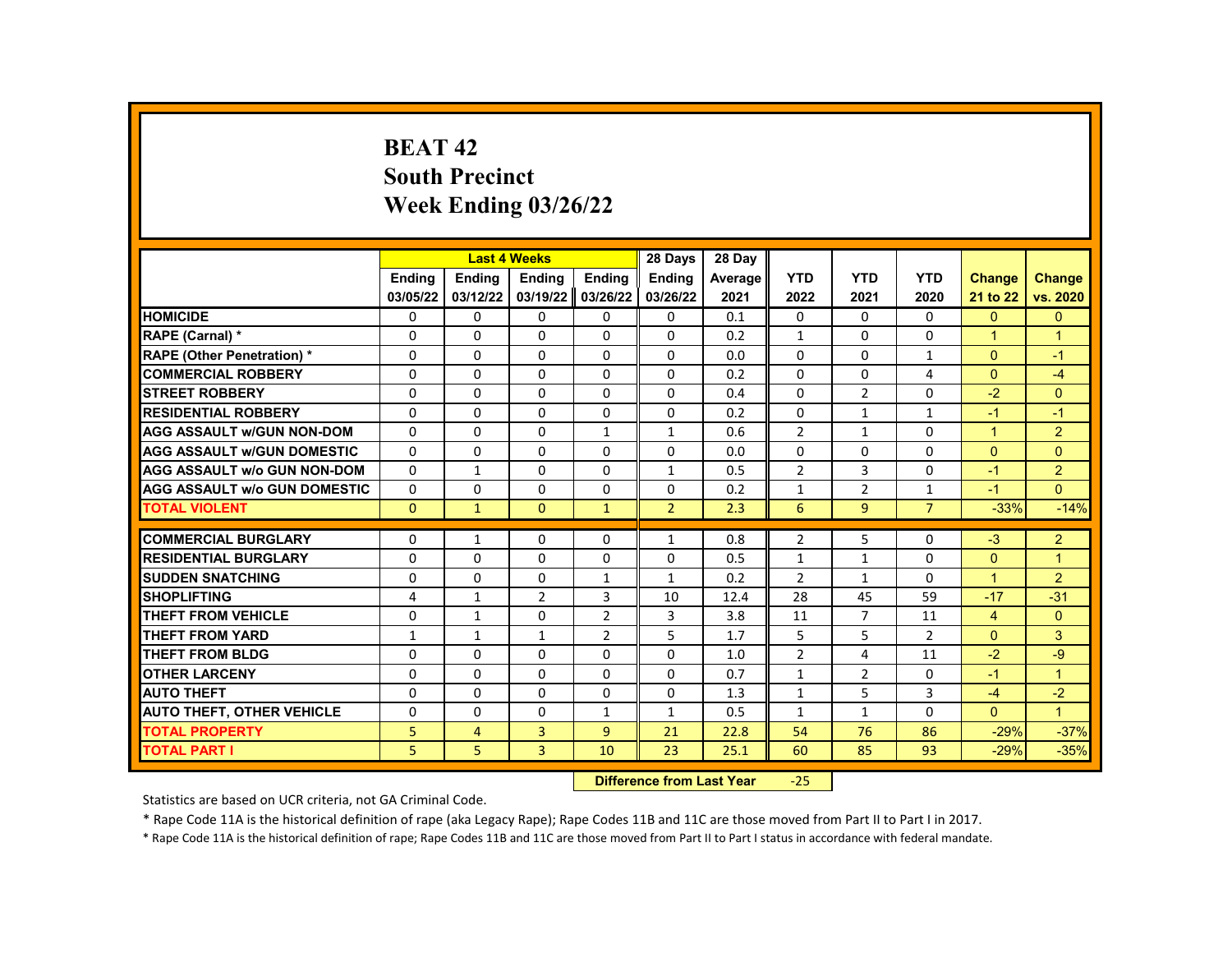# **BEAT 43 South Precinct Week Ending 03/26/22**

|                                     |                | <b>Last 4 Weeks</b> |                |              | 28 Days        | 28 Dav  |                |                |                |                      |                |
|-------------------------------------|----------------|---------------------|----------------|--------------|----------------|---------|----------------|----------------|----------------|----------------------|----------------|
|                                     | Ending         | Ending              | Ending         | Ending       | Ending         | Average | <b>YTD</b>     | <b>YTD</b>     | <b>YTD</b>     | <b>Change</b>        | <b>Change</b>  |
|                                     | 03/05/22       | 03/12/22            | 03/19/22       | 03/26/22     | 03/26/22       | 2021    | 2022           | 2021           | 2020           | 21 to 22             | vs. 2020       |
| <b>HOMICIDE</b>                     | 0              | $\mathbf{0}$        | $\mathbf{0}$   | 0            | 0              | 0.2     | 0              | $\mathbf{1}$   | 0              | $-1$                 | $\Omega$       |
| RAPE (Carnal) *                     | $\Omega$       | $\Omega$            | $\Omega$       | $\Omega$     | $\Omega$       | 0.2     | $\mathbf{1}$   | $\Omega$       | $\Omega$       | $\blacktriangleleft$ | $\overline{1}$ |
| <b>RAPE (Other Penetration) *</b>   | $\Omega$       | $\Omega$            | $\mathbf{1}$   | $\Omega$     | $\mathbf{1}$   | 0.0     | $\mathbf{1}$   | $\Omega$       | $\Omega$       | $\overline{1}$       | $\overline{1}$ |
| <b>COMMERCIAL ROBBERY</b>           | $\mathbf{1}$   | $\Omega$            | $\Omega$       | $\Omega$     | $\mathbf{1}$   | 0.1     | $\mathbf{1}$   | $\mathbf{1}$   | 2              | $\Omega$             | $-1$           |
| <b>STREET ROBBERY</b>               | 0              | $\Omega$            | $\Omega$       | $\Omega$     | $\mathbf{0}$   | 0.3     | $\mathbf{1}$   | $\mathbf{1}$   | $\Omega$       | $\Omega$             | $\overline{1}$ |
| <b>RESIDENTIAL ROBBERY</b>          | $\Omega$       | $\Omega$            | $\Omega$       | $\Omega$     | $\Omega$       | 0.4     | $\Omega$       | $\Omega$       | $\Omega$       | $\Omega$             | $\Omega$       |
| <b>AGG ASSAULT w/GUN ON-DOM</b>     | $\Omega$       | 0                   | $\mathbf{1}$   | 0            | $\mathbf{1}$   | 0.8     | $\mathbf{1}$   | 3              | 4              | $-2$                 | $-3$           |
| <b>AGG ASSAULT w/GUN DOMESTIC</b>   | $\Omega$       | $\Omega$            | $\Omega$       | $\Omega$     | $\Omega$       | 0.0     | $\Omega$       | $\Omega$       | $\Omega$       | $\Omega$             | $\Omega$       |
| <b>AGG ASSAULT w/o GUN NON-DOM</b>  | $\Omega$       | $\Omega$            | $\Omega$       | $\Omega$     | $\Omega$       | 0.5     | $\overline{2}$ | $\overline{2}$ | $\overline{2}$ | $\Omega$             | $\Omega$       |
| <b>AGG ASSAULT W/o GUN DOMESTIC</b> | $\Omega$       | $\mathbf{0}$        | $\mathbf{1}$   | $\mathbf{1}$ | $\overline{2}$ | 1.2     | 5              | 4              | $\overline{7}$ | $\mathbf{1}$         | $-2$           |
| <b>TOTAL VIOLENT</b>                | $\mathbf{1}$   | $\mathbf{0}$        | 3              | $\mathbf{1}$ | 5              | 3.7     | 12             | 12             | 15             | 0%                   | $-20%$         |
|                                     |                |                     |                |              |                |         |                |                |                |                      |                |
| <b>COMMERCIAL BURGLARY</b>          | 0              | 0                   | 0              | 0            | 0              | 0.4     | 0              | 3              | $\Omega$       | $-3$                 | $\Omega$       |
| <b>RESIDENTIAL BURGLARY</b>         | $\Omega$       | $\mathbf{0}$        | $\mathbf{1}$   | $\mathbf{1}$ | $\overline{2}$ | 0.8     | 3              | 3              | $\overline{7}$ | $\Omega$             | $-4$           |
| <b>SUDDEN SNATCHING</b>             | $\Omega$       | $\Omega$            | $\Omega$       | $\Omega$     | $\Omega$       | 0.3     | $\overline{2}$ | $\Omega$       | $\Omega$       | 2                    | $\overline{2}$ |
| <b>SHOPLIFTING</b>                  | $\mathbf{1}$   | 3                   | $\mathbf{1}$   | 3            | 8              | 3.4     | 16             | 20             | 10             | $-4$                 | 6              |
| <b>THEFT FROM VEHICLE</b>           | $\overline{2}$ | $\Omega$            | $\Omega$       | $\Omega$     | $\overline{2}$ | 3.2     | 8              | 8              | 13             | $\Omega$             | $-5$           |
| <b>THEFT FROM YARD</b>              | $\Omega$       | $\Omega$            | $\Omega$       | $\mathbf{1}$ | $\mathbf{1}$   | 1.8     | $\overline{2}$ | $\overline{2}$ | 3              | $\Omega$             | $-1$           |
| <b>THEFT FROM BLDG</b>              | $\Omega$       | $\Omega$            | $\Omega$       | $\Omega$     | $\Omega$       | 1.5     | $\mathbf{1}$   | 8              | $\overline{2}$ | $-7$                 | $-1$           |
| <b>OTHER LARCENY</b>                | $\Omega$       | $\Omega$            | $\Omega$       | $\Omega$     | $\Omega$       | 0.6     | $\overline{2}$ | $\mathbf{1}$   | $\Omega$       | $\blacktriangleleft$ | $\overline{2}$ |
| <b>AUTO THEFT</b>                   | $\Omega$       | $\Omega$            | $\Omega$       | $\Omega$     | $\Omega$       | 1.1     | 5              | 3              | $\overline{2}$ | 2                    | 3              |
| <b>AUTO THEFT, OTHER VEHICLE</b>    | $\Omega$       | $\Omega$            | $\Omega$       | $\Omega$     | 0              | 0.4     | $\Omega$       | $\mathbf{1}$   | $\Omega$       | $-1$                 | $\Omega$       |
| <b>TOTAL PROPERTY</b>               | 3              | 3                   | $\overline{2}$ | 5            | 13             | 13.5    | 39             | 49             | 37             | $-20%$               | 5%             |
| <b>TOTAL PART I</b>                 | $\overline{4}$ | 3                   | 5              | 6            | 18             | 17.2    | 51             | 61             | 52             | $-16%$               | $-2%$          |
|                                     |                |                     |                |              |                |         |                |                |                |                      |                |

**Difference from Last Year** -10

Statistics are based on UCR criteria, not GA Criminal Code.

\* Rape Code 11A is the historical definition of rape (aka Legacy Rape); Rape Codes 11B and 11C are those moved from Part II to Part I in 2017.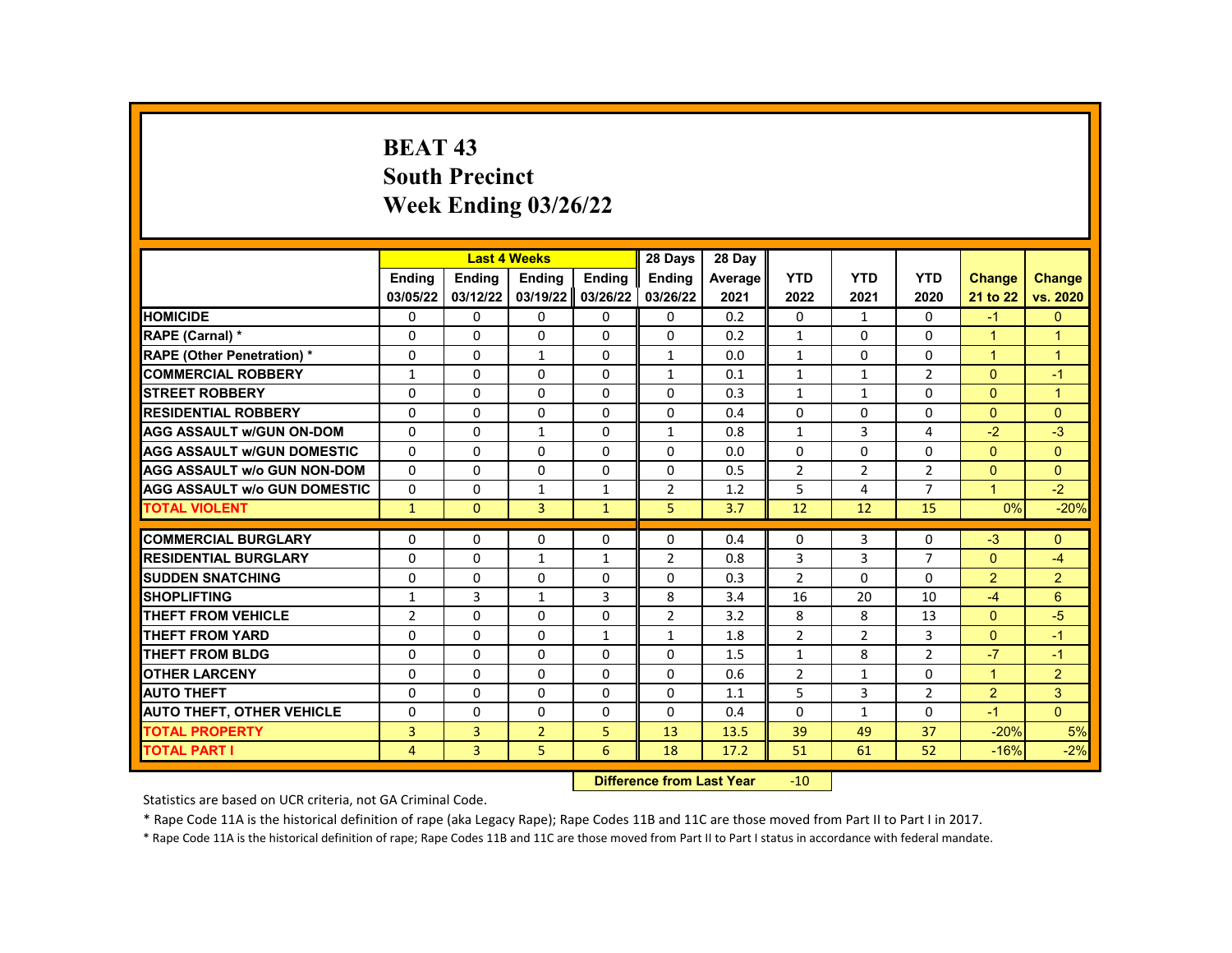# **BEAT 44 South Precinct Week Ending 03/26/22**

|                                     |                |               | <b>Last 4 Weeks</b> |                | 28 Days        | 28 Day                                                                                                                                                                                                                         |                |                |                |                      |                |
|-------------------------------------|----------------|---------------|---------------------|----------------|----------------|--------------------------------------------------------------------------------------------------------------------------------------------------------------------------------------------------------------------------------|----------------|----------------|----------------|----------------------|----------------|
|                                     | <b>Ending</b>  | <b>Endina</b> | <b>Ending</b>       | <b>Ending</b>  | <b>Ending</b>  | Average                                                                                                                                                                                                                        | <b>YTD</b>     | <b>YTD</b>     | <b>YTD</b>     | <b>Change</b>        | <b>Change</b>  |
|                                     | 03/05/22       | 03/12/22      | 03/19/22            | 03/26/22       | 03/26/22       | 2021                                                                                                                                                                                                                           | 2022           | 2021           | 2020           | 21 to 22             | vs. 2020       |
| <b>HOMICIDE</b>                     | 0              | $\mathbf{0}$  | $\mathbf{0}$        | 0              | 0              | 0.2                                                                                                                                                                                                                            | 0              | $\overline{2}$ | $\mathbf{0}$   | $-2$                 | $\mathbf{0}$   |
| RAPE (Carnal) *                     | $\Omega$       | $\Omega$      | $\Omega$            | $\Omega$       | $\Omega$       | 0.2                                                                                                                                                                                                                            | $\Omega$       | $\Omega$       | $\Omega$       | $\Omega$             | $\Omega$       |
| <b>RAPE (Other Penetration) *</b>   | $\Omega$       | $\Omega$      | $\Omega$            | $\Omega$       | $\Omega$       | 0.0                                                                                                                                                                                                                            | $\mathbf{1}$   | $\Omega$       | $\overline{2}$ | $\blacktriangleleft$ | $-1$           |
| <b>COMMERCIAL ROBBERY</b>           | 0              | 0             | 0                   | 0              | 0              | 0.1                                                                                                                                                                                                                            | $\Omega$       | 0              | $\Omega$       | $\Omega$             | $\Omega$       |
| <b>STREET ROBBERY</b>               | $\Omega$       | $\Omega$      | $\Omega$            | $\Omega$       | $\Omega$       | 0.2                                                                                                                                                                                                                            | $\mathbf{1}$   | $\Omega$       | 3              | $\blacktriangleleft$ | $-2$           |
| <b>RESIDENTIAL ROBBERY</b>          | $\Omega$       | $\Omega$      | $\Omega$            | $\Omega$       | $\Omega$       | 0.4                                                                                                                                                                                                                            | $\Omega$       | 3              | $\mathbf{1}$   | $-3$                 | $-1$           |
| <b>AGG ASSAULT W/GUN NON-DOM</b>    | $\Omega$       | $\mathbf{0}$  | $\mathbf{0}$        | 0              | $\mathbf{0}$   | 0.7                                                                                                                                                                                                                            | $\mathbf{1}$   | 4              | 3              | $-3$                 | $-2$           |
| <b>AGG ASSAULT w/GUN DOMESTIC</b>   | $\Omega$       | $\Omega$      | $\Omega$            | $\Omega$       | $\Omega$       | 0.0                                                                                                                                                                                                                            | $\Omega$       | $\Omega$       | $\mathbf{1}$   | $\Omega$             | $-1$           |
| <b>AGG ASSAULT W/o GUN NON-DOM</b>  | $\Omega$       | $\Omega$      | $\Omega$            | $\Omega$       | $\Omega$       | 0.5                                                                                                                                                                                                                            | $\mathbf{1}$   | $\mathbf{1}$   | 3              | $\Omega$             | $-2$           |
| <b>AGG ASSAULT W/o GUN DOMESTIC</b> | $\mathbf{1}$   | 0             | $\Omega$            | 0              | $\mathbf{1}$   | 1.4                                                                                                                                                                                                                            | $\overline{2}$ | 5              | 3              | $-3$                 | $-1$           |
| <b>TOTAL VIOLENT</b>                | $\mathbf{1}$   | $\mathbf{0}$  | $\mathbf{0}$        | $\Omega$       | $\mathbf{1}$   | 3.5                                                                                                                                                                                                                            | 6              | 15             | 16             | $-60%$               | $-63%$         |
|                                     |                |               |                     |                |                |                                                                                                                                                                                                                                |                |                |                |                      |                |
| <b>COMMERCIAL BURGLARY</b>          | 0              | 0             | 0                   | 0              | 0              | 0.4                                                                                                                                                                                                                            | 0              | 3              | $\overline{2}$ | $-3$                 | $-2$           |
| <b>RESIDENTIAL BURGLARY</b>         | $\mathbf{1}$   | $\Omega$      | $\Omega$            | $\mathbf{1}$   | $\overline{2}$ | 0.6                                                                                                                                                                                                                            | 4              | $\mathbf{1}$   | 10             | 3                    | $-6$           |
| <b>SUDDEN SNATCHING</b>             | $\Omega$       | $\Omega$      | $\Omega$            | $\Omega$       | $\Omega$       | 0.0                                                                                                                                                                                                                            | $\Omega$       | $\Omega$       | $\Omega$       | $\Omega$             | $\Omega$       |
| <b>SHOPLIFTING</b>                  | 0              | $\Omega$      | $\Omega$            | $\Omega$       | 0              | 2.3                                                                                                                                                                                                                            | 6              | 5              | 8              | $\blacktriangleleft$ | $-2$           |
| <b>THEFT FROM VEHICLE</b>           | $\Omega$       | 3             | $\Omega$            | $\overline{2}$ | 5              | 3.9                                                                                                                                                                                                                            | 11             | 8              | 14             | 3                    | $-3$           |
| <b>THEFT FROM YARD</b>              | $\Omega$       | $\Omega$      | $\Omega$            | $\Omega$       | $\Omega$       | 1.6                                                                                                                                                                                                                            | $\mathbf{1}$   | 5              | $\mathbf{1}$   | $-4$                 | $\Omega$       |
| <b>THEFT FROM BLDG</b>              | 0              | $\Omega$      | $\Omega$            | $\mathbf{1}$   | $\mathbf{1}$   | 2.3                                                                                                                                                                                                                            | 4              | 8              | 3              | $-4$                 | $\mathbf{1}$   |
| <b>OTHER LARCENY</b>                | $\Omega$       | $\mathbf{0}$  | $\Omega$            | $\Omega$       | $\mathbf{0}$   | 1.6                                                                                                                                                                                                                            | $\mathbf{1}$   | 3              | $\mathbf{1}$   | $-2$                 | $\Omega$       |
| <b>AUTO THEFT</b>                   | $\Omega$       | $\Omega$      | $\Omega$            | $\Omega$       | $\Omega$       | 1.3                                                                                                                                                                                                                            | $\overline{2}$ | 3              | 2              | $-1$                 | $\Omega$       |
| <b>AUTO THEFT, OTHER VEHICLE</b>    | 0              | 0             | 0                   | 0              | 0              | 0.5                                                                                                                                                                                                                            | $\overline{2}$ | $\mathbf{1}$   | 0              | $\blacktriangleleft$ | $\overline{2}$ |
| <b>TOTAL PROPERTY</b>               | $\mathbf{1}$   | 3             | $\mathbf 0$         | 4              | 8              | 14.5                                                                                                                                                                                                                           | 31             | 37             | 41             | $-16%$               | $-24%$         |
| <b>TOTAL PART I</b>                 | $\overline{2}$ | 3             | $\mathbf{0}$        | $\overline{4}$ | 9              | 18.0                                                                                                                                                                                                                           | 37             | 52             | 57             | $-29%$               | $-35%$         |
|                                     |                |               |                     | <b>POSTER</b>  |                | and the company of the company of the company of the company of the company of the company of the company of the company of the company of the company of the company of the company of the company of the company of the comp | $\sim$         |                |                |                      |                |

**Difference from Last Year** -15

Statistics are based on UCR criteria, not GA Criminal Code.

\* Rape Code 11A is the historical definition of rape (aka Legacy Rape); Rape Codes 11B and 11C are those moved from Part II to Part I in 2017.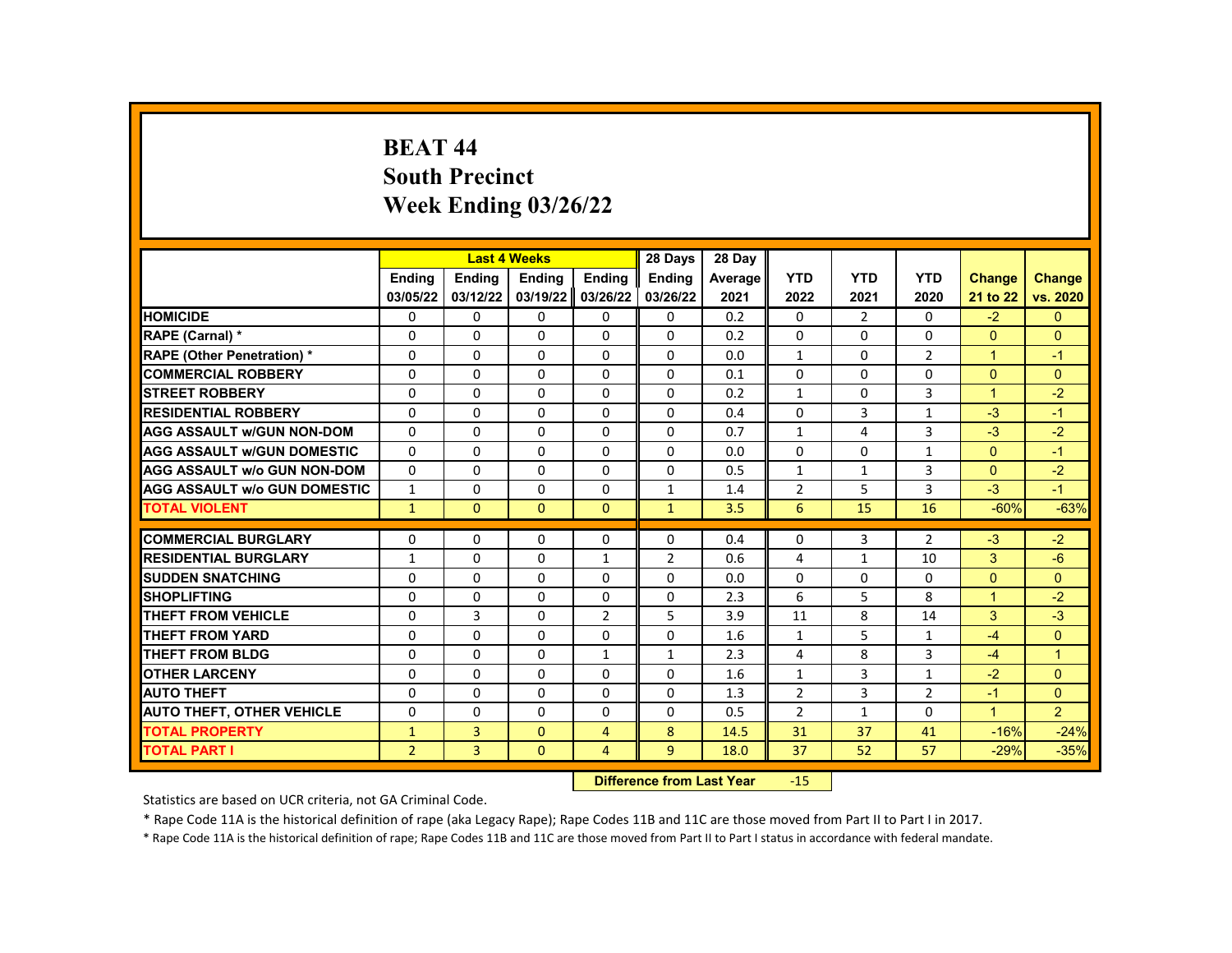# **BEAT 45 South Precinct Week Ending 03/26/22**

|                                     |                |               | <b>Last 4 Weeks</b> |                | 28 Days                   | 28 Day  |                |                |                |                      |                      |
|-------------------------------------|----------------|---------------|---------------------|----------------|---------------------------|---------|----------------|----------------|----------------|----------------------|----------------------|
|                                     | <b>Ending</b>  | <b>Ending</b> | <b>Ending</b>       | <b>Ending</b>  | <b>Endina</b>             | Average | <b>YTD</b>     | <b>YTD</b>     | <b>YTD</b>     | <b>Change</b>        | <b>Change</b>        |
|                                     | 03/05/22       | 03/12/22      | 03/19/22            | 03/26/22       | 03/26/22                  | 2021    | 2022           | 2021           | 2020           | 21 to 22             | vs. 2020             |
| <b>HOMICIDE</b>                     | 0              | 0             | 0                   | 0              | 0                         | 0.1     | 0              | 0              | $\mathbf{1}$   | $\mathbf{0}$         | $-1$                 |
| RAPE (Carnal) *                     | 0              | $\Omega$      | $\Omega$            | $\Omega$       | $\Omega$                  | 0.4     | $\Omega$       | $\mathbf{1}$   | $\mathbf{1}$   | $-1$                 | $-1$                 |
| <b>RAPE (Other Penetration) *</b>   | $\Omega$       | $\Omega$      | $\Omega$            | $\Omega$       | $\Omega$                  | 0.0     | $\mathbf{1}$   | $\Omega$       | $\mathbf{1}$   | $\overline{1}$       | $\Omega$             |
| <b>COMMERCIAL ROBBERY</b>           | 0              | 0             | 0                   | 0              | 0                         | 0.1     | 0              | 0              | $\mathbf{1}$   | $\Omega$             | $-1$                 |
| <b>STREET ROBBERY</b>               | $\Omega$       | $\Omega$      | $\Omega$            | $\Omega$       | $\Omega$                  | 0.4     | $\mathbf{1}$   | $\overline{2}$ | $\Omega$       | $-1$                 | $\mathbf{1}$         |
| <b>RESIDENTIAL ROBBERY</b>          | $\Omega$       | $\Omega$      | $\Omega$            | $\Omega$       | $\Omega$                  | 0.2     | $\Omega$       | $\Omega$       | $\Omega$       | $\Omega$             | $\Omega$             |
| <b>AGG ASSAULT W/GUN NON-DOM</b>    | $\mathbf{1}$   | 0             | 0                   | 0              | $\mathbf{1}$              | 0.2     | $\overline{2}$ | 0              | $\mathbf{1}$   | $\overline{2}$       | $\overline{1}$       |
| <b>AGG ASSAULT W/GUN DOMESTIC</b>   | $\Omega$       | $\Omega$      | $\Omega$            | $\Omega$       | $\Omega$                  | 0.2     | $\Omega$       | $\mathbf{1}$   | $\mathbf{1}$   | $-1$                 | $-1$                 |
| <b>AGG ASSAULT W/o GUN NON-DOM</b>  | $\Omega$       | $\Omega$      | $\Omega$            | $\Omega$       | $\Omega$                  | 0.7     | $\mathbf{1}$   | 3              | $\Omega$       | $-2$                 | $\mathbf{1}$         |
| <b>AGG ASSAULT W/o GUN DOMESTIC</b> | $\Omega$       | $\Omega$      | $\Omega$            | $\Omega$       | $\Omega$                  | 1.4     | 3              | 3              | $\mathbf{1}$   | $\mathbf{0}$         | 2 <sup>1</sup>       |
| <b>TOTAL VIOLENT</b>                | $\mathbf{1}$   | $\mathbf{0}$  | $\mathbf{0}$        | $\mathbf{0}$   | $\mathbf{1}$              | 3.5     | 8              | 10             | $\overline{7}$ | $-20%$               | 14%                  |
|                                     |                |               |                     |                |                           |         |                |                |                |                      |                      |
| <b>COMMERCIAL BURGLARY</b>          | 0              | $\mathbf{1}$  | 0                   | 0              | $\mathbf{1}$              | 0.1     | $\overline{2}$ | 0              | 1              | $\overline{2}$       | $\mathbf 1$          |
| <b>RESIDENTIAL BURGLARY</b>         | 0              | 0             | 0                   | $\mathbf{1}$   | $\mathbf{1}$              | 1.2     | $\mathbf{1}$   | 3              | 3              | $-2$                 | $-2$                 |
| <b>SUDDEN SNATCHING</b>             | $\Omega$       | $\Omega$      | $\Omega$            | $\Omega$       | $\Omega$                  | 0.2     | $\Omega$       | $\Omega$       | $\Omega$       | $\Omega$             | $\Omega$             |
| <b>SHOPLIFTING</b>                  | $\mathbf{1}$   | $\Omega$      | $\Omega$            | $\Omega$       | $\mathbf{1}$              | 5.4     | 13             | 23             | 6              | $-10$                | $\overline{7}$       |
| <b>THEFT FROM VEHICLE</b>           | $\mathbf{1}$   | $\Omega$      | $\overline{2}$      | $\overline{2}$ | 5                         | 4.1     | 16             | 6              | 13             | 10 <sup>°</sup>      | 3                    |
| <b>THEFT FROM YARD</b>              | $\Omega$       | $\Omega$      | $\mathbf{1}$        | $\Omega$       | $\mathbf{1}$              | 0.8     | 3              | $\mathbf{1}$   | $\overline{2}$ | $\overline{2}$       | $\mathbf{1}$         |
| <b>THEFT FROM BLDG</b>              | 0              | $\Omega$      | $\Omega$            | $\Omega$       | 0                         | 1.5     | $\mathbf{1}$   | $\overline{2}$ | 5              | $-1$                 | $-4$                 |
| <b>OTHER LARCENY</b>                | $\Omega$       | $\Omega$      | $\Omega$            | $\Omega$       | $\Omega$                  | 1.8     | 8              | $\mathbf{1}$   | $\overline{3}$ | $\overline{7}$       | 5                    |
| <b>AUTO THEFT</b>                   | 0              | $\mathbf{0}$  | 0                   | 0              | $\Omega$                  | 1.0     | $\overline{2}$ | 4              | 3              | $-2$                 | $-1$                 |
| <b>AUTO THEFT, OTHER VEHICLE</b>    | 0              | $\Omega$      | $\Omega$            | $\Omega$       | 0                         | 0.2     | $\mathbf{1}$   | $\Omega$       | $\Omega$       | $\blacktriangleleft$ | $\blacktriangleleft$ |
| <b>TOTAL PROPERTY</b>               | $\overline{2}$ | $\mathbf{1}$  | 3                   | 3              | 9                         | 16.2    | 47             | 40             | 36             | 18%                  | 31%                  |
| <b>TOTAL PART I</b>                 | 3              | $\mathbf{1}$  | 3                   | 3              | 10                        | 19.6    | 55             | 50             | 43             | 10%                  | 28%                  |
|                                     |                |               |                     |                | Difference from Loot Voor |         | E.             |                |                |                      |                      |

**Difference from Last Year** 

Statistics are based on UCR criteria, not GA Criminal Code.

\* Rape Code 11A is the historical definition of rape (aka Legacy Rape); Rape Codes 11B and 11C are those moved from Part II to Part I in 2017.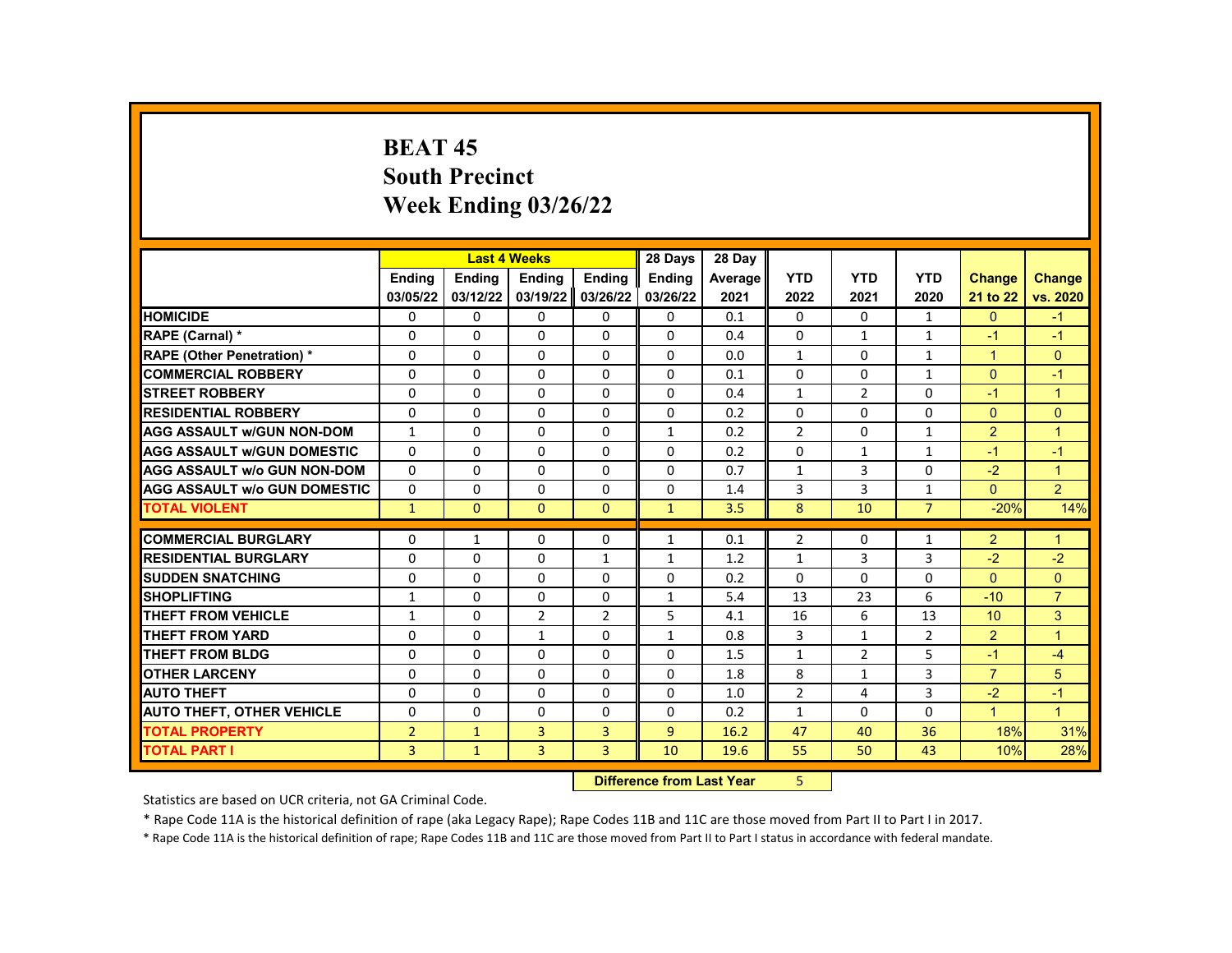# **BEAT 46 South Precinct Week Ending 03/26/22**

|                                     |                | <b>Last 4 Weeks</b> |                |                | 28 Days                   | 28 Day  |                |                |                |                |                |
|-------------------------------------|----------------|---------------------|----------------|----------------|---------------------------|---------|----------------|----------------|----------------|----------------|----------------|
|                                     | <b>Endina</b>  | <b>Ending</b>       | <b>Ending</b>  | <b>Ending</b>  | <b>Endina</b>             | Average | <b>YTD</b>     | <b>YTD</b>     | <b>YTD</b>     | <b>Change</b>  | <b>Change</b>  |
|                                     | 03/05/22       | 03/12/22            | 03/19/22       | 03/26/22       | 03/26/22                  | 2021    | 2022           | 2021           | 2020           | 21 to 22       | vs. 2020       |
| <b>HOMICIDE</b>                     | 0              | 0                   | 0              | 0              | 0                         | 0.2     | 0              | 0              | 0              | $\mathbf{0}$   | $\mathbf{0}$   |
| RAPE (Carnal) *                     | 0              | $\mathbf{1}$        | $\Omega$       | $\Omega$       | $\mathbf{1}$              | 0.2     | $\overline{2}$ | $\mathbf{1}$   | $\overline{2}$ | $\mathbf{1}$   | $\Omega$       |
| RAPE (Other Penetration) *          | 0              | $\Omega$            | $\mathbf{1}$   | $\Omega$       | $\mathbf{1}$              | 0.1     | $\mathbf{1}$   | $\mathbf{1}$   | $\Omega$       | $\Omega$       | $\mathbf{1}$   |
| <b>COMMERCIAL ROBBERY</b>           | 0              | 0                   | $\Omega$       | 0              | 0                         | 0.2     | $\mathbf{0}$   | 0              | 0              | $\mathbf{0}$   | $\Omega$       |
| <b>STREET ROBBERY</b>               | 0              | $\Omega$            | $\Omega$       | $\Omega$       | $\Omega$                  | 0.3     | $\mathbf{1}$   | $\mathbf{1}$   | 3              | $\mathbf{0}$   | $-2$           |
| <b>RESIDENTIAL ROBBERY</b>          | 0              | $\Omega$            | $\Omega$       | $\Omega$       | $\Omega$                  | 0.2     | $\Omega$       | $\mathbf{1}$   | $\Omega$       | $-1$           | $\Omega$       |
| <b>AGG ASSAULT w/GUN NON-DOM</b>    | $\mathbf{1}$   | 0                   | 0              | $\mathbf{1}$   | $\overline{2}$            | 0.6     | 3              | $\overline{2}$ | 3              | $\mathbf{1}$   | $\mathbf{0}$   |
| <b>AGG ASSAULT W/GUN DOMESTIC</b>   | $\Omega$       | $\Omega$            | $\Omega$       | $\Omega$       | $\Omega$                  | 0.2     | $\Omega$       | $\mathbf{1}$   | $\mathbf{1}$   | $-1$           | $-1$           |
| <b>AGG ASSAULT w/o GUN NON-DOM</b>  | $\Omega$       | $\Omega$            | $\mathbf{1}$   | $\Omega$       | $\mathbf{1}$              | 0.5     | $\mathbf{1}$   | 4              | $\mathbf{1}$   | $-3$           | $\Omega$       |
| <b>AGG ASSAULT W/o GUN DOMESTIC</b> | $\Omega$       | $\Omega$            | $\Omega$       | $\Omega$       | $\Omega$                  | 1.5     | $\mathbf{1}$   | 6              | $\Omega$       | $-5$           | $\mathbf{1}$   |
| <b>TOTAL VIOLENT</b>                | $\mathbf{1}$   | $\mathbf{1}$        | $\overline{2}$ | $\mathbf{1}$   | 5                         | 3.7     | 9              | 17             | 10             | $-47%$         | $-10%$         |
|                                     |                |                     |                |                |                           |         |                |                |                |                |                |
| <b>COMMERCIAL BURGLARY</b>          | $\mathbf{1}$   | $\mathbf{0}$        | 0              | 0              | $\mathbf{1}$              | 0.7     | 2              | 3              | 2              | $-1$           | $\mathbf{0}$   |
| <b>RESIDENTIAL BURGLARY</b>         | $\mathbf 0$    | $\mathbf{1}$        | 0              | 0              | $\mathbf{1}$              | 0.5     | 3              | $\mathbf{1}$   | 4              | $\overline{2}$ | $-1$           |
| <b>SUDDEN SNATCHING</b>             | $\mathbf{1}$   | $\Omega$            | $\Omega$       | $\Omega$       | $\mathbf{1}$              | 0.1     | $\overline{2}$ | $\Omega$       | $\mathbf{1}$   | $\overline{2}$ | $\overline{1}$ |
| <b>SHOPLIFTING</b>                  | $\mathbf{1}$   | 3                   | $\mathbf{1}$   | 3              | 8                         | 11.5    | 40             | 30             | 23             | 10             | 17             |
| <b>THEFT FROM VEHICLE</b>           | 0              | $\mathbf{1}$        | $\Omega$       | $\mathbf{1}$   | $\overline{2}$            | 4.2     | 17             | 12             | 10             | 5              | $\overline{7}$ |
| <b>THEFT FROM YARD</b>              | 0              | 3                   | $\Omega$       | $\Omega$       | 3                         | 1.3     | $\overline{3}$ | $\overline{2}$ | $\overline{2}$ | $\mathbf{1}$   | $\mathbf{1}$   |
| <b>THEFT FROM BLDG</b>              | 0              | $\Omega$            | $\Omega$       | $\Omega$       | 0                         | 1.1     | $\overline{3}$ | 3              | 6              | $\mathbf{0}$   | $-3$           |
| <b>OTHER LARCENY</b>                | 3              | $\Omega$            | $\Omega$       | $\Omega$       | 3                         | 1.1     | 4              | 3              | $\mathbf{1}$   | $\mathbf{1}$   | 3              |
| <b>AUTO THEFT</b>                   | 0              | $\mathbf{1}$        | $\mathbf{1}$   | 0              | $\overline{2}$            | 1.7     | 9              | $\overline{2}$ | $\overline{2}$ | $\overline{7}$ | $\overline{7}$ |
| <b>AUTO THEFT, OTHER VEHICLE</b>    | 0              | $\Omega$            | $\Omega$       | $\Omega$       | 0                         | 0.6     | $\Omega$       | 3              | 0              | $-3$           | $\Omega$       |
| <b>TOTAL PROPERTY</b>               | 6              | 9                   | $\overline{2}$ | $\overline{4}$ | 21                        | 22.7    | 83             | 59             | 51             | 41%            | 63%            |
| <b>TOTAL PART I</b>                 | $\overline{7}$ | 10                  | $\overline{4}$ | 5              | 26                        | 26.4    | 92             | 76             | 61             | 21%            | 51%            |
|                                     |                |                     |                |                | Difference from Loot Voor |         | AC             |                |                |                |                |

**Difference from Last Year** 16

Statistics are based on UCR criteria, not GA Criminal Code.

\* Rape Code 11A is the historical definition of rape (aka Legacy Rape); Rape Codes 11B and 11C are those moved from Part II to Part I in 2017.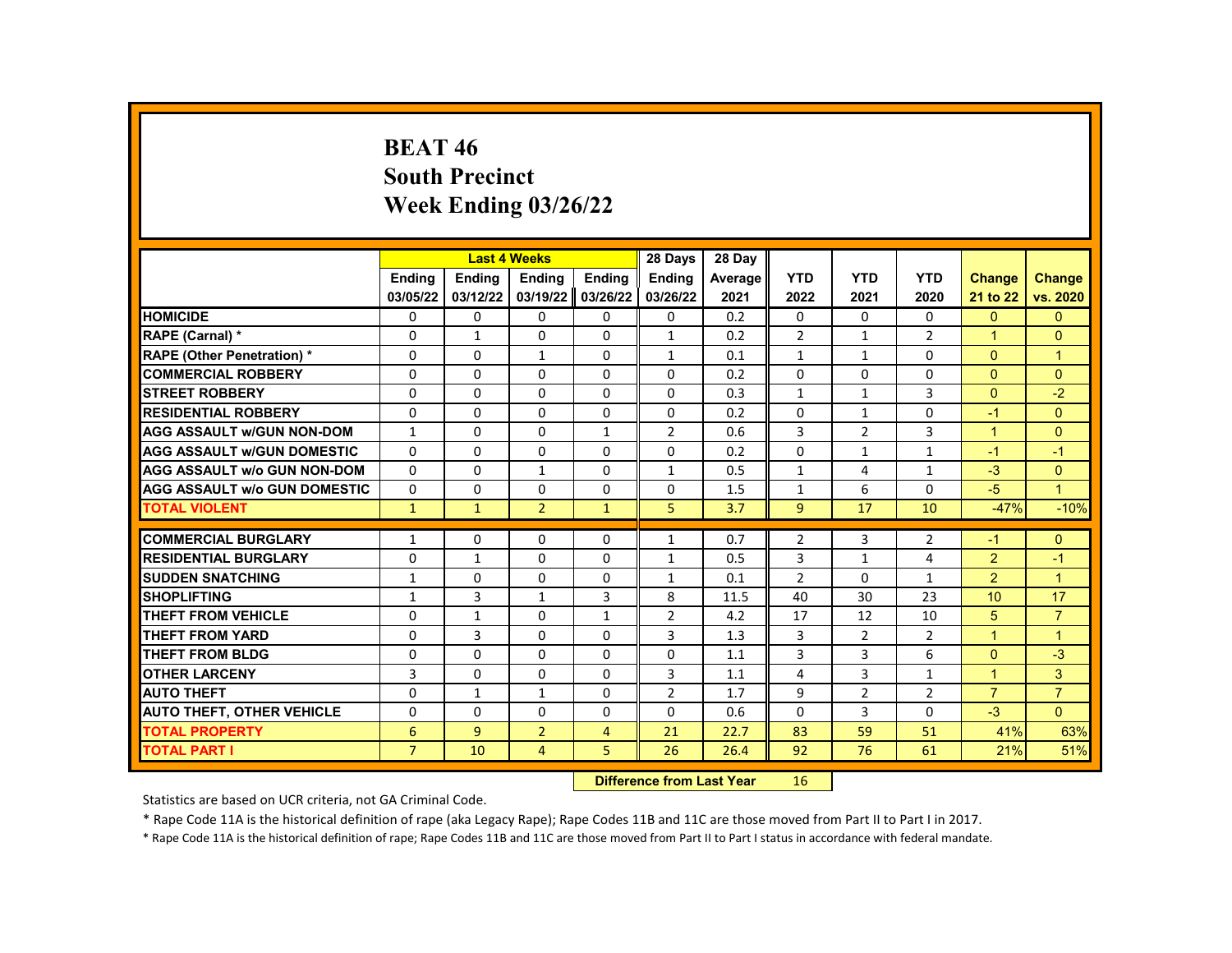# **BEAT 47 South Precinct Week Ending 03/26/22**

|                                     |                |                | <b>Last 4 Weeks</b> |              | 28 Days        | 28 Day  |                |                |                |                      |                |
|-------------------------------------|----------------|----------------|---------------------|--------------|----------------|---------|----------------|----------------|----------------|----------------------|----------------|
|                                     | <b>Endina</b>  | <b>Ending</b>  | Ending              | Ending       | <b>Ending</b>  | Average | <b>YTD</b>     | <b>YTD</b>     | <b>YTD</b>     | <b>Change</b>        | <b>Change</b>  |
|                                     | 03/05/22       | 03/12/22       | 03/19/22            | 03/26/22     | 03/26/22       | 2021    | 2022           | 2021           | 2020           | 21 to 22             | vs. 2020       |
| <b>HOMICIDE</b>                     | 0              | 0              | 0                   | 0            | 0              | 0.0     | 0              | 0              | $\mathbf{1}$   | $\mathbf{0}$         | $-1$           |
| RAPE (Carnal) *                     | $\Omega$       | $\Omega$       | $\Omega$            | $\Omega$     | $\Omega$       | 0.0     | $\mathbf{1}$   | $\Omega$       | $\Omega$       | $\mathbf{1}$         | $\mathbf 1$    |
| <b>RAPE (Other Penetration) *</b>   | 0              | $\Omega$       | $\Omega$            | $\Omega$     | $\Omega$       | 0.0     | $\Omega$       | $\Omega$       | $\Omega$       | $\mathbf{0}$         | $\Omega$       |
| <b>COMMERCIAL ROBBERY</b>           | 0              | 0              | $\Omega$            | 0            | $\mathbf{0}$   | 0.0     | $\Omega$       | $\Omega$       | 0              | $\mathbf{0}$         | $\mathbf{0}$   |
| <b>STREET ROBBERY</b>               | 0              | $\Omega$       | $\Omega$            | $\Omega$     | $\Omega$       | 0.0     | $\Omega$       | $\Omega$       | $\Omega$       | $\Omega$             | $\Omega$       |
| <b>RESIDENTIAL ROBBERY</b>          | $\Omega$       | $\Omega$       | $\Omega$            | $\Omega$     | $\Omega$       | 0.0     | $\Omega$       | $\Omega$       | $\mathbf{1}$   | $\Omega$             | $-1$           |
| <b>AGG ASSAULT W/GUN NON-GUN</b>    | 0              | 0              | 0                   | 0            | 0              | 0.0     | 0              | 0              | 0              | $\mathbf{0}$         | $\mathbf{0}$   |
| <b>AGG ASSAULT W/GUN DOMESTIC</b>   | $\Omega$       | $\Omega$       | $\Omega$            | $\Omega$     | $\Omega$       | 0.2     | $\Omega$       | $\Omega$       | $\Omega$       | $\Omega$             | $\Omega$       |
| <b>AGG ASSAULT w/o GUN NON-DOM</b>  | $\Omega$       | $\Omega$       | $\Omega$            | $\Omega$     | $\Omega$       | 0.0     | $\mathbf{1}$   | $\Omega$       | $\Omega$       | $\overline{1}$       | $\mathbf{1}$   |
| <b>AGG ASSAULT W/o GUN DOMESTIC</b> | $\Omega$       | 0              | $\Omega$            | 0            | $\mathbf{0}$   | 0.4     | $\mathbf{1}$   | $\overline{2}$ | 0              | $-1$                 | $\mathbf{1}$   |
| <b>TOTAL VIOLENT</b>                | $\Omega$       | $\mathbf{0}$   | $\mathbf{0}$        | $\Omega$     | $\Omega$       | 0.5     | 3              | $\overline{2}$ | $\overline{2}$ | 50%                  | 50%            |
| <b>COMMERCIAL BURGLARY</b>          | 0              | 0              | 0                   | 0            | 0              | 0.0     | $\mathbf{0}$   | 0              | 0              | $\Omega$             | $\mathbf{0}$   |
| <b>RESIDENTIAL BURGLARY</b>         | $\mathbf{1}$   | $\mathbf{1}$   | $\Omega$            | 0            | $\overline{2}$ | 0.5     | $\overline{7}$ | $\overline{2}$ | $\mathbf{1}$   | 5                    | $6\phantom{1}$ |
| <b>SUDDEN SNATCHING</b>             | 0              | $\Omega$       | $\Omega$            | $\Omega$     | $\Omega$       | 0.0     | $\Omega$       | $\Omega$       | $\Omega$       | $\mathbf{0}$         | $\Omega$       |
| <b>SHOPLIFTING</b>                  | 0              | $\Omega$       | $\Omega$            | $\Omega$     | 0              | 0.2     | $\mathbf{1}$   | $\Omega$       | 0              | $\blacktriangleleft$ | $\mathbf{1}$   |
| <b>THEFT FROM VEHICLE</b>           | 0              | $\mathbf{1}$   | $\Omega$            | $\Omega$     | $\mathbf{1}$   | 1.1     | 3              | $\mathbf{1}$   | $\overline{2}$ | $\overline{2}$       | $\mathbf{1}$   |
| <b>THEFT FROM YARD</b>              | 0              | $\Omega$       | $\Omega$            | $\Omega$     | $\Omega$       | 0.5     | $\overline{2}$ | $\overline{2}$ | $\overline{2}$ | $\Omega$             | $\Omega$       |
| <b>THEFT FROM BLDG</b>              | 0              | $\mathbf{0}$   | 0                   | $\mathbf{1}$ | $\mathbf{1}$   | 0.6     | 3              | 4              | $\mathbf{1}$   | $-1$                 | $\overline{2}$ |
| <b>OTHER LARCENY</b>                | 0              | $\mathbf 0$    | $\Omega$            | 0            | $\mathbf 0$    | 0.5     | 3              | $\mathbf{1}$   | $\Omega$       | 2                    | 3              |
| <b>AUTO THEFT</b>                   | $\mathbf{1}$   | $\Omega$       | $\Omega$            | $\Omega$     | $\mathbf{1}$   | 0.3     | $\overline{2}$ | $\Omega$       | $\mathbf{1}$   | $\overline{2}$       | $\overline{1}$ |
| <b>AUTO THEFT, OTHER VEHICLE</b>    | 0              | $\Omega$       | $\Omega$            | $\Omega$     | 0              | 0.0     | $\Omega$       | $\Omega$       | 0              | $\Omega$             | $\Omega$       |
| <b>TOTAL PROPERTY</b>               | $\overline{2}$ | $\overline{2}$ | $\mathbf{0}$        | $\mathbf{1}$ | 5              | 3.8     | 21             | 10             | $\overline{7}$ | 110%                 | 200%           |
| <b>TOTAL PART I</b>                 | $\overline{2}$ | $\overline{2}$ | $\mathbf{0}$        | $\mathbf{1}$ | 5              | 4.3     | 24             | 12             | 9              | 100%                 | 167%           |
|                                     |                |                |                     |              |                |         |                |                |                |                      |                |

**Difference from Last Year** 12

Statistics are based on UCR criteria, not GA Criminal Code.

\* Rape Code 11A is the historical definition of rape (aka Legacy Rape); Rape Codes 11B and 11C are those moved from Part II to Part I in 2017.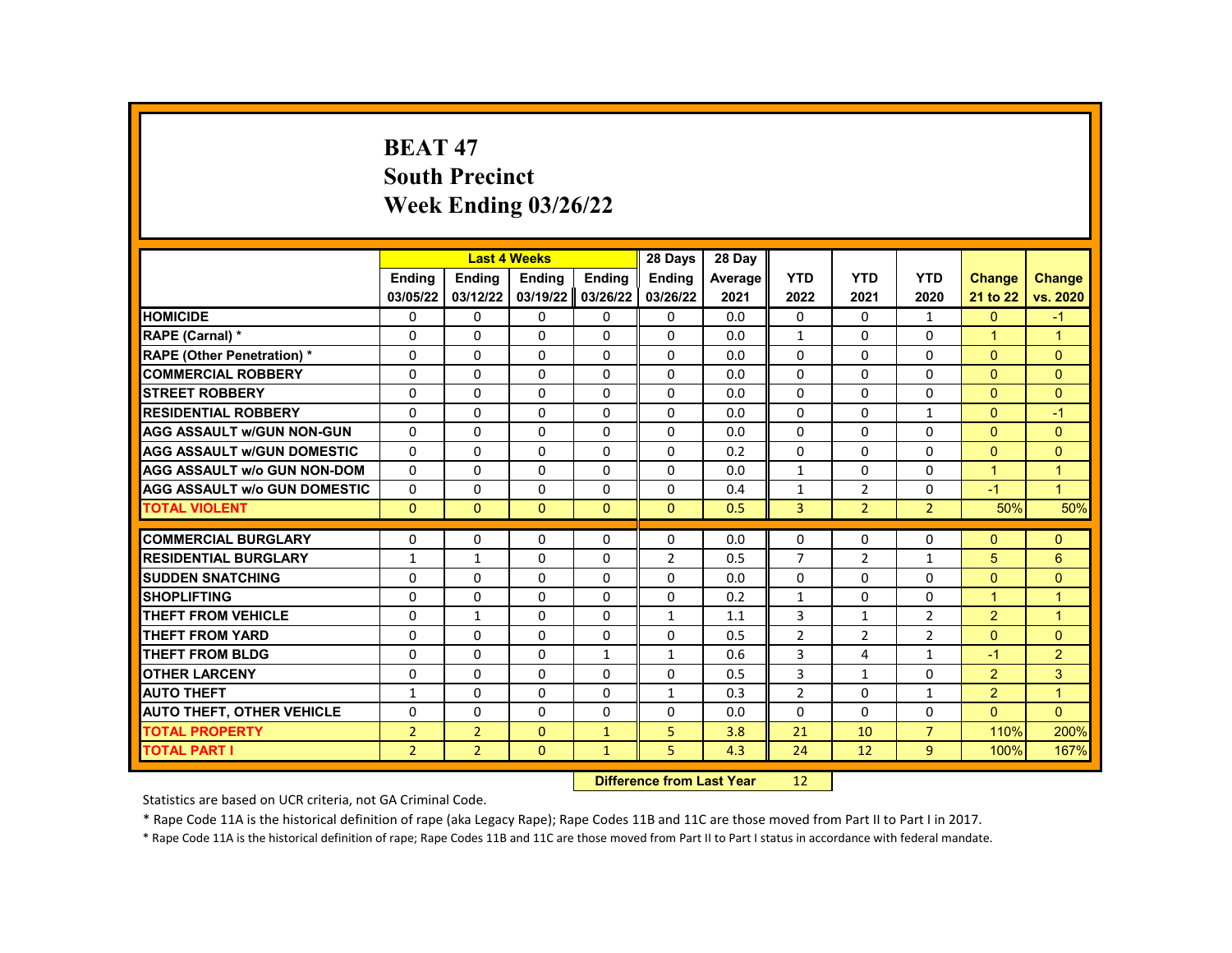#### **BEAT 51 East Precinct Week Ending 03/26/22**

|                                     |                | <b>Last 4 Weeks</b> |                |                    | 28 Days                                                                                                                                                                                                                        | 28 Day  |                |                |                |                      |                |
|-------------------------------------|----------------|---------------------|----------------|--------------------|--------------------------------------------------------------------------------------------------------------------------------------------------------------------------------------------------------------------------------|---------|----------------|----------------|----------------|----------------------|----------------|
|                                     | Ending         | <b>Ending</b>       | <b>Ending</b>  | Ending             | <b>Ending</b>                                                                                                                                                                                                                  | Average | <b>YTD</b>     | <b>YTD</b>     | <b>YTD</b>     | <b>Change</b>        | <b>Change</b>  |
|                                     | 03/05/22       | 03/12/22            | 03/19/22       | 03/26/22           | 03/26/22                                                                                                                                                                                                                       | 2021    | 2022           | 2021           | 2020           | 21 to 22             | vs. 2020       |
| <b>HOMICIDE</b>                     | 0              | 0                   | 0              | $\Omega$           | 0                                                                                                                                                                                                                              | 0.4     | $\mathbf{0}$   | 0              | $\mathbf{0}$   | $\Omega$             | $\overline{0}$ |
| RAPE (Carnal) *                     | 0              | $\Omega$            | $\Omega$       | $\Omega$           | $\Omega$                                                                                                                                                                                                                       | 0.4     | $\Omega$       | $\Omega$       | $\Omega$       | $\Omega$             | $\Omega$       |
| RAPE (Other Penetration) *          | $\Omega$       | $\Omega$            | $\Omega$       | $\Omega$           | $\Omega$                                                                                                                                                                                                                       | 0.2     | $\Omega$       | $\mathbf{1}$   | $\Omega$       | $-1$                 | $\Omega$       |
| <b>COMMERCIAL ROBBERY</b>           | 0              | 0                   | $\Omega$       | $\Omega$           | $\Omega$                                                                                                                                                                                                                       | 0.1     | 0              | 0              | 0              | $\overline{0}$       | $\mathbf{0}$   |
| <b>STREET ROBBERY</b>               | 0              | $\Omega$            | $\Omega$       | $\Omega$           | $\Omega$                                                                                                                                                                                                                       | 0.7     | $\mathbf{1}$   | $\overline{2}$ | $\Omega$       | $-1$                 | $\overline{1}$ |
| <b>RESIDENTIAL ROBBERY</b>          | $\Omega$       | $\Omega$            | $\Omega$       | $\Omega$           | $\Omega$                                                                                                                                                                                                                       | 0.5     | $\Omega$       | $\overline{2}$ | $\Omega$       | $-2$                 | $\Omega$       |
| <b>AGG ASSAULT w/GUN NON-DOM</b>    | $\mathbf{1}$   | $\mathbf{1}$        | $\Omega$       | $\overline{2}$     | 4                                                                                                                                                                                                                              | 1.1     | $\overline{7}$ | 3              | 3              | $\overline{4}$       | $\overline{4}$ |
| <b>AGG ASSAULT W/GUN DOMESTIC</b>   | $\Omega$       | 0                   | $\Omega$       | $\Omega$           | $\Omega$                                                                                                                                                                                                                       | 0.2     | $\Omega$       | $\mathbf{1}$   | $\Omega$       | $-1$                 | $\Omega$       |
| <b>AGG ASSAULT w/o GUN NON-DOM</b>  | $\Omega$       | $\mathbf{1}$        | $\Omega$       | $\overline{2}$     | 3                                                                                                                                                                                                                              | 1.2     | 4              | 3              | $\overline{2}$ | $\overline{1}$       | $\overline{2}$ |
| <b>AGG ASSAULT w/o GUN DOMESTIC</b> | $\mathbf{1}$   | $\Omega$            | $\Omega$       | $\mathbf{1}$       | $\overline{2}$                                                                                                                                                                                                                 | 0.8     | $\overline{7}$ | $\overline{2}$ | 3              | 5                    | $\overline{4}$ |
| <b>TOTAL VIOLENT</b>                | $\overline{2}$ | $\overline{2}$      | $\Omega$       | 5                  | 9                                                                                                                                                                                                                              | 5.5     | 19             | 14             | 8              | 36%                  | 138%           |
|                                     |                |                     |                |                    |                                                                                                                                                                                                                                |         |                |                |                |                      |                |
| <b>COMMERCIAL BURGLARY</b>          | 0              | 0                   | 0              | $\Omega$           | 0                                                                                                                                                                                                                              | 0.2     | 0              | $\mathbf{1}$   | $\overline{2}$ | $-1$                 | $-2$           |
| <b>RESIDENTIAL BURGLARY</b>         | $\Omega$       | $\mathbf{1}$        | $\Omega$       | $\Omega$           | $\mathbf{1}$                                                                                                                                                                                                                   | 2.1     | 5              | 8              | $\overline{7}$ | $-3$                 | $-2$           |
| <b>SUDDEN SNATCHING</b>             | $\Omega$       | $\Omega$            | $\Omega$       | $\Omega$           | $\Omega$                                                                                                                                                                                                                       | 0.1     | $\Omega$       | $\Omega$       | $\Omega$       | $\Omega$             | $\Omega$       |
| <b>SHOPLIFTING</b>                  | 0              | $\Omega$            | $\mathbf{1}$   | $\Omega$           | $\mathbf{1}$                                                                                                                                                                                                                   | 1.4     | 6              | 4              | 8              | $\overline{2}$       | $-2$           |
| <b>THEFT FROM VEHICLE</b>           | 5              | $\overline{2}$      | $\mathbf{1}$   | $\overline{2}$     | 10                                                                                                                                                                                                                             | 3.8     | 15             | 8              | 11             | $\overline{7}$       | $\overline{4}$ |
| <b>THEFT FROM YARD</b>              | $\Omega$       | $\Omega$            | $\Omega$       | $\mathbf{1}$       | $\mathbf{1}$                                                                                                                                                                                                                   | 1.2     | $\overline{3}$ | $\overline{2}$ | 6              | $\mathbf{1}$         | $-3$           |
| <b>THEFT FROM BLDG</b>              | 0              | $\mathbf{1}$        | 0              | $\Omega$           | $\mathbf{1}$                                                                                                                                                                                                                   | 1.6     | $\overline{2}$ | 4              | 9              | $-2$                 | $-7$           |
| <b>OTHER LARCENY</b>                | 0              | $\mathbf{1}$        | $\Omega$       | $\Omega$           | $\mathbf{1}$                                                                                                                                                                                                                   | 0.8     | 3              | $\overline{2}$ | 3              | $\blacktriangleleft$ | $\Omega$       |
| <b>AUTO THEFT</b>                   | $\Omega$       | $\mathbf{1}$        | $\overline{2}$ | $\mathbf{1}$       | 4                                                                                                                                                                                                                              | 1.5     | 8              | 3              | 3              | 5                    | 5              |
| <b>AUTO THEFT, OTHER VEHICLE</b>    | $\Omega$       | $\Omega$            | 0              | $\Omega$           | $\Omega$                                                                                                                                                                                                                       | 0.3     | $\overline{2}$ | $\mathbf{1}$   | $\Omega$       | $\blacktriangleleft$ | $\overline{2}$ |
| <b>TOTAL PROPERTY</b>               | 5              | 6                   | 4              | $\overline{4}$     | 19                                                                                                                                                                                                                             | 12.8    | 44             | 33             | 49             | 33%                  | $-10%$         |
| <b>TOTAL PART I</b>                 | $\overline{7}$ | 8                   | 4              | 9                  | 28                                                                                                                                                                                                                             | 18.3    | 63             | 47             | 57             | 34%                  | 11%            |
|                                     |                |                     |                | <b>CARLO CARDS</b> | and the company of the State of the State of the State of the State of the State of the State of the State of the State of the State of the State of the State of the State of the State of the State of the State of the Stat |         | $\sim$         |                |                |                      |                |

**Difference from Last Year** 16

Statistics are based on UCR criteria, not GA Criminal Code.

\* Rape Code 11A is the historical definition of rape (aka Legacy Rape); Rape Codes 11B and 11C are those moved from Part II to Part I in 2017.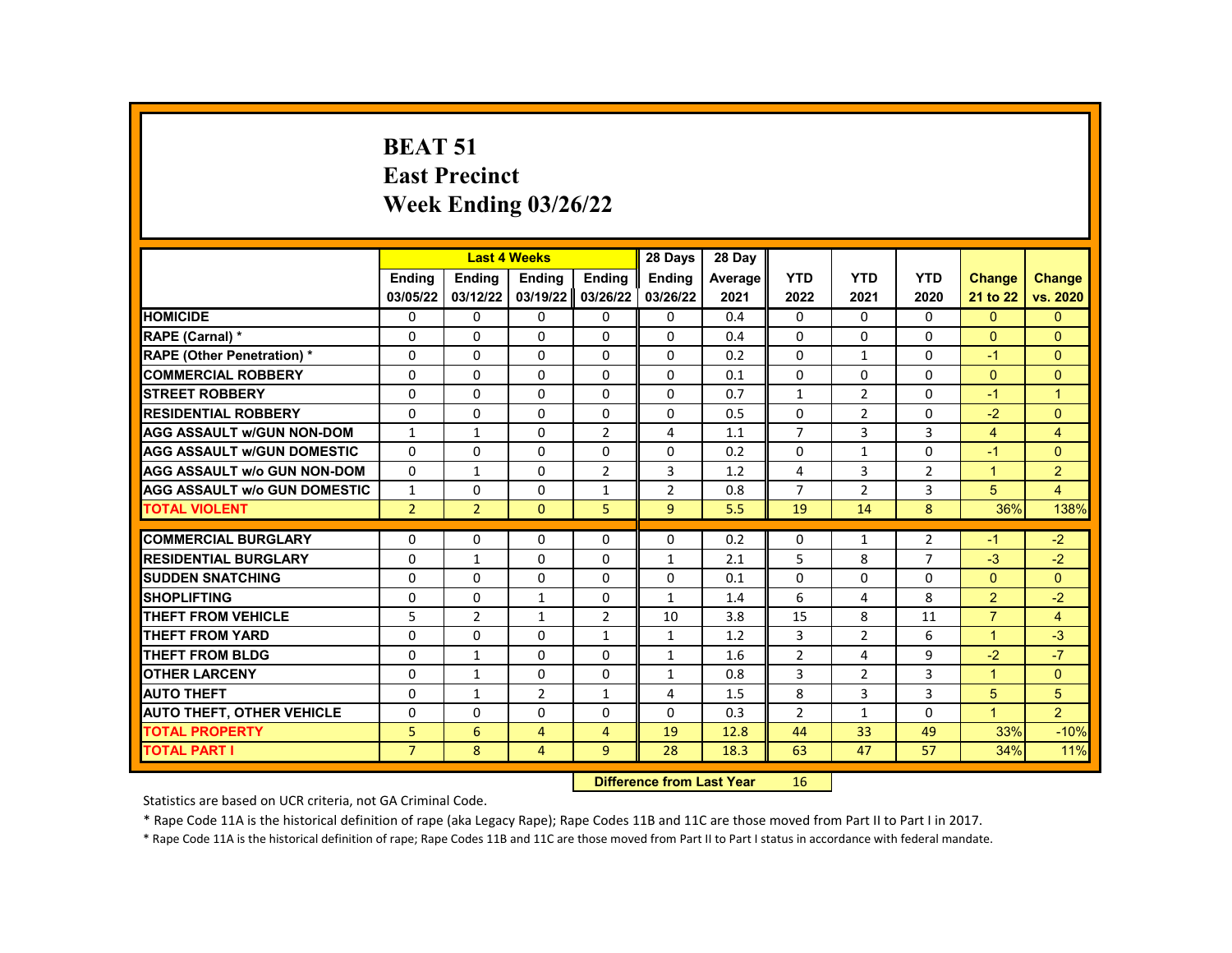# **BEAT 52 East Precinct Week Ending 03/26/22**

|                                     |                |                | <b>Last 4 Weeks</b> |                                 | 28 Days        | 28 Day  |                |                |                |                      |                |
|-------------------------------------|----------------|----------------|---------------------|---------------------------------|----------------|---------|----------------|----------------|----------------|----------------------|----------------|
|                                     | <b>Endina</b>  | <b>Ending</b>  | Ending              | Ending                          | Ending         | Average | <b>YTD</b>     | <b>YTD</b>     | <b>YTD</b>     | <b>Change</b>        | <b>Change</b>  |
|                                     | 03/05/22       | 03/12/22       | 03/19/22            | 03/26/22                        | 03/26/22       | 2021    | 2022           | 2021           | 2020           | 21 to 22             | vs. 2020       |
| <b>HOMICIDE</b>                     | 0              | 0              | 0                   | 0                               | 0              | 0.0     | $\mathbf{1}$   | 0              | 0              | $\mathbf{1}$         | $\mathbf{1}$   |
| RAPE (Carnal) *                     | $\Omega$       | $\Omega$       | $\Omega$            | $\Omega$                        | $\Omega$       | 0.1     | $\mathbf{1}$   | $\Omega$       | $\Omega$       | $\overline{1}$       | $\mathbf{1}$   |
| <b>RAPE (Other Penetration) *</b>   | $\Omega$       | $\Omega$       | $\Omega$            | $\Omega$                        | $\Omega$       | 0.1     | $\Omega$       | $\Omega$       | $\Omega$       | $\Omega$             | $\Omega$       |
| <b>COMMERCIAL ROBBERY</b>           | 0              | 0              | 0                   | 0                               | 0              | 0.0     | $\mathbf{0}$   | 0              | $\Omega$       | $\Omega$             | $\overline{0}$ |
| <b>STREET ROBBERY</b>               | $\Omega$       | $\Omega$       | $\Omega$            | $\Omega$                        | $\Omega$       | 0.5     | $\mathbf{1}$   | $\mathbf{1}$   | $\Omega$       | $\Omega$             | $\mathbf{1}$   |
| <b>RESIDENTIAL ROBBERY</b>          | $\Omega$       | $\Omega$       | $\Omega$            | $\Omega$                        | $\Omega$       | 0.2     | $\Omega$       | $\Omega$       | $\Omega$       | $\Omega$             | $\Omega$       |
| AGG ASSAULT w/GUN NON-DOM           | $\overline{2}$ | 0              | 0                   | 0                               | $\overline{2}$ | 0.8     | 9              | 3              | $\mathbf{1}$   | 6                    | 8              |
| <b>AGG ASSAULT W/GUN DOMESTIC</b>   | $\Omega$       | $\Omega$       | $\Omega$            | $\Omega$                        | $\Omega$       | 0.2     | $\Omega$       | $\mathbf{1}$   | $\mathbf{1}$   | $-1$                 | $-1$           |
| AGG ASSAULT w/o GUN NON-DOM         | $\Omega$       | $\Omega$       | $\Omega$            | 4                               | 4              | 0.4     | 5              | $\Omega$       | 3              | 5                    | $\overline{2}$ |
| <b>AGG ASSAULT w/o GUN DOMESTIC</b> | $\Omega$       | $\mathbf{1}$   | $\Omega$            | $\Omega$                        | $\mathbf{1}$   | 0.9     | 4              | 3              | 6              | $\blacktriangleleft$ | $-2$           |
| <b>TOTAL VIOLENT</b>                | $\overline{2}$ | $\mathbf{1}$   | $\mathbf{0}$        | $\overline{4}$                  | $\overline{7}$ | 3.1     | 21             | 8              | 11             | 163%                 | 91%            |
| <b>COMMERCIAL BURGLARY</b>          |                |                |                     |                                 |                |         |                |                |                | 1                    |                |
|                                     | 0              | $\mathbf{1}$   | 0                   | $\Omega$                        | $\mathbf{1}$   | 0.1     | $\overline{2}$ | 1              | 2              |                      | $\Omega$       |
| <b>RESIDENTIAL BURGLARY</b>         | 0              | 0              | $\mathbf{1}$        | $\mathbf{1}$                    | $\overline{2}$ | 2.5     | 6              | $\overline{7}$ | 6              | $-1$                 | $\mathbf{0}$   |
| <b>SUDDEN SNATCHING</b>             | $\Omega$       | $\Omega$       | $\mathbf{1}$        | $\Omega$                        | $\mathbf{1}$   | 0.2     | $\mathbf{1}$   | $\Omega$       | $\overline{2}$ | $\blacktriangleleft$ | $-1$           |
| <b>SHOPLIFTING</b>                  | $\Omega$       | $\Omega$       | 0                   | $\Omega$                        | 0              | 0.5     | $\Omega$       | $\mathbf{1}$   | 3              | $-1$                 | $-3$           |
| <b>THEFT FROM VEHICLE</b>           | $\Omega$       | $\mathbf{1}$   | $\mathbf{1}$        | $\mathbf{1}$                    | 3              | 2.8     | 10             | 3              | 18             | $\overline{7}$       | $-8$           |
| <b>THEFT FROM YARD</b>              | $\Omega$       | $\Omega$       | $\mathbf{1}$        | $\Omega$                        | $\mathbf{1}$   | 1.6     | $\overline{2}$ | $\mathbf{1}$   | $\overline{7}$ | $\mathbf{1}$         | $-5$           |
| <b>THEFT FROM BLDG</b>              | $\Omega$       | $\Omega$       | $\mathbf{1}$        | $\Omega$                        | $\mathbf{1}$   | 1.2     | $\overline{2}$ | 5              | 11             | $-3$                 | $-9$           |
| <b>OTHER LARCENY</b>                | $\Omega$       | $\Omega$       | $\Omega$            | $\Omega$                        | $\Omega$       | 1.6     | 4              | 6              | 2              | $-2$                 | $\overline{2}$ |
| <b>AUTO THEFT</b>                   | $\mathbf{1}$   | 0              | 0                   | $\Omega$                        | $\mathbf{1}$   | 1.0     | 6              | $\mathbf{1}$   | 2              | 5 <sup>5</sup>       | $\overline{4}$ |
| <b>AUTO THEFT, OTHER VEHICLE</b>    | $\Omega$       | $\Omega$       | $\Omega$            | $\Omega$                        | $\Omega$       | 0.2     | $\Omega$       | $\Omega$       | $\mathbf{1}$   | $\Omega$             | $-1$           |
| <b>TOTAL PROPERTY</b>               | $\mathbf{1}$   | $\overline{2}$ | 5                   | $\overline{2}$                  | 10             | 11.6    | 33             | 25             | 54             | 32%                  | $-39%$         |
| <b>TOTAL PART I</b>                 | 3              | 3              | 5                   | 6                               | 17             | 14.7    | 54             | 33             | 65             | 64%                  | $-17%$         |
|                                     |                |                |                     | Difference from Loot Voor<br>21 |                |         |                |                |                |                      |                |

**Difference from Last Year** 21

Statistics are based on UCR criteria, not GA Criminal Code.

\* Rape Code 11A is the historical definition of rape (aka Legacy Rape); Rape Codes 11B and 11C are those moved from Part II to Part I in 2017.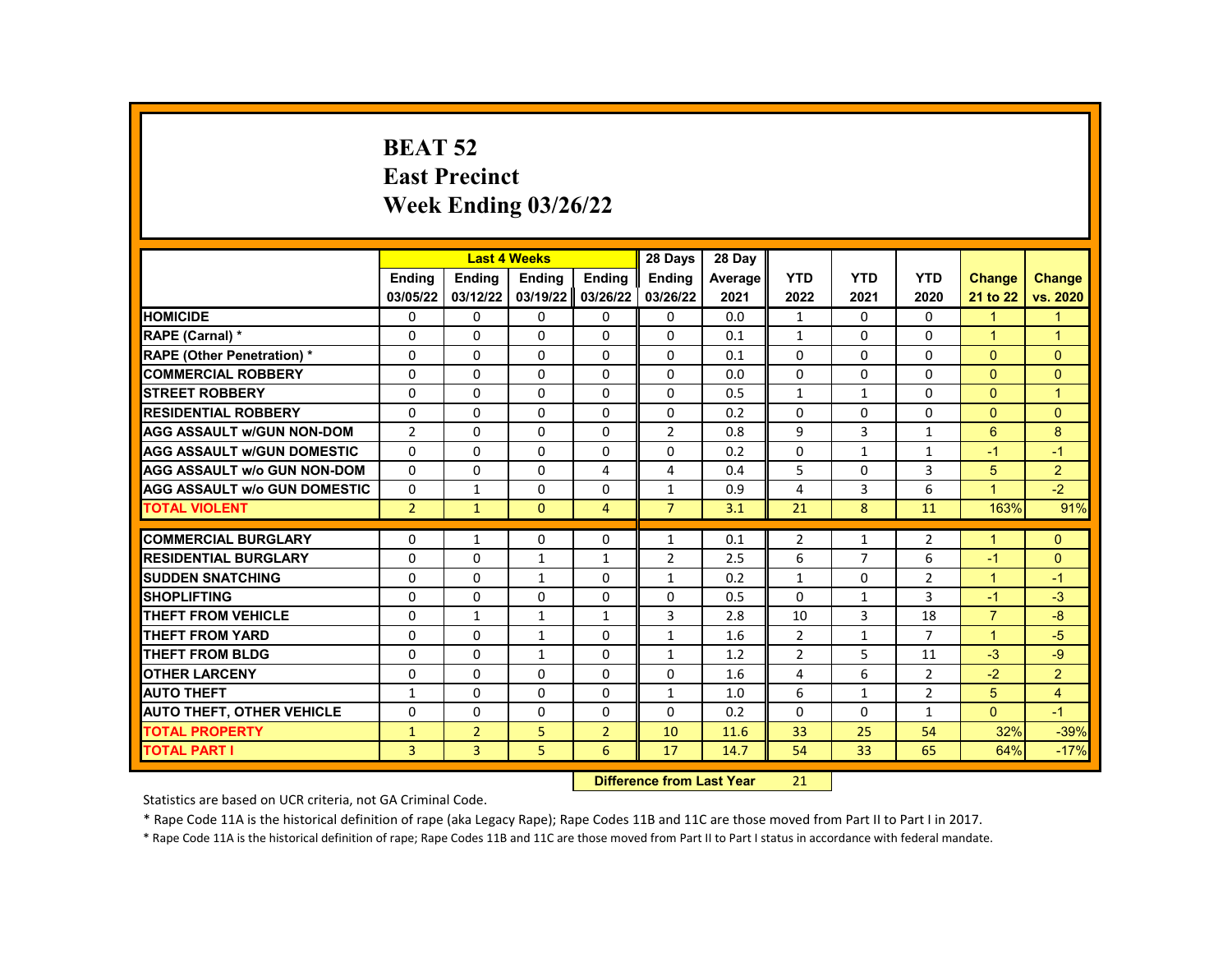# **BEAT 53 East Precinct Week Ending 03/26/22**

|                                     |                | <b>Last 4 Weeks</b>              |                |                | 28 Days        | 28 Day  |                |                |                |                |                |
|-------------------------------------|----------------|----------------------------------|----------------|----------------|----------------|---------|----------------|----------------|----------------|----------------|----------------|
|                                     | <b>Endina</b>  | Ending                           | Ending         | <b>Ending</b>  | Ending         | Average | <b>YTD</b>     | <b>YTD</b>     | <b>YTD</b>     | <b>Change</b>  | <b>Change</b>  |
|                                     | 03/05/22       | 03/12/22                         | 03/19/22       | 03/26/22       | 03/26/22       | 2021    | 2022           | 2021           | 2020           | 21 to 22       | vs. 2020       |
| <b>HOMICIDE</b>                     | 0              | 0                                | 0              | 0              | 0              | 0.2     | 1              | 1              | $\Omega$       | $\mathbf{0}$   | $\mathbf 1$    |
| <b>RAPE (Carnal) *</b>              | 0              | $\Omega$                         | $\mathbf{1}$   | $\mathbf{1}$   | $\overline{2}$ | 0.2     | 3              | $\overline{2}$ | $\Omega$       | $\overline{1}$ | 3              |
| <b>RAPE (Other Penetration) *</b>   | 0              | $\Omega$                         | $\Omega$       | $\Omega$       | 0              | 0.0     | $\Omega$       | $\Omega$       | $\mathbf{1}$   | $\Omega$       | $-1$           |
| <b>COMMERCIAL ROBBERY</b>           | 0              | 0                                | 0              | $\mathbf{0}$   | 0              | 0.0     | $\Omega$       | $\Omega$       | $\Omega$       | $\Omega$       | $\Omega$       |
| <b>STREET ROBBERY</b>               | 0              | $\Omega$                         | $\Omega$       | $\Omega$       | 0              | 0.4     | $\Omega$       | $\mathbf{1}$   | $\mathbf{1}$   | $-1$           | $-1$           |
| <b>RESIDENTIAL ROBBERY</b>          | 0              | 0                                | 0              | $\mathbf{0}$   | 0              | 0.0     | $\Omega$       | $\Omega$       | $\mathbf{1}$   | $\Omega$       | $-1$           |
| <b>AGG ASSAULT w/GUN NON-DOM</b>    | $\Omega$       | 0                                | $\Omega$       | $\mathbf{1}$   | $\mathbf{1}$   | 1.0     | 3              | 3              | 3              | $\Omega$       | $\Omega$       |
| <b>AGG ASSAULT W/GUN DOMESTIC</b>   | 0              | $\Omega$                         | $\Omega$       | $\mathbf{1}$   | $\mathbf{1}$   | 0.2     | $\mathbf{1}$   | $\mathbf{1}$   | $\mathbf{1}$   | $\Omega$       | $\Omega$       |
| <b>AGG ASSAULT w/o GUN NON-DOM</b>  | 0              | 0                                | $\mathbf{1}$   | $\mathbf{0}$   | $\mathbf{1}$   | 0.7     | $\overline{2}$ | 4              | 4              | $-2$           | $-2$           |
| <b>AGG ASSAULT W/o GUN DOMESTIC</b> | $\overline{2}$ | $\mathbf{1}$                     | $\Omega$       | $\Omega$       | 3              | 1.4     | 4              | 6              | $\mathbf{1}$   | $-2$           | 3              |
| <b>TOTAL VIOLENT</b>                | $\overline{2}$ | $\mathbf{1}$                     | $\overline{2}$ | $\overline{3}$ | 8              | 4.0     | 14             | 18             | 12             | $-22%$         | 17%            |
| <b>COMMERCIAL BURGLARY</b>          | 0              | $\Omega$                         | $\Omega$       | $\mathbf{0}$   | 0              | 0.1     | $\Omega$       | $\Omega$       | $\overline{2}$ | $\Omega$       | $-2$           |
| <b>RESIDENTIAL BURGLARY</b>         | 0              | 0                                | 0              | 0              | 0              | 2.9     | 6              | $\overline{2}$ | 6              | $\overline{4}$ | $\mathbf{0}$   |
| <b>SUDDEN SNATCHING</b>             | 0              | $\Omega$                         | $\Omega$       | $\Omega$       | 0              | 0.0     | $\Omega$       | $\Omega$       | $\Omega$       | $\Omega$       | $\Omega$       |
| <b>SHOPLIFTING</b>                  | $\Omega$       | $\Omega$                         | $\Omega$       | $\Omega$       | 0              | 0.2     | $\Omega$       | $\Omega$       | $\Omega$       | $\Omega$       | $\Omega$       |
| <b>THEFT FROM VEHICLE</b>           | 0              | 0                                | $\mathbf{1}$   | $\mathbf{1}$   | 2              | 3.8     | 11             | 9              | 10             | $\overline{2}$ | $\mathbf 1$    |
| <b>THEFT FROM YARD</b>              | 0              | $\Omega$                         | $\Omega$       | $\mathbf{0}$   | 0              | 1.0     | $\overline{2}$ | 2              | 3              | $\Omega$       | $-1$           |
| <b>THEFT FROM BLDG</b>              | $\mathbf{1}$   | $\Omega$                         | $\Omega$       | $\mathbf{1}$   | $\overline{2}$ | 1.6     | $\overline{7}$ | 3              | 6              | $\overline{4}$ | $\overline{1}$ |
| <b>OTHER LARCENY</b>                | 0              | $\Omega$                         | $\Omega$       | $\Omega$       | 0              | 0.2     | $\mathbf{1}$   | $\mathbf{1}$   | 3              | $\Omega$       | $-2$           |
| <b>AUTO THEFT</b>                   | 0              | $\mathbf{1}$                     | $\Omega$       | $\mathbf{1}$   | $\overline{2}$ | 1.5     | 11             | 4              | 3              | $\overline{7}$ | 8              |
| <b>AUTO THEFT, OTHER VEHICLE</b>    | $\Omega$       | $\Omega$                         | 0              | 0              | 0              | 0.6     | $\Omega$       | $\mathbf{1}$   | $\Omega$       | $-1$           | $\overline{0}$ |
| <b>TOTAL PROPERTY</b>               | $\mathbf{1}$   | $\mathbf{1}$                     | $\mathbf{1}$   | 3              | 6              | 11.9    | 38             | 22             | 33             | 73%            | 15%            |
| <b>TOTAL PART I</b>                 | $\overline{3}$ | $\overline{2}$                   | $\overline{3}$ | 6              | 14             | 15.9    | 52             | 40             | 45             | 30%            | 16%            |
|                                     |                | <b>Difference from Last Year</b> |                | 12             |                |         |                |                |                |                |                |

Statistics are based on UCR criteria, not GA Criminal Code.

\* Rape Code 11A is the historical definition of rape (aka Legacy Rape); Rape Codes 11B and 11C are those moved from Part II to Part I in 2017.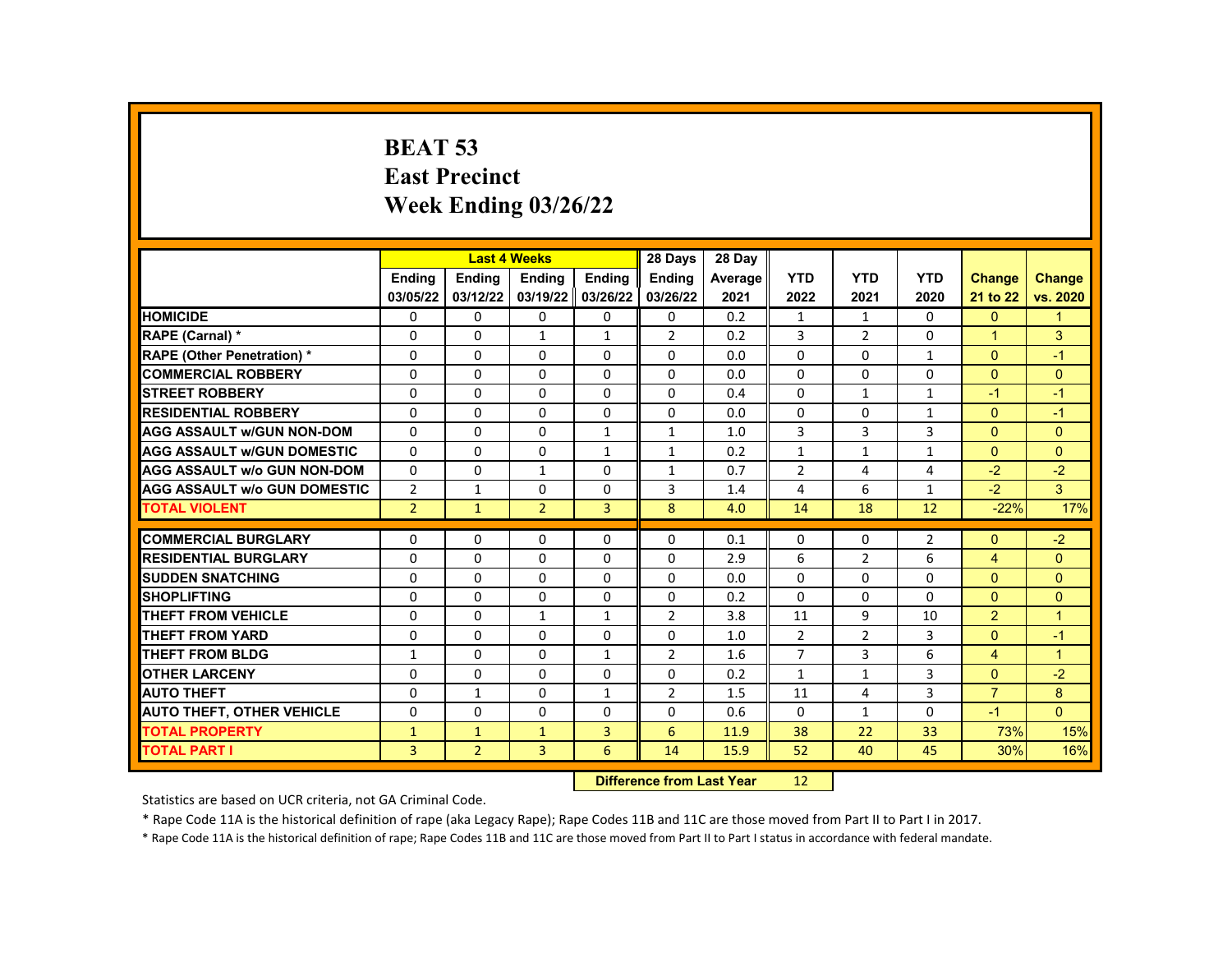# **BEAT 54 East Precinct Week Ending 03/26/22**

|                                     |                |                | <b>Last 4 Weeks</b> |                | 28 Days        | 28 Day  |                |                |                |                      |                      |
|-------------------------------------|----------------|----------------|---------------------|----------------|----------------|---------|----------------|----------------|----------------|----------------------|----------------------|
|                                     | <b>Endina</b>  | Ending         | Ending              | Ending         | <b>Endina</b>  | Average | <b>YTD</b>     | <b>YTD</b>     | <b>YTD</b>     | <b>Change</b>        | <b>Change</b>        |
|                                     | 03/05/22       | 03/12/22       | 03/19/22            | 03/26/22       | 03/26/22       | 2021    | 2022           | 2021           | 2020           | 21 to 22             | vs. 2020             |
| <b>HOMICIDE</b>                     | 0              | $\mathbf{0}$   | $\mathbf{0}$        | 0              | $\mathbf{0}$   | 0.0     | 0              | $\mathbf{0}$   | $\mathbf{0}$   | $\mathbf{0}$         | $\Omega$             |
| RAPE (Carnal) *                     | $\Omega$       | $\Omega$       | $\mathbf{1}$        | $\Omega$       | $\mathbf{1}$   | 0.2     | $\mathbf{1}$   | $\mathbf{1}$   | $\Omega$       | $\Omega$             | $\overline{1}$       |
| <b>RAPE (Other Penetration) *</b>   | $\Omega$       | $\Omega$       | $\Omega$            | $\Omega$       | $\Omega$       | 0.0     | $\Omega$       | $\Omega$       | $\Omega$       | $\Omega$             | $\Omega$             |
| <b>COMMERCIAL ROBBERY</b>           | 0              | $\mathbf{0}$   | $\mathbf{0}$        | 0              | 0              | 0.3     | 3              | $\overline{2}$ | 3              | $\blacktriangleleft$ | $\Omega$             |
| <b>STREET ROBBERY</b>               | $\Omega$       | $\Omega$       | $\Omega$            | $\Omega$       | $\Omega$       | 0.5     | $\mathbf{1}$   | $\mathbf{1}$   | $\Omega$       | $\Omega$             | $\overline{1}$       |
| <b>RESIDENTIAL ROBBERY</b>          | $\Omega$       | $\Omega$       | $\Omega$            | $\Omega$       | $\Omega$       | 0.2     | $\Omega$       | $\mathbf{1}$   | $\Omega$       | $-1$                 | $\Omega$             |
| <b>AGG ASSAULT w/GUN NON-DOM</b>    | $\mathbf{1}$   | 0              | 0                   | 0              | $\mathbf{1}$   | 1.1     | 4              | 11             | $\mathbf{1}$   | $-7$                 | 3                    |
| <b>AGG ASSAULT w/GUN DOMESTIC</b>   | $\Omega$       | $\Omega$       | $\Omega$            | $\Omega$       | 0              | 0.0     | $\Omega$       | $\Omega$       | $\Omega$       | $\Omega$             | $\Omega$             |
| <b>AGG ASSAULT W/o GUN NON-DOM</b>  | $\Omega$       | $\mathbf{1}$   | $\mathbf{1}$        | $\Omega$       | $\overline{2}$ | 0.5     | $\overline{2}$ | $\mathbf{1}$   | $\mathbf{1}$   | $\mathbf{1}$         | $\mathbf{1}$         |
| <b>AGG ASSAULT W/o GUN DOMESTIC</b> | $\Omega$       | 0              | $\Omega$            | $\mathbf{1}$   | $\mathbf{1}$   | 1.1     | $\mathbf{1}$   | 3              | 3              | $-2$                 | $-2$                 |
| <b>TOTAL VIOLENT</b>                | $\mathbf{1}$   | $\mathbf{1}$   | $\overline{2}$      | $\mathbf{1}$   | 5              | 3.8     | 12             | 20             | 8              | $-40%$               | 50%                  |
|                                     |                |                |                     |                |                |         |                |                |                |                      |                      |
| <b>COMMERCIAL BURGLARY</b>          | 0              | $\mathbf{0}$   | 0                   | 1              | $\mathbf{1}$   | 0.2     | 3              | 0              | $\Omega$       | 3                    | 3                    |
| <b>RESIDENTIAL BURGLARY</b>         | $\Omega$       | $\Omega$       | $\Omega$            | $\Omega$       | $\Omega$       | 1.3     | 9              | 4              | $\overline{7}$ | 5                    | $\overline{2}$       |
| <b>SUDDEN SNATCHING</b>             | $\Omega$       | $\Omega$       | $\Omega$            | $\Omega$       | $\Omega$       | 0.3     | $\Omega$       | $\Omega$       | $\Omega$       | $\Omega$             | $\Omega$             |
| <b>SHOPLIFTING</b>                  | 2              | $\mathbf{0}$   | $\mathbf{1}$        | 0              | 3              | 4.2     | 8              | 11             | 12             | $-3$                 | $-4$                 |
| <b>THEFT FROM VEHICLE</b>           | 3              | $\Omega$       | $\Omega$            | $\Omega$       | 3              | 2.2     | 13             | 3              | 15             | 10                   | $-2$                 |
| <b>THEFT FROM YARD</b>              | $\mathbf{1}$   | $\Omega$       | $\Omega$            | $\Omega$       | $\mathbf{1}$   | 1.8     | $\overline{2}$ | 4              | 5              | $-2$                 | $-3$                 |
| <b>THEFT FROM BLDG</b>              | 1              | $\mathbf{0}$   | 0                   | 0              | $\mathbf{1}$   | 1.4     | 5              | 3              | 9              | $\overline{2}$       | $-4$                 |
| <b>OTHER LARCENY</b>                | $\Omega$       | $\mathbf{1}$   | $\mathbf{1}$        | $\Omega$       | $\overline{2}$ | 1.0     | 4              | 3              | 2              | $\mathbf{1}$         | $\overline{2}$       |
| <b>AUTO THEFT</b>                   | 0              | $\Omega$       | $\Omega$            | $\Omega$       | 0              | 1.7     | $\Omega$       | 3              | 2              | $-3$                 | $-2$                 |
| <b>AUTO THEFT, OTHER VEHICLE</b>    | 0              | $\mathbf{0}$   | 0                   | 0              | 0              | 0.8     | $\overline{2}$ | $\overline{2}$ | $\mathbf{1}$   | $\mathbf{0}$         | $\blacktriangleleft$ |
| <b>TOTAL PROPERTY</b>               | $\overline{7}$ | $\mathbf{1}$   | $\overline{2}$      | $\mathbf{1}$   | 11             | 14.9    | 46             | 33             | 53             | 39%                  | $-13%$               |
| <b>TOTAL PART I</b>                 | 8              | $\overline{2}$ | 4                   | $\overline{2}$ | 16             | 18.7    | 58             | 53             | 61             | 9%                   | $-5%$                |
|                                     |                |                |                     |                |                |         |                |                |                |                      |                      |

**Difference from Last Year** 5

Statistics are based on UCR criteria, not GA Criminal Code.

\* Rape Code 11A is the historical definition of rape (aka Legacy Rape); Rape Codes 11B and 11C are those moved from Part II to Part I in 2017.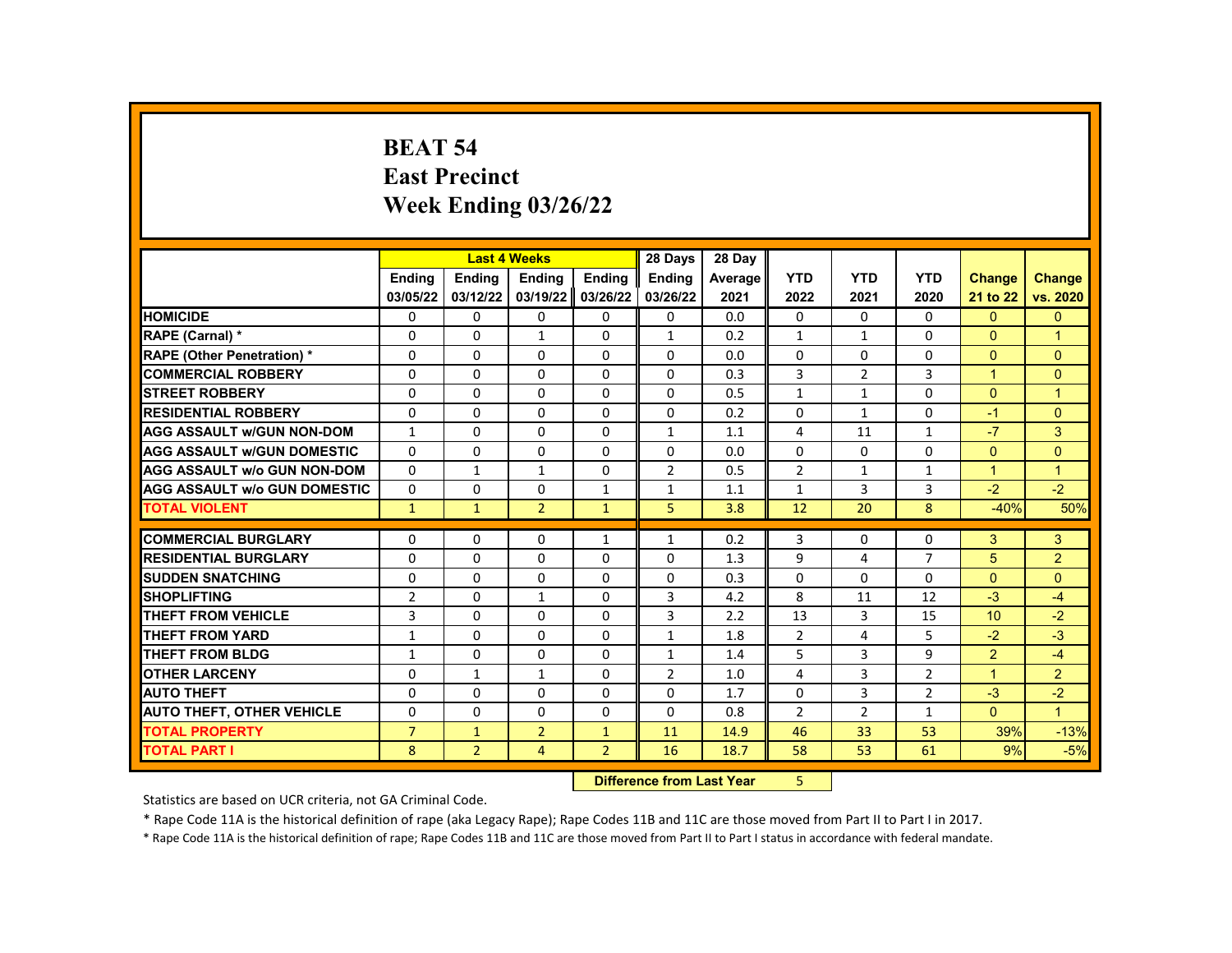# **BEAT 55 East Precinct Week Ending 03/26/22**

|                                     |                | <b>Last 4 Weeks</b>       |                |                | 28 Days        | 28 Day  |                |                |                |                      |                      |
|-------------------------------------|----------------|---------------------------|----------------|----------------|----------------|---------|----------------|----------------|----------------|----------------------|----------------------|
|                                     | Ending         | Ending                    | Ending         | Ending         | Ending         | Average | <b>YTD</b>     | <b>YTD</b>     | <b>YTD</b>     | <b>Change</b>        | <b>Change</b>        |
|                                     | 03/05/22       | 03/12/22                  | 03/19/22       | 03/26/22       | 03/26/22       | 2021    | 2022           | 2021           | 2020           | 21 to 22             | vs. 2020             |
| <b>HOMICIDE</b>                     | 0              | 0                         | $\mathbf{1}$   | 0              | $\mathbf{1}$   | 0.1     | $\mathbf{1}$   | 0              | $\Omega$       | $\mathbf{1}$         | $\mathbf{1}$         |
| RAPE (Carnal) *                     | $\Omega$       | $\Omega$                  | $\Omega$       | $\Omega$       | $\Omega$       | 0.0     | $\mathbf{1}$   | $\Omega$       | $\Omega$       | $\blacktriangleleft$ | $\blacktriangleleft$ |
| <b>RAPE (Other Penetration) *</b>   | 0              | $\Omega$                  | $\Omega$       | $\Omega$       | 0              | 0.0     | $\mathbf{0}$   | $\Omega$       | $\mathbf{1}$   | $\Omega$             | $-1$                 |
| <b>COMMERCIAL ROBBERY</b>           | 0              | 0                         | 0              | 0              | 0              | 0.3     | $\overline{2}$ | 0              | 0              | $\overline{2}$       | $\overline{2}$       |
| <b>STREET ROBBERY</b>               | $\Omega$       | $\Omega$                  | $\Omega$       | $\Omega$       | $\Omega$       | 0.0     | $\mathbf{1}$   | $\Omega$       | $\overline{2}$ | $\blacktriangleleft$ | $-1$                 |
| <b>RESIDENTIAL ROBBERY</b>          | 0              | $\Omega$                  | $\Omega$       | $\Omega$       | $\Omega$       | 0.2     | $\Omega$       | $\Omega$       | $\Omega$       | $\Omega$             | $\mathbf{0}$         |
| <b>AGG ASSAULT W/GUN NON- DOM</b>   | $\mathbf{1}$   | 0                         | 0              | $\mathbf{1}$   | $\overline{2}$ | 0.4     | 4              | $\mathbf{1}$   | 0              | 3                    | $\overline{4}$       |
| <b>AGG ASSAULT W/GUN DOMESTIC</b>   | 0              | $\Omega$                  | $\Omega$       | $\Omega$       | $\Omega$       | 0.0     | $\Omega$       | $\Omega$       | $\Omega$       | $\Omega$             | $\Omega$             |
| <b>AGG ASSAULT W/o GUN NON-DOM</b>  | $\Omega$       | $\Omega$                  | $\Omega$       | $\Omega$       | $\Omega$       | 0.3     | $\mathbf{0}$   | $\mathbf{1}$   | $\Omega$       | $-1$                 | $\Omega$             |
| <b>AGG ASSAULT W/o GUN DOMESTIC</b> | $\Omega$       | 0                         | $\mathbf{1}$   | 0              | $\mathbf{1}$   | 0.5     | $\overline{2}$ | $\Omega$       | $\overline{2}$ | $\overline{2}$       | $\overline{0}$       |
| <b>TOTAL VIOLENT</b>                | $\mathbf{1}$   | $\mathbf{0}$              | $\overline{2}$ | $\mathbf{1}$   | $\overline{4}$ | 1.8     | 11             | $\overline{2}$ | 5              | 450%                 | 120%                 |
|                                     |                |                           |                |                |                |         |                |                |                |                      |                      |
| <b>COMMERCIAL BURGLARY</b>          | 0              | $\mathbf{1}$              | 0              | $\mathbf{1}$   | $\overline{2}$ | 0.5     | 3              | $\overline{2}$ | 1              | 1                    | $\overline{2}$       |
| <b>RESIDENTIAL BURGLARY</b>         | 0              | $\mathbf{1}$              | 1              | $\Omega$       | $\overline{2}$ | 1.2     | 6              | 6              | 6              | $\mathbf{0}$         | $\overline{0}$       |
| <b>SUDDEN SNATCHING</b>             | 0              | $\Omega$                  | $\Omega$       | $\Omega$       | $\Omega$       | 0.1     | $\mathbf{1}$   | $\Omega$       | $\Omega$       | $\mathbf{1}$         | $\mathbf{1}$         |
| <b>SHOPLIFTING</b>                  | $\mathbf{1}$   | $\mathbf{1}$              | $\mathbf{1}$   | $\mathbf{1}$   | 4              | 18.3    | 36             | 34             | 56             | $\overline{2}$       | $-20$                |
| <b>THEFT FROM VEHICLE</b>           | $\overline{2}$ | 3                         | $\Omega$       | $\mathbf{1}$   | 6              | 5.1     | 12             | 8              | 10             | $\overline{4}$       | $\overline{2}$       |
| THEFT FROM YARD                     | $\mathbf{1}$   | $\mathbf{1}$              | $\Omega$       | $\overline{2}$ | 4              | 1.2     | $\overline{7}$ | $\overline{2}$ | 3              | 5                    | $\overline{4}$       |
| THEFT FROM BLDG                     | 0              | $\Omega$                  | $\Omega$       | $\Omega$       | 0              | 0.7     | 3              | 4              | 4              | $-1$                 | $-1$                 |
| <b>OTHER LARCENY</b>                | 0              | 0                         | $\Omega$       | $\Omega$       | 0              | 0.5     | $\mathbf 0$    | $\Omega$       | 3              | $\Omega$             | $-3$                 |
| <b>AUTO THEFT</b>                   | $\Omega$       | $\mathbf{1}$              | $\Omega$       | $\Omega$       | $\mathbf{1}$   | 1.4     | $\overline{2}$ | 5              | 3              | $-3$                 | $-1$                 |
| <b>AUTO THEFT, OTHER VEHICLE</b>    | 0              | $\Omega$                  | $\Omega$       | $\Omega$       | 0              | 0.8     | 4              | 5              | 0              | $-1$                 | $\overline{4}$       |
| <b>TOTAL PROPERTY</b>               | $\overline{4}$ | 8                         | $\overline{2}$ | 5              | 19             | 29.7    | 74             | 66             | 86             | 12%                  | $-14%$               |
| <b>TOTAL PART I</b>                 | 5.             | 8                         | $\overline{4}$ | 6              | 23             | 31.5    | 85             | 68             | 91             | 25%                  | $-7%$                |
|                                     |                | Difference from Loot Voor |                | 17             |                |         |                |                |                |                      |                      |

**Difference from Last Year** 17

Statistics are based on UCR criteria, not GA Criminal Code.

\* Rape Code 11A is the historical definition of rape (aka Legacy Rape); Rape Codes 11B and 11C are those moved from Part II to Part I in 2017.